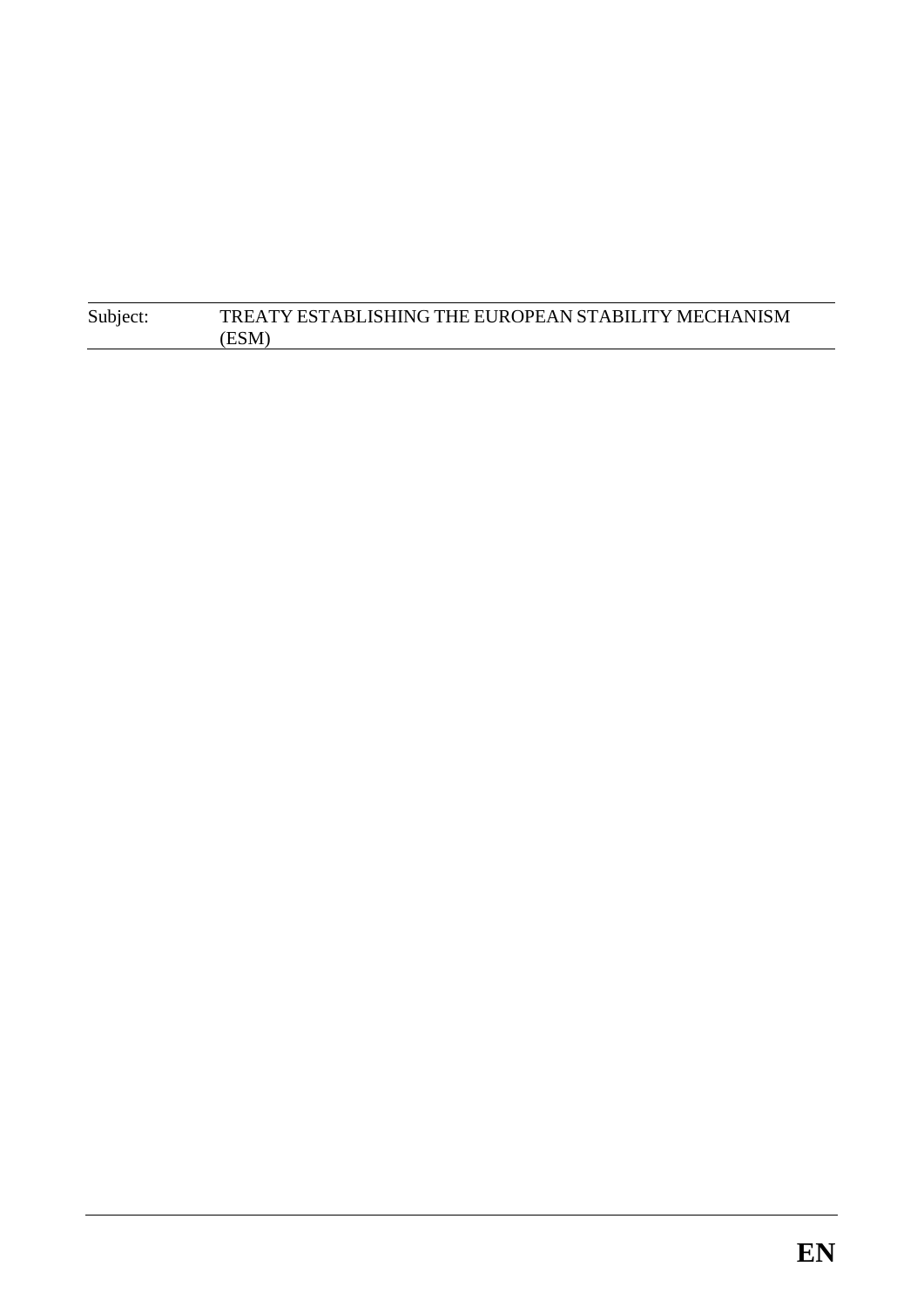**TREATY** 

ESTABLISHING THE EUROPEAN STABILITY MECHANISM (ESM) BETWEEN THE KINGDOM OF BELGIUM, THE FEDERAL REPUBLIC OF GERMANY, THE REPUBLIC OF ESTONIA, IRELAND, THE HELLENIC REPUBLIC, THE KINGDOM OF SPAIN, THE FRENCH REPUBLIC, THE ITALIAN REPUBLIC, THE REPUBLIC OF CYPRUS, THE GRAND DUCHY OF LUXEMBOURG, MALTA, THE KINGDOM OF THE NETHERLANDS, THE REPUBLIC OF AUSTRIA, THE PORTUGUESE REPUBLIC, THE REPUBLIC OF SLOVENIA, THE SLOVAK REPUBLIC, THE REPUBLIC OF FINLAND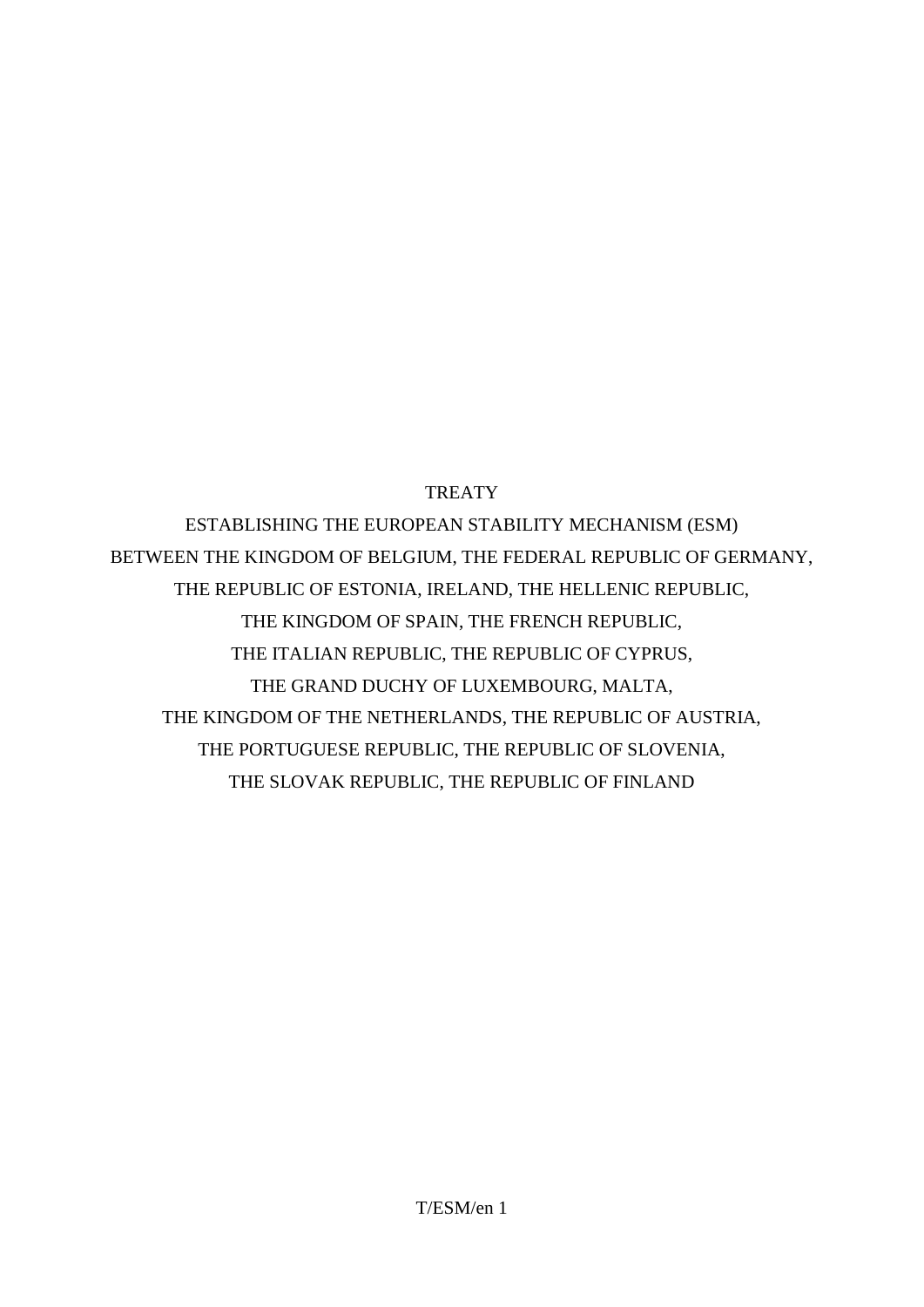THE CONTRACTING PARTIES, the Kingdom of Belgium, the Federal Republic of Germany, the Republic of Estonia, Ireland, the Hellenic Republic, the Kingdom of Spain, the French Republic, the Italian Republic, the Republic of Cyprus, the Grand Duchy of Luxembourg, Malta, the Kingdom of the Netherlands, the Republic of Austria, the Portuguese Republic, the Republic of Slovenia, the Slovak Republic and the Republic of Finland (the "euro area Member States" or "ESM Members");

COMMITTED TO ensuring the financial stability of the euro area;

RECALLING the Conclusions of the European Council adopted on 25 March 2011 on the establishment of a European stability mechanism;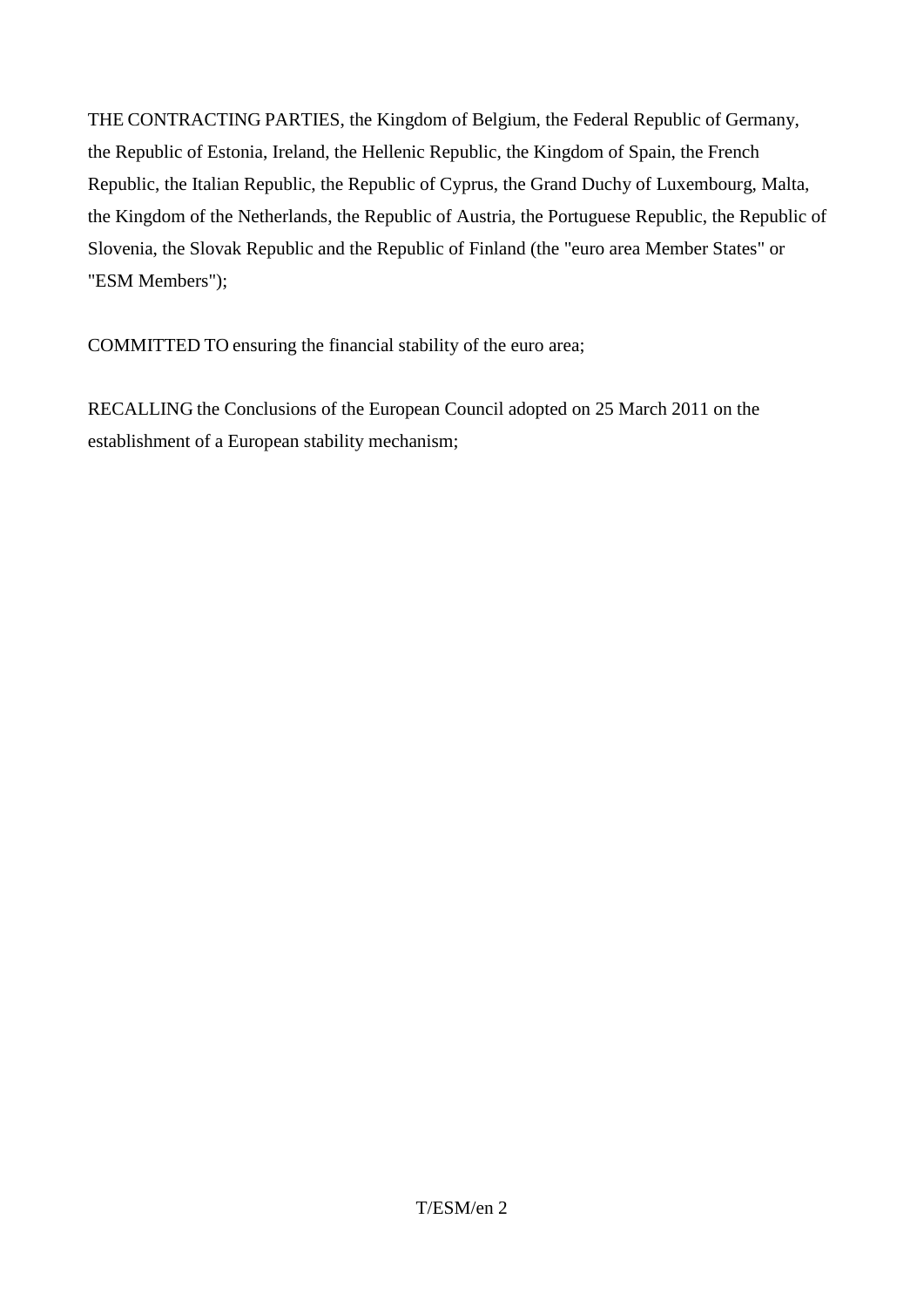### WHEREAS:

- (1) The European Council agreed on 17 December 2010 on the need for euro area Member States to establish a permanent stability mechanism. This European Stability Mechanism will assume the tasks currently fulfilled by the European Financial Stability Facility ("EFSF") and the European Financial Stabilisation Mechanism ("EFSM") in providing, where needed, financial assistance to euro area Member States after June 2013.
- (2) On 25 March 2011, the European Council adopted Decision 2011/199/EU amending Article 136 of the Treaty on the Functioning of the European Union with regard to a stability mechanism for Member States whose currency is the euro<sup>[1](#page-3-0)</sup> adding the following paragraph to Article 136: "The Member States whose currency is the euro may establish a stability mechanism to be activated if indispensable to safeguard the stability of the euro area as a whole. The granting of any required financial assistance under the mechanism will be made subject to strict conditionality".
- (3) Strict observance of the European Union framework, the integrated macro-economic surveillance, in particular the Stability and Growth Pact, the macroeconomic imbalances framework and the economic governance rules of the European Union, should remain the first line of defence against confidence crises affecting the stability of the euro area as a whole.

<span id="page-3-0"></span>**<sup>1</sup>** OJ L 91, 6.4.2011, p. 1.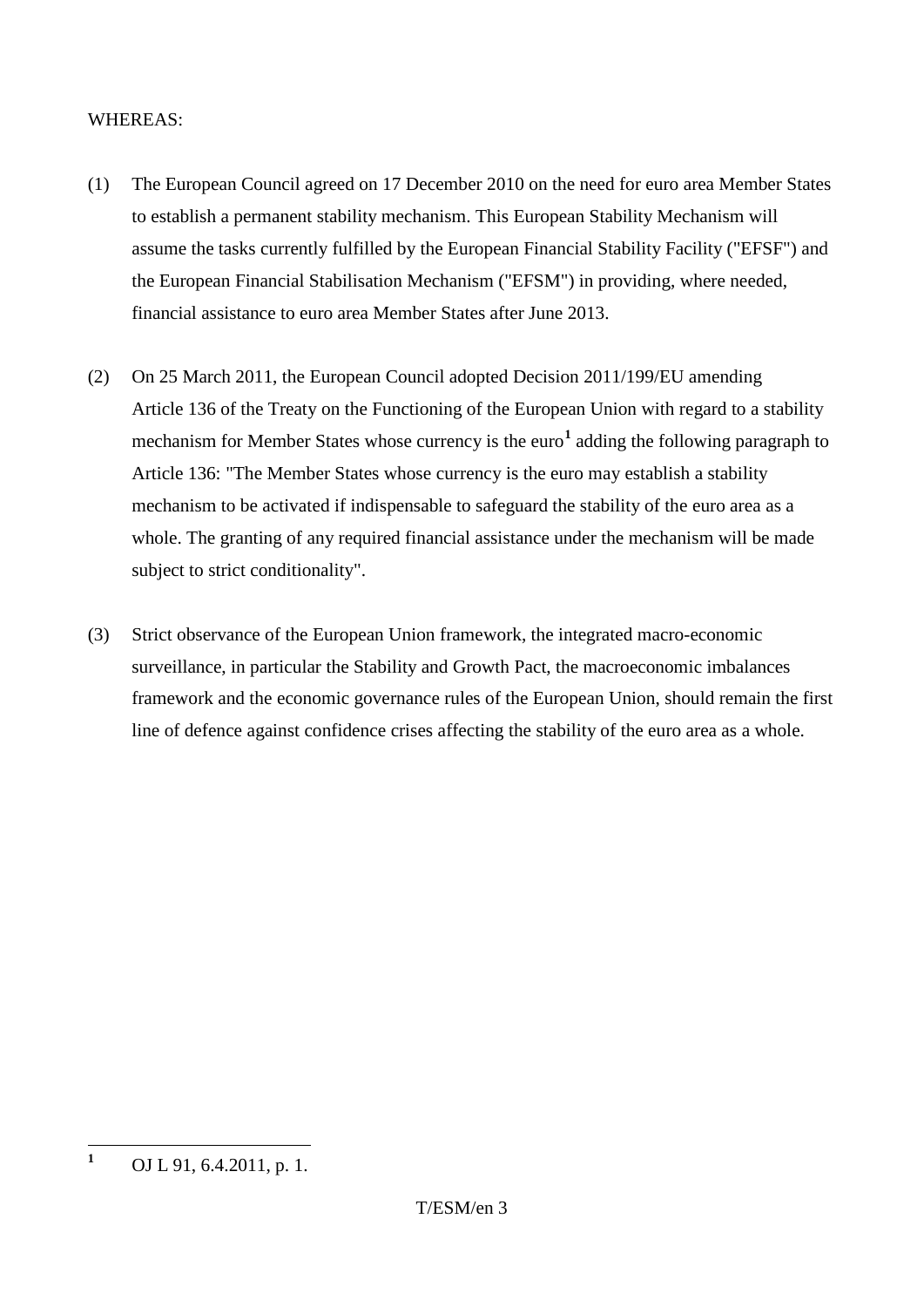- (4) If indispensable to safeguard the financial stability of the euro area as a whole, access to ESM financial assistance will be provided on the basis of strict economic policy conditionality under a macro-economic adjustment programme and a rigorous analysis of public-debt sustainability. The initial maximum lending volume of the ESM, after the complete run down of the EFSF, is set at EUR 500 000 million.
- (5) All euro area Member States will become ESM Members. As a consequence of joining the euro area, a Member State of the European Union should become an ESM Member with full rights and obligations, in line with those of the Contracting Parties.
- (6) The ESM will cooperate very closely with the International Monetary Fund ("IMF") in providing financial assistance. In all circumstances, active participation of the IMF will be sought, both at technical and financial level. A euro area Member State requesting financial assistance from the ESM is expected to address a similar request to the IMF.
- (7) Member States of the European Union whose currency is not the euro ("non euro area Member States") participating on an ad hoc basis alongside the ESM in a financial assistance operation for euro area Member States will be invited to participate, as observers, in the ESM meetings when this financial assistance and its monitoring will be discussed. They will have access to all information in a timely manner and be properly consulted.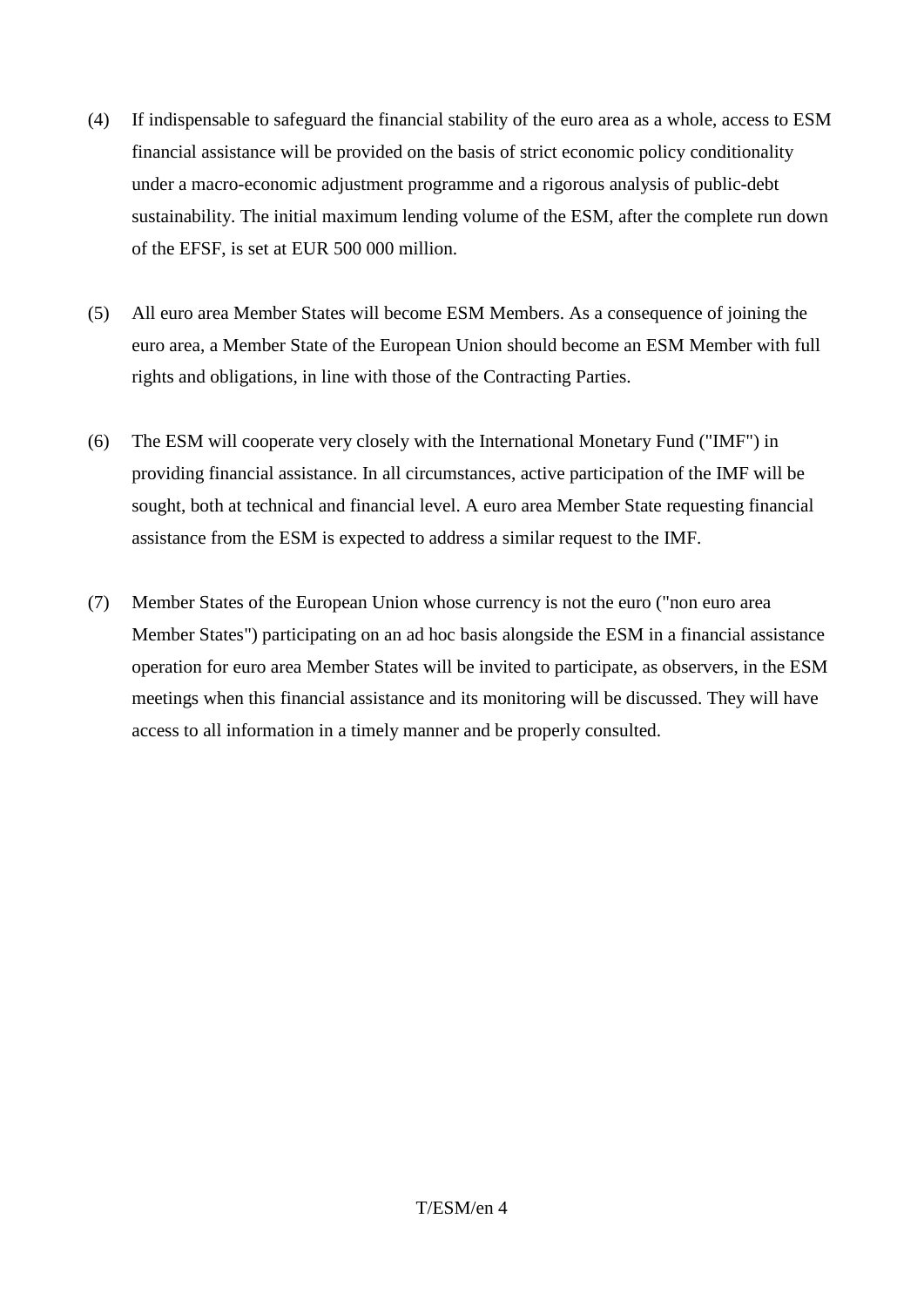- (8) On 20 June 2011, the representatives of the Governments of the Member States of the European Union authorised the Contracting Parties of this Treaty to request the European Commission and the European Central Bank ("ECB") to perform the tasks provided for in this Treaty.
- (9) In its statement of 28 November 2010, the Euro Group stated that standardised and identical Collective Action Clauses ("CACs") will be included, in such a way as to preserve market liquidity, in the terms and conditions of all new euro area government bonds starting in July 2013. Moreover, the term sheet on the ESM, as endorsed by the European Council on 25 March 2011, stated that the detailed legal arrangements for including CACs in euro area government securities will be finalised by the end of 2011.
- (10) Like the IMF, the ESM will provide financial assistance to an ESM Member when its regular access to market financing is impaired. Reflecting this, Heads of State or Government have stated that the ESM will enjoy preferred creditor status in a similar fashion to IMF, while accepting preferred creditor status of the IMF over the ESM. This status shall be effective as of 1 July 2013. In the unlikely event of ESM financial assistance following a European financial assistance programme existing at the time of the signature of this Treaty, ESM will enjoy the same seniority as all other loans and obligations of the beneficiary ESM Member, with the exception of the IMF loans.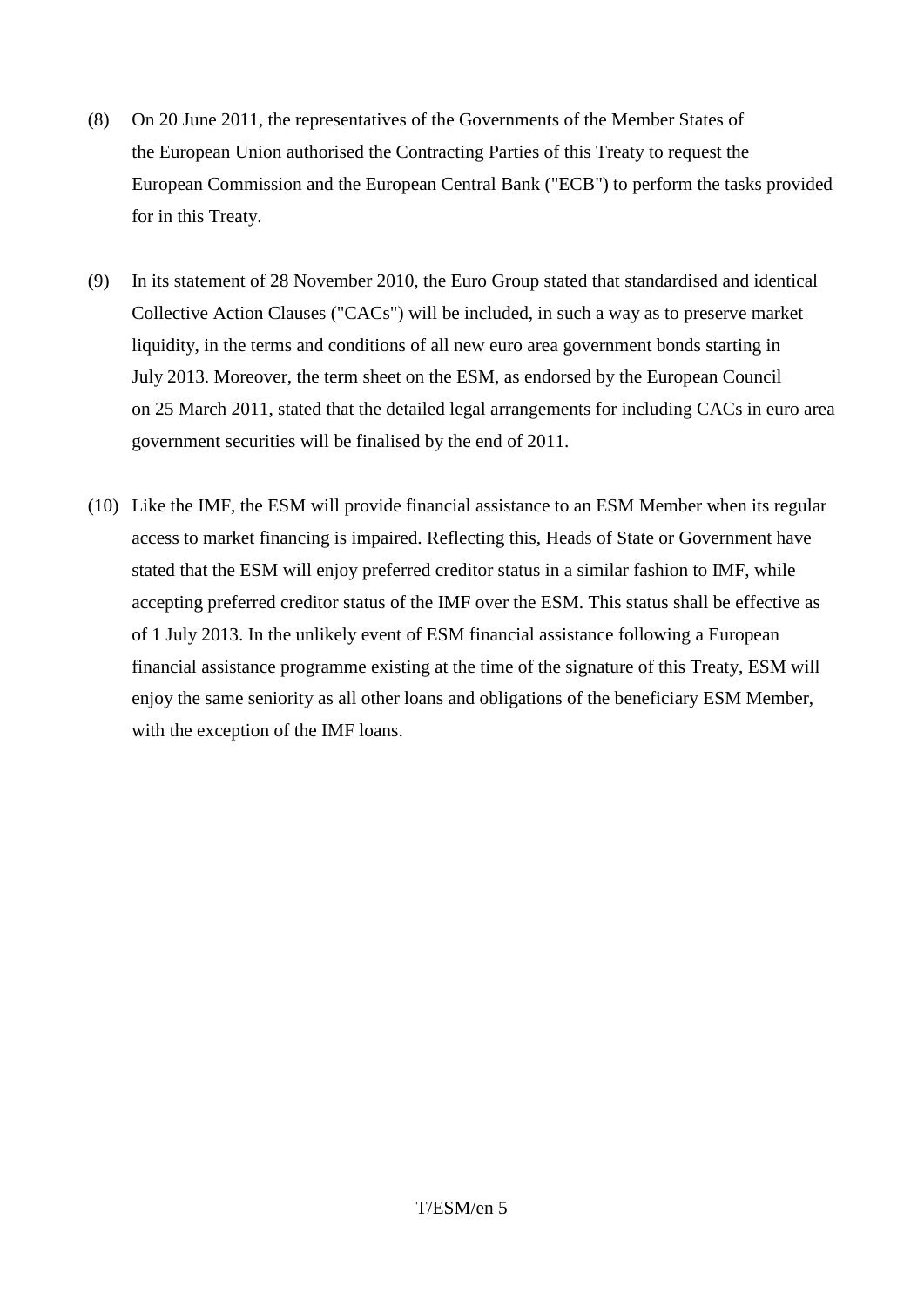- (11) The euro area Member States will support equivalent creditor status of the ESM and that of other Member States of the European Union lending bilaterally alongside the ESM.
- (12) Disputes concerning the interpretation and application of this Treaty arising between the Contracting Parties or between the Contracting Parties and the ESM should be submitted to the jurisdiction of the Court of Justice of the European Union, in accordance with Article 273 of the Treaty on the Functioning of the European Union ("TFEU").
- (13) Post-programme surveillance will be carried out by the European Commission and by the Council of the European Union within the framework laid down in Articles 121 and 136 TFEU,

### HAVE AGREED AS FOLLOWS: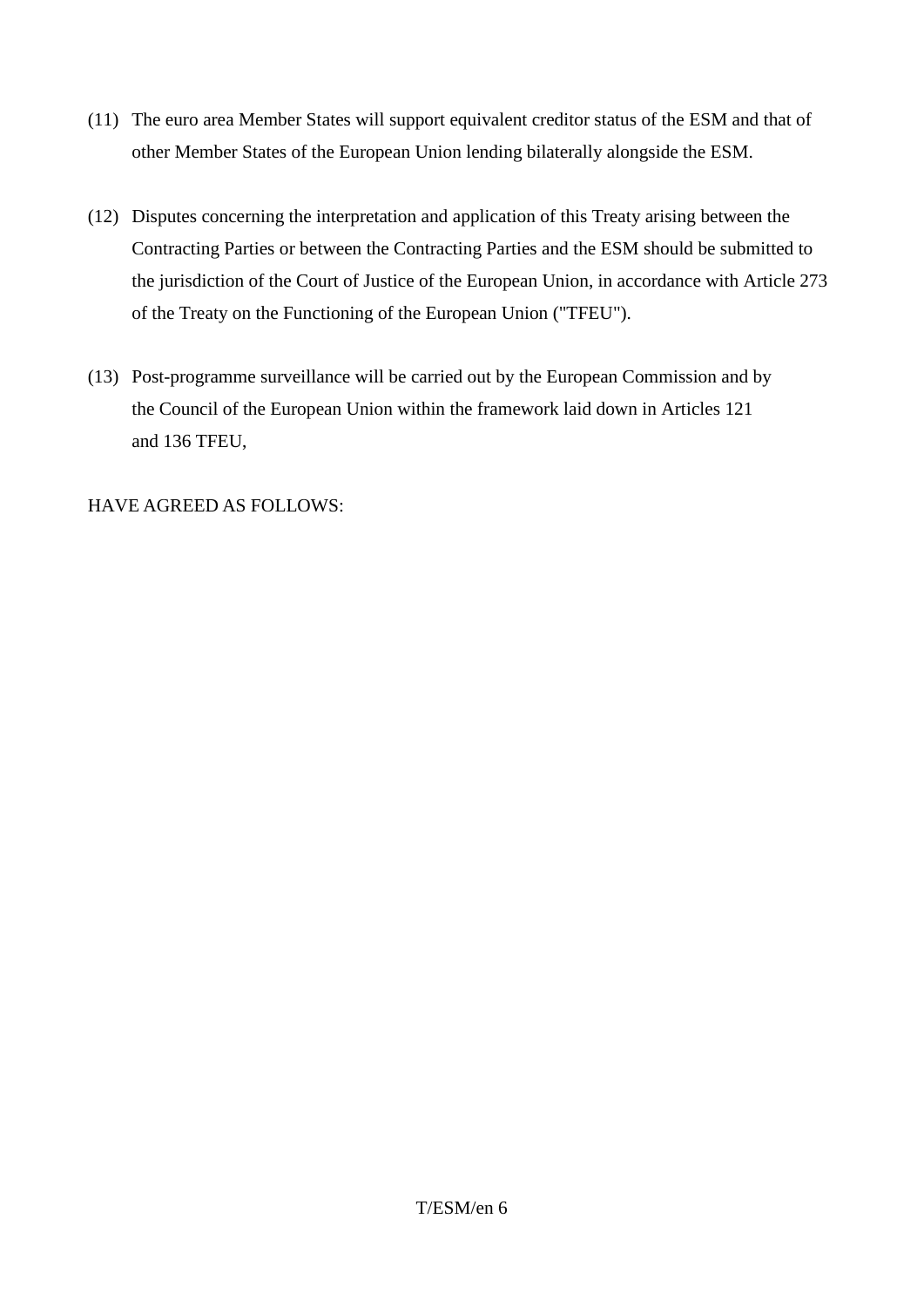# CHAPTER 1

### MEMBERSHIP AND PURPOSE

# ARTICLE 1

### Establishment and members

1. By this Treaty, the Contracting Parties establish among themselves an international financial institution, to be named the "European Stability Mechanism" ("ESM").

2. The Contracting Parties are ESM Members.

# ARTICLE 2

### New members

1. Membership in the ESM shall be open to the other Member States of the European Union as from the entry into force of the decision of the Council of the European Union taken in accordance with Article 140(2) TFEU to abrogate their derogation from adopting the euro.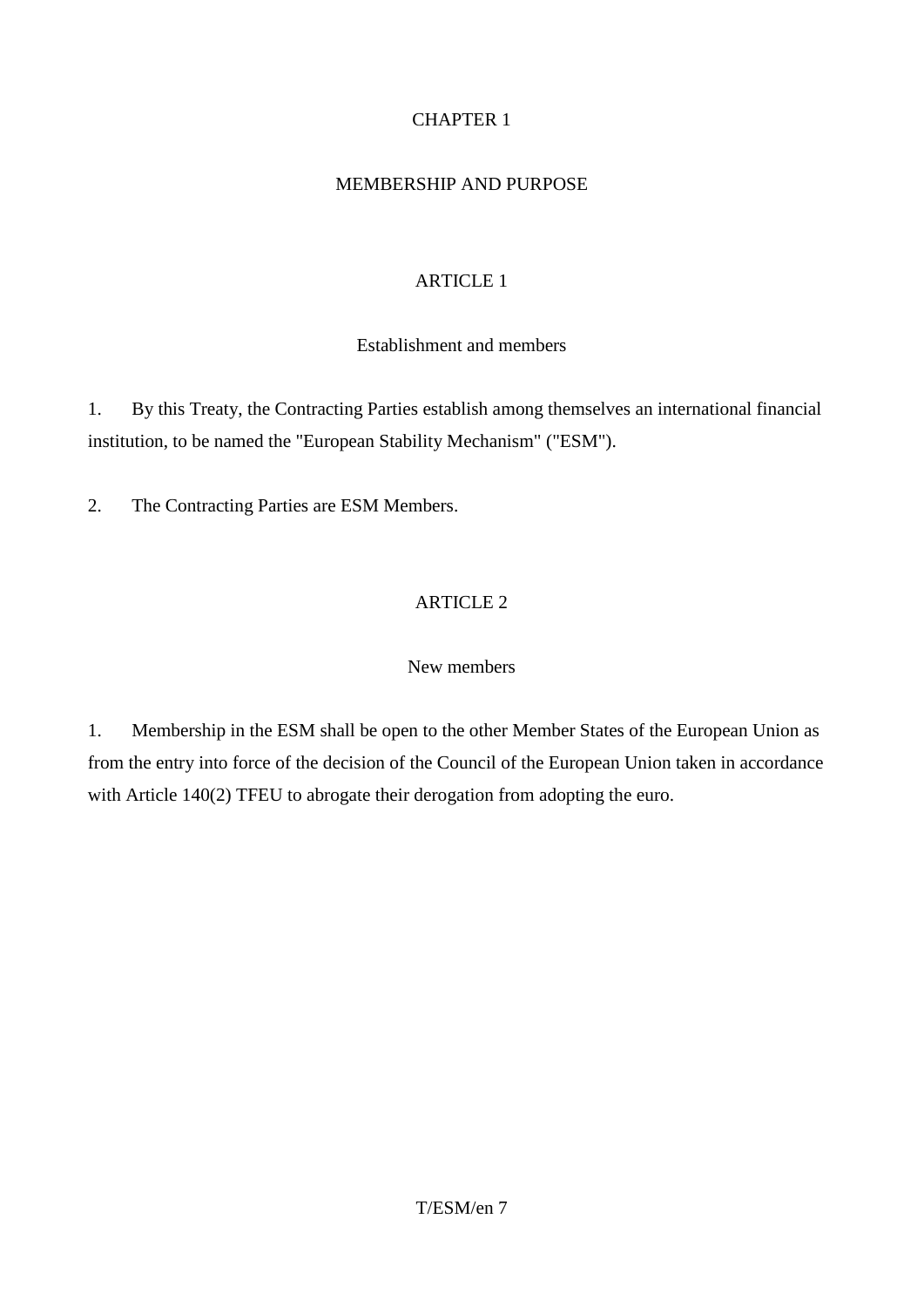2. New ESM Members shall be admitted on the same terms and conditions as existing ESM Members, in accordance with Article 39.

3. A new member acceding to the ESM after its establishment shall receive shares in the ESM in exchange for its capital contribution, calculated in accordance with the contribution key provided for in Article 11.

### ARTICLE 3

### Purpose

The purpose of the ESM shall be to mobilise funding and provide financial assistance, under strict economic policy conditionality, to the benefit of ESM Members which are experiencing or are threatened by severe financing problems, if indispensable to safeguard the financial stability of the euro area as a whole. For this purpose, the ESM shall be entitled to raise funds by issuing financial instruments or by entering into financial or other agreements or arrangements with ESM Members, financial institutions or other third parties.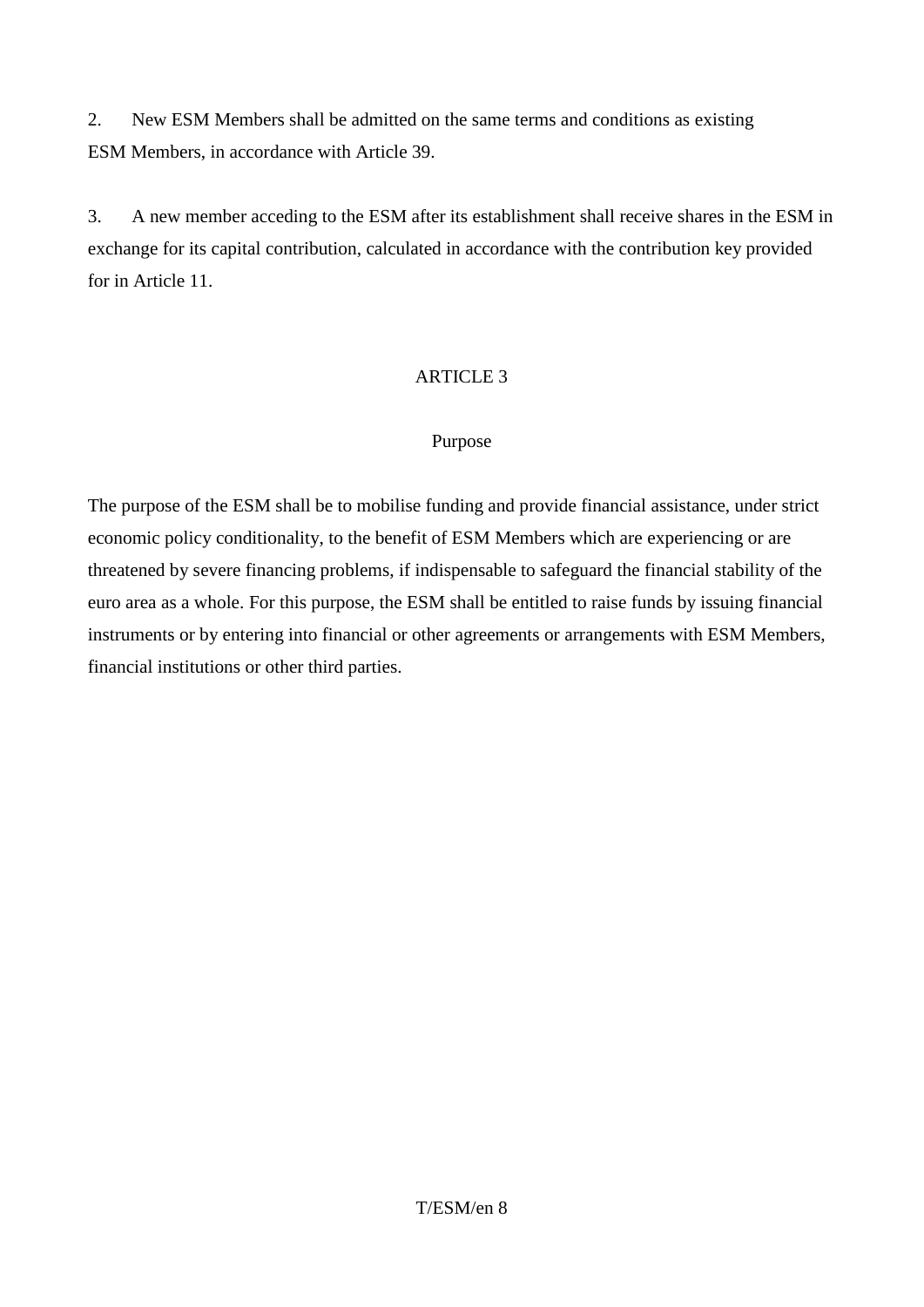# CHAPTER 2

### **GOVERNANCE**

# ARTICLE 4

### Structure and voting rules

1. The ESM shall have a Board of Governors and a Board of Directors, as well as a Managing Director and other dedicated staff as may be considered necessary.

2. The decisions of the Board of Governors and the Board of Directors shall be taken by mutual agreement, qualified majority or simple majority as specified in this Treaty. In respect of all decisions, a quorum of 2/3 of the members with voting rights representing at least 2/3 of the voting rights must be present.

3. The adoption of a decision by mutual agreement requires the unanimity of the members participating in the vote. Abstentions do not prevent the adoption of a decision by mutual agreement.

4. The adoption of a decision by qualified majority requires 80 % of the votes cast.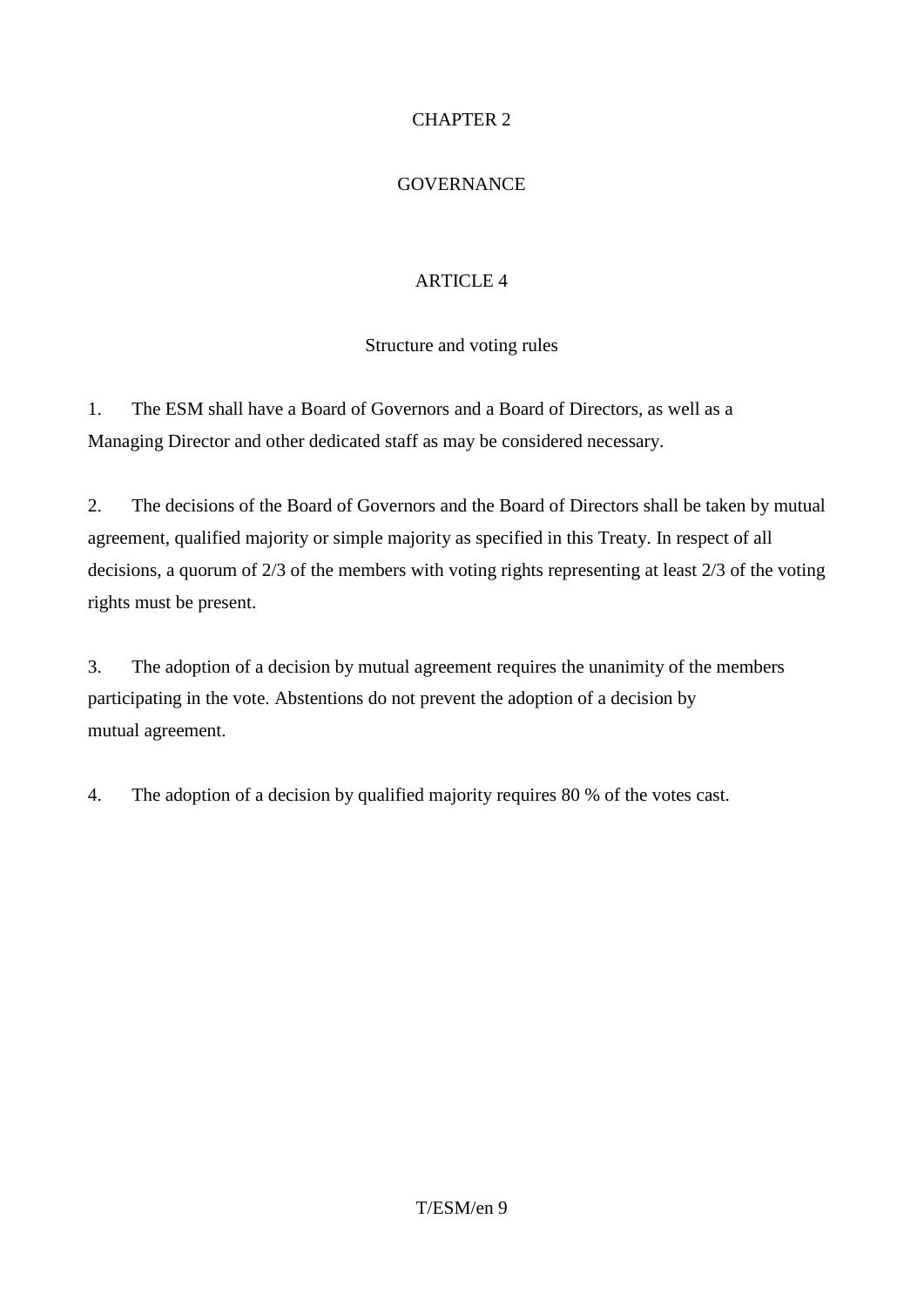5. The adoption of a decision by simple majority requires a majority of the votes cast.

6. The voting rights of each ESM Member, as exercised by its appointee or by the latter's representative on the Board of Governors or Board of Directors, shall be equal to the number of shares allocated to it in the authorised capital stock of the ESM as set out in Annex II.

7. If any ESM Member fails to pay any part of the amount due in respect of its obligations in relation to paid-in shares or calls of capital under Articles 8, 9 and 10, or in relation to the reimbursement of the financial assistance under Article 14 or 15, such ESM Member shall be unable, for so long as such failure continues, to exercise any of its voting rights. The voting thresholds shall be recalculated accordingly.

# ARTICLE 5

# Board of Governors

1. Each ESM Member shall appoint a Governor and an alternate Governor. Such appointments are revocable at any time. The Governor shall be a member of the government of that ESM Member who has responsibility for finance. The alternate Governor shall have full power to act on behalf of the Governor when the latter is not present.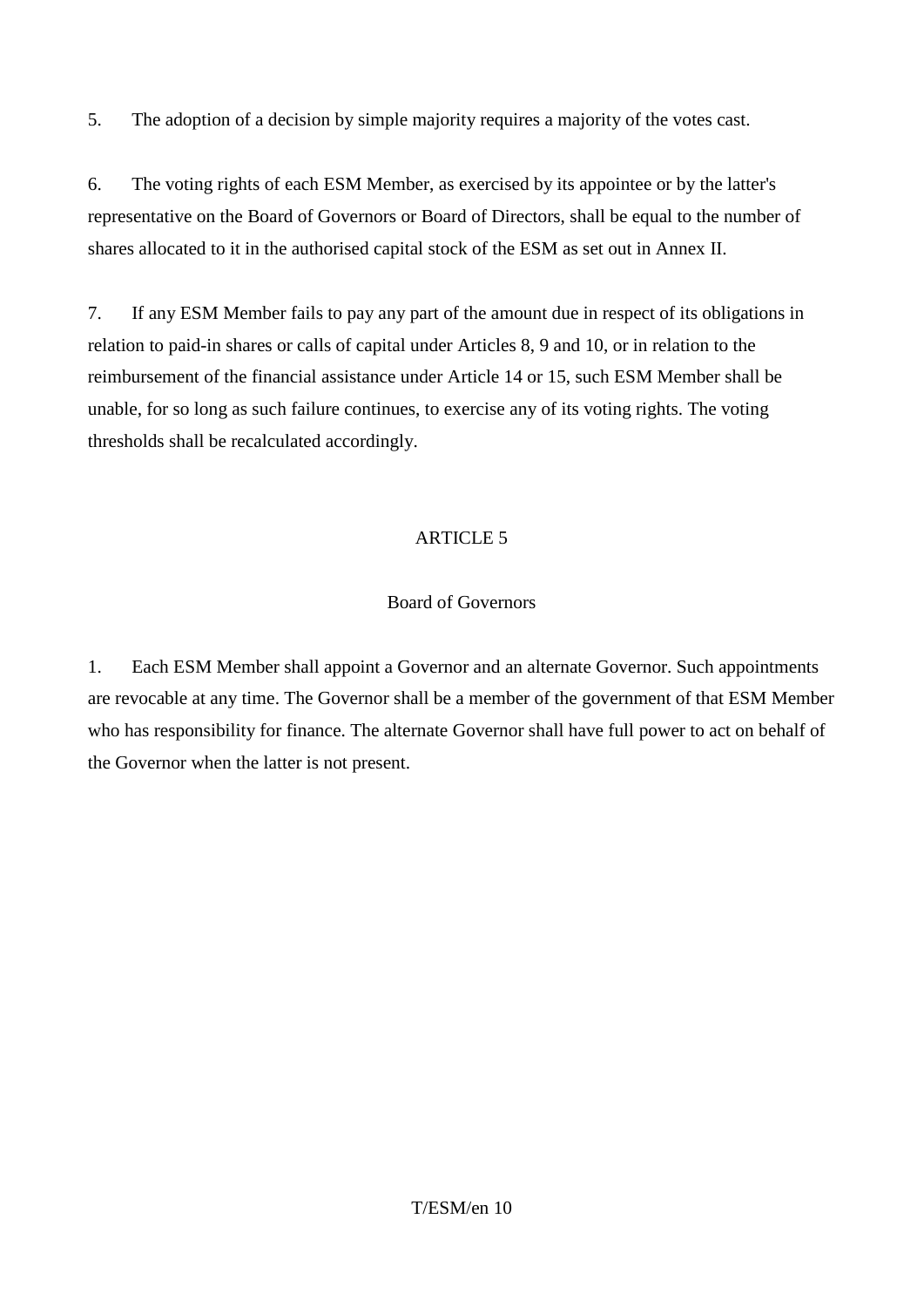2. The Board of Governors shall decide either to be chaired by the President of the Euro Group, as referred to in Protocol (No 14) on the Euro Group annexed to the Treaty on the European Union and to the TFEU or to elect a Chairperson and a Vice-Chairperson from among its members for a term of two years. The Chairperson and the Vice-Chairperson may be re-elected. A new election shall be organised without delay if the incumbent no longer holds the function needed for being designated Governor.

3. The Member of the European Commission in charge of economic and monetary affairs and the President of the ECB, as well as the President of the Euro Group (if he or she is not the Chairperson or a Governor) may participate in the meetings of the Board of Governors as observers.

4. Representatives of non-euro area Member States participating on an *ad hoc* basis alongside the ESM in a financial assistance operation for a euro area Member State shall also be invited to participate, as observers, in the meetings of the Board of Governors when this financial assistance and its monitoring will be discussed.

5. Other persons, including representatives of institutions or organisations, such as the IMF, may be invited by the Board of Governors to attend meetings as observers on an *ad hoc* basis.

6. The Board of Governors shall take the following decisions by mutual agreement:

(a) to issue new shares on terms other than at par, in accordance with Article 8(2);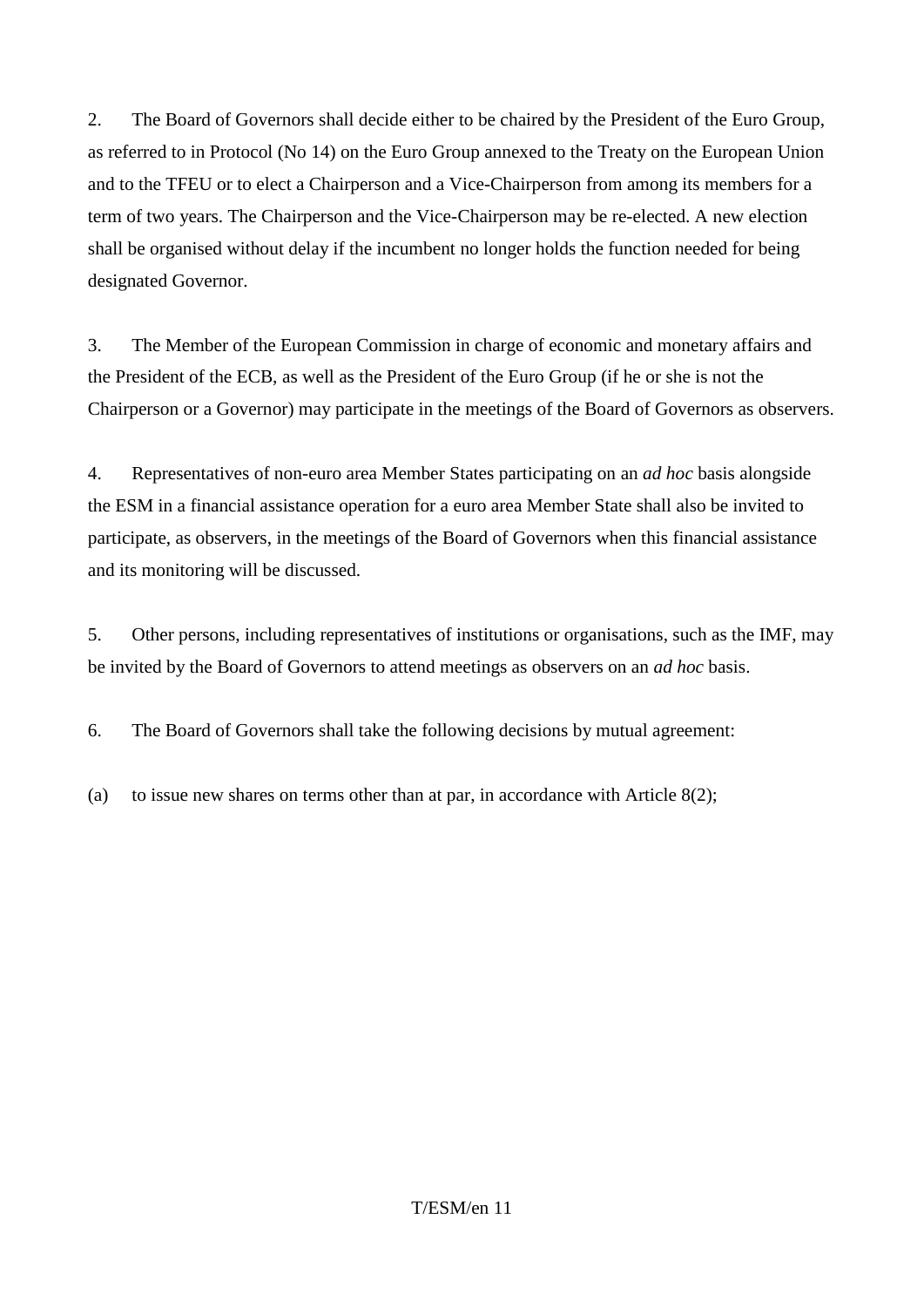- (b) to make the capital calls, in accordance with Article 9(1);
- (c) to change the authorised capital stock and adapt the maximum lending volume of the ESM, in accordance with Article 10(1);
- (d) to take into account a possible update of the key for the subscription of the ECB capital, in accordance with Article 11(3), and the changes to be made to Annex I in accordance with Article 11(6);
- (e) to grant financial assistance by the ESM, including the economic policy conditionality as stated in the memorandum of understanding referred to in Article 13(3), and to establish the financial terms and conditions, and the choice of instruments, in accordance with Articles 12 to 15;
- (f) to give a mandate to the European Commission to negotiate, in liaison with the ECB, the economic policy conditionality attached to each financial assistance, in accordance with Article 13(3);
- (g) to change the pricing structure and pricing policy for financial assistance, in accordance with Article 14(4);
- (h) to change the list of financial assistance instruments that may be used by the ESM, in accordance with Article 16;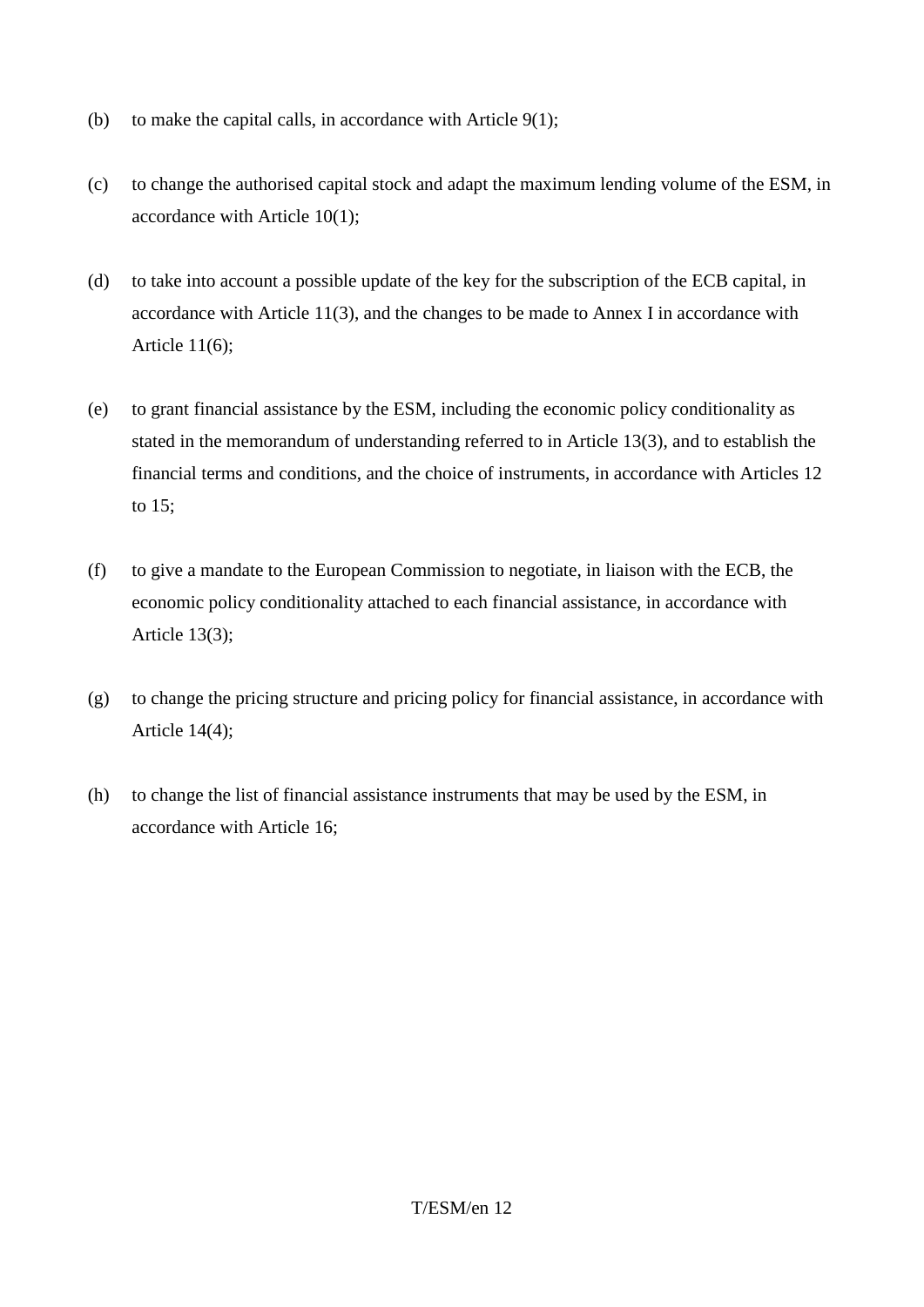- (i) to establish the modalities of the transfer of EFSF support to the ESM, in accordance with Article 35;
- (j) to approve the application for membership of the ESM by new members, referred to in Article 39;
- (k) to make adaptations to this Treaty as a direct consequence of the accession of new members, including changes to be made to the distribution of capital among ESM Members and the calculation of such a distribution as a direct consequence of the accession of a new member to the ESM, in accordance with Article 39; and
- (l) to delegate to the Board of Directors the tasks listed in this Article.
- 7. The Board of Governors shall take the following decisions by qualified majority:
- (a) to set out the detailed technical terms of accession of a new member to the ESM, in accordance with Article 39;
- (b) whether to be chaired by the President of the Euro Group or to elect, by qualified majority, the Chairperson and Vice-Chairperson of the Board of Governors, in accordance with paragraph 2;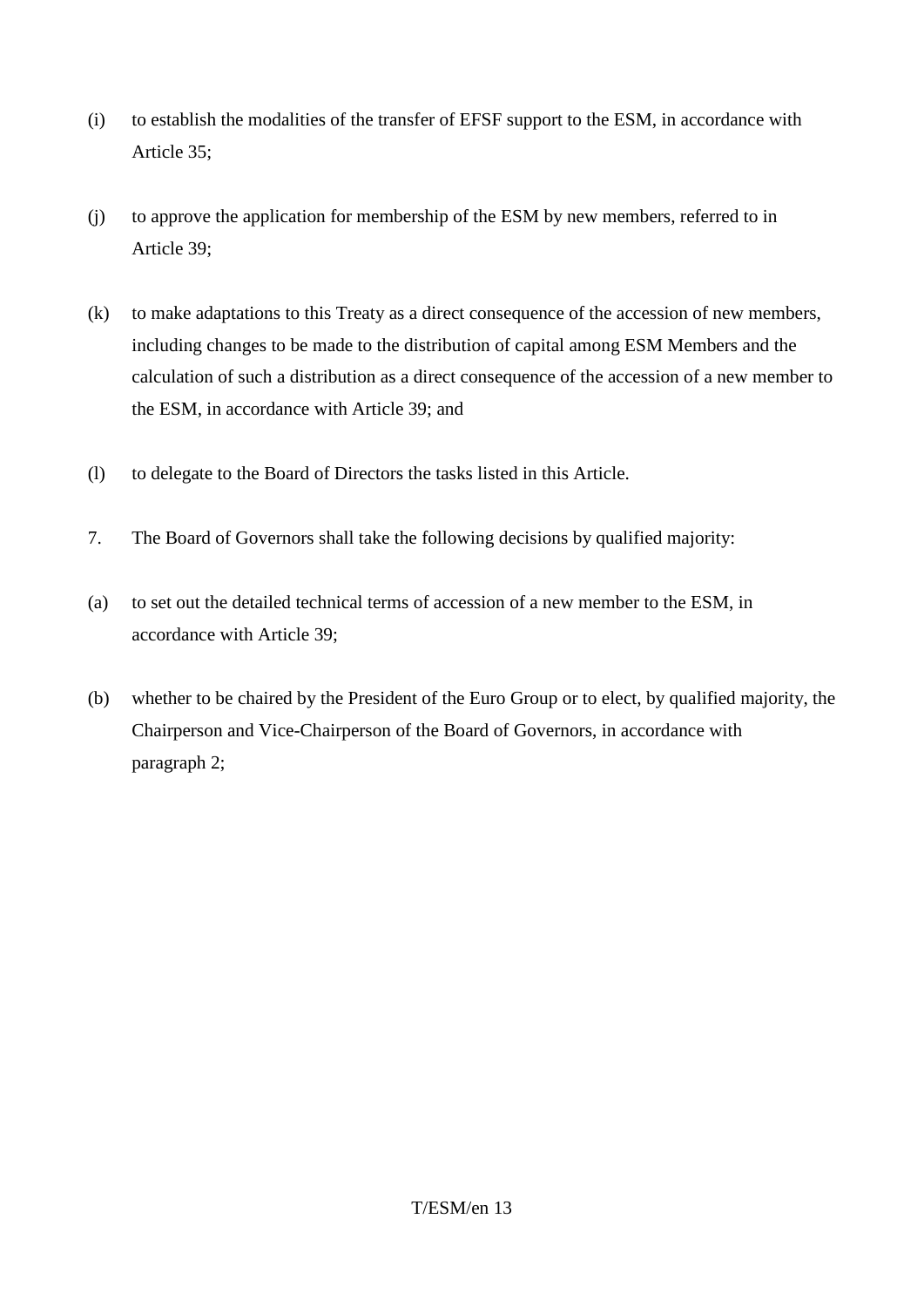- (c) to set out by-laws of the ESM and the rules of procedure applicable to the Board of Governors and Board of Directors (including the right to establish committees and subsidiary bodies), in accordance with paragraph 9;
- (d) to determine the list of activities incompatible with the duties of a Director or an alternate Director, in accordance with Article 6(8);
- (e) to appoint and to end the term of office of the Managing Director, in accordance with Article 7;
- (f) to establish other funds, in accordance with Article 20;
- (g) on the actions to be taken for recovering a debt from an ESM Member, in accordance with Article  $21(2)$  and  $(3)$ ;
- (h) to approve the annual accounts of the ESM, in accordance with Article 23(1);
- (i) to appoint the members of the Internal Auditing Board, in accordance with Article 24;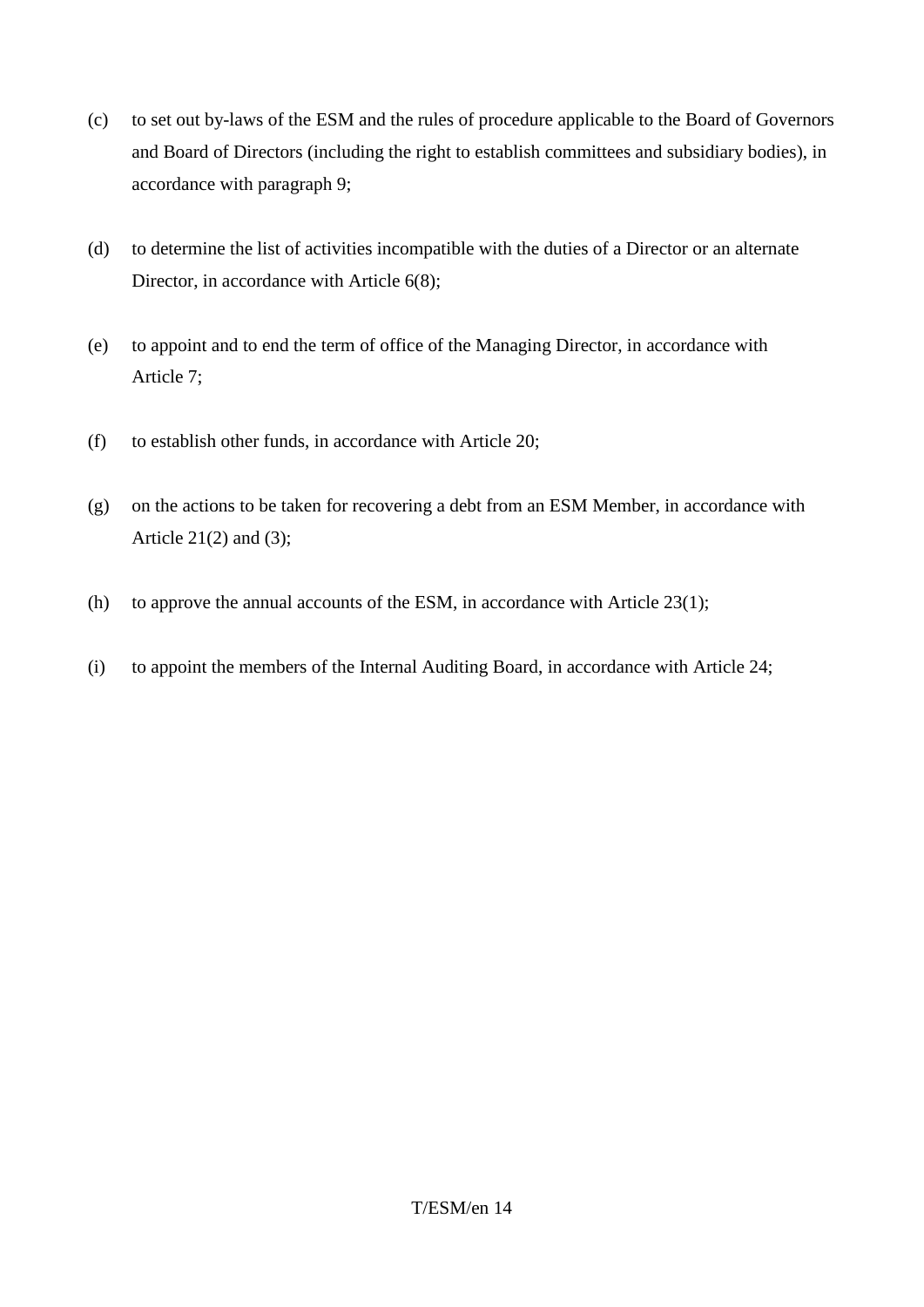- (j) to approve the external auditors, in accordance with Article 25;
- (k) to waive the immunity of the Chairperson of the Board of Governors, a Governor, alternate Governor, Director, alternate Director or the Managing Director, in accordance with Article 30(2);
- (l) to determine the taxation regime applicable to the ESM staff, in accordance with Article 31(5);
- (m) on a dispute, in accordance with Article 32(2); and
- (n) any other necessary decision not explicitly provided for by this Treaty.

8. The Chairperson shall convene and preside over the meetings of the Board of Governors. The Vice-Chairperson shall preside over these meetings when the Chairperson is unable to participate.

9. The Board of Governors shall adopt their rules of procedure and the by-laws of the ESM.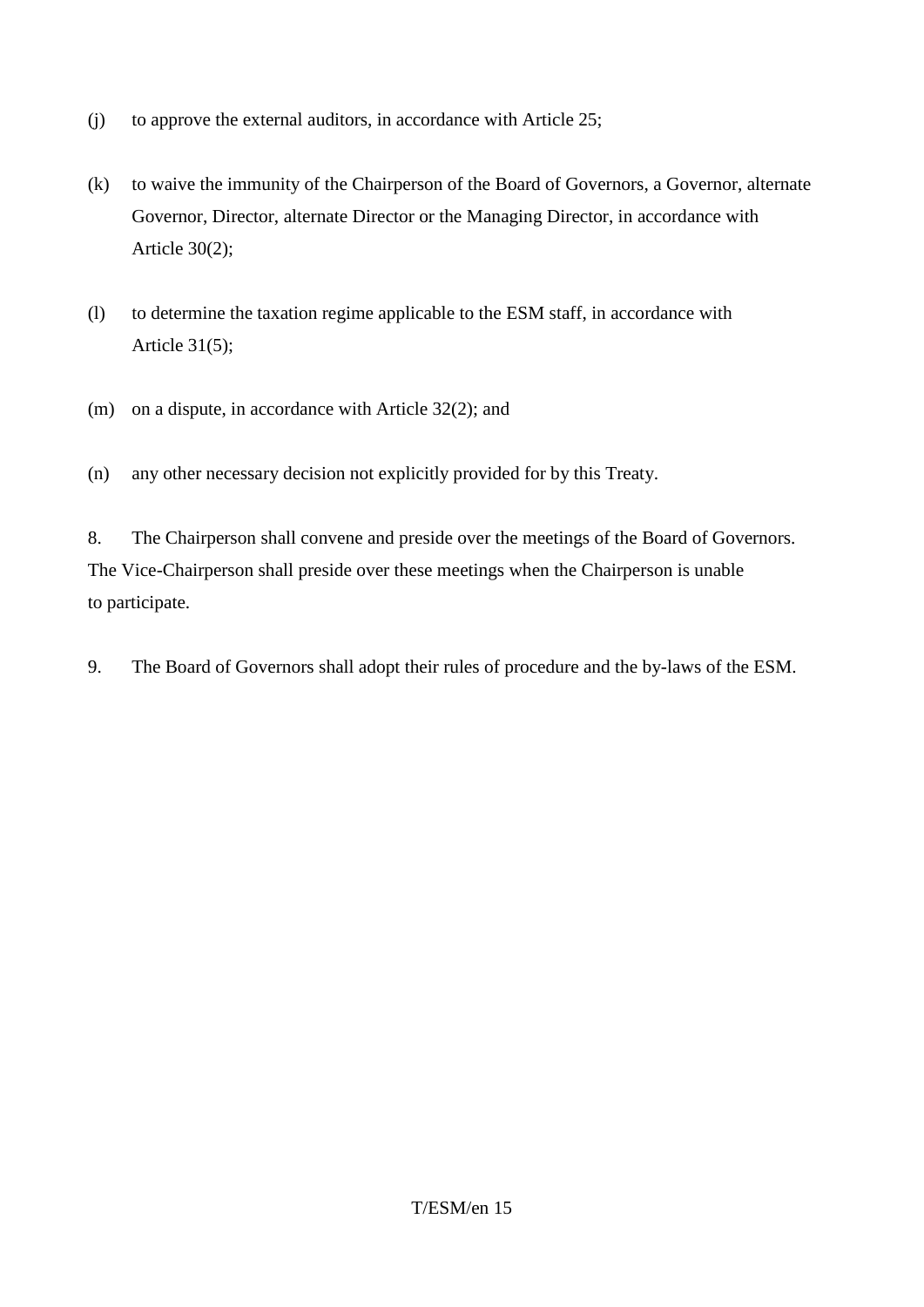### Board of Directors

1. Each Governor shall appoint one Director and one alternate Director from among people of high competence in economic and financial matters. Such appointments shall be revocable at any time. The alternate Directors shall have full power to act on behalf of the Director when the latter is not present.

2. The Member of the European Commission in charge of economic and monetary affairs and the President of the ECB may appoint one observer each.

3. Representatives of non-euro area Member States participating on an *ad hoc* basis alongside the ESM in a financial assistance operation for a euro area Member State shall also be invited to participate, as observers, in the meetings of the Board of Directors when this financial assistance and its monitoring will be discussed.

4. Other persons, including representatives of institutions or organisations, may be invited by the Board of Governors to attend meetings as observers on an ad hoc basis.

5. The Board of Directors shall take decisions by qualified majority, unless otherwise stated in this Treaty. Decisions to be taken on the basis of powers delegated by the Board of Governors shall be adopted in accordance with the relevant voting rules set in Article 5(6) and (7).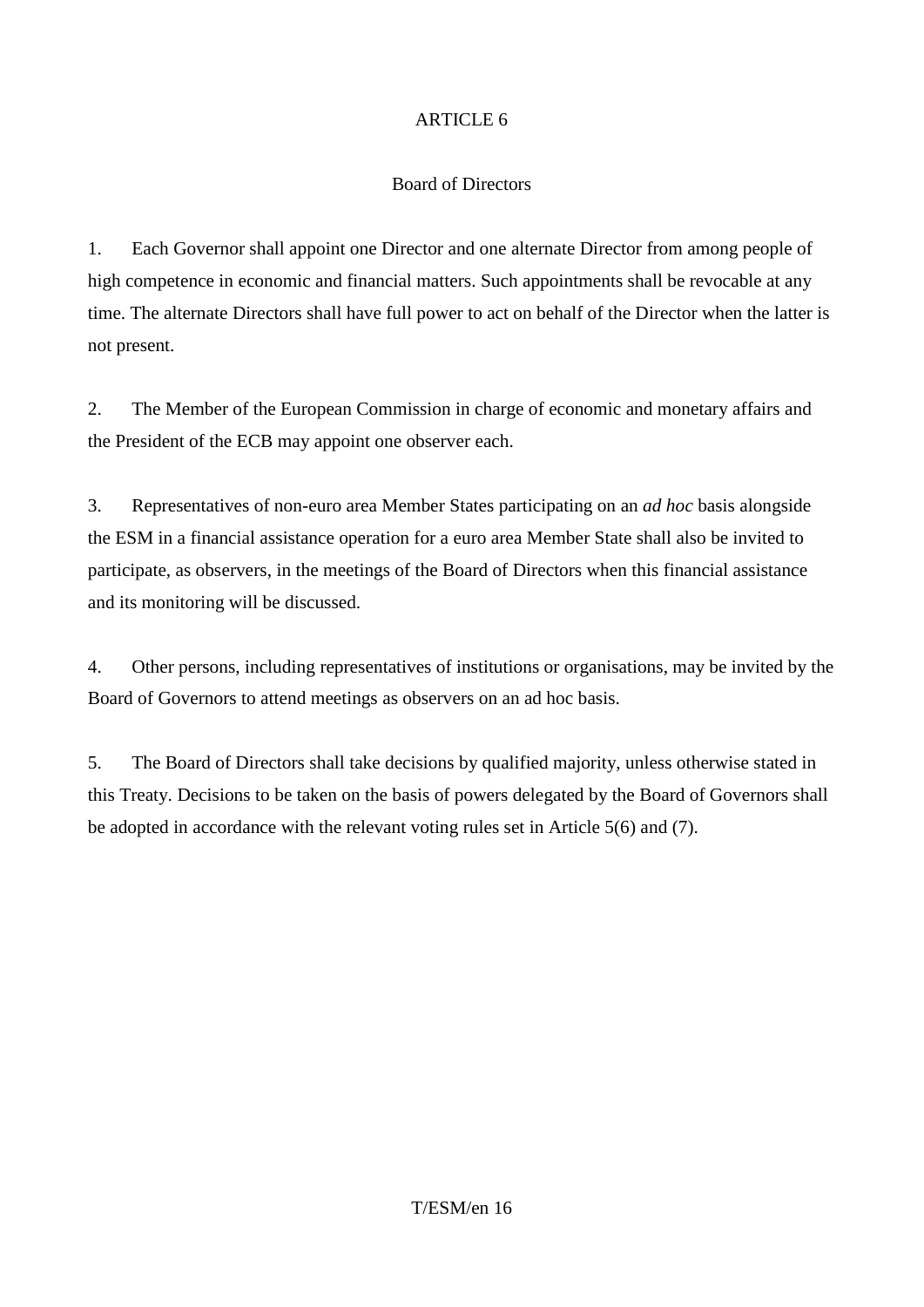6. Without prejudice to the powers of the Board of Governors as set out in Article 5, the Board of Directors shall ensure that the ESM is run in accordance with this Treaty and the by-laws of the ESM adopted by the Board of Governors. It shall take decisions as provided for in this Treaty or which are delegated to it by the Board of Governors.

7. Any vacancy in the Board of Directors shall be immediately filled in accordance with paragraph 1.

8. The Board of Governors shall lay down what activities are incompatible with the duties of a Director or an alternate Director, the by-laws of the ESM and rules of procedure of the Board of Directors.

# ARTICLE 7

# Managing Director

1. The Managing Director shall be appointed by the Board of Governors from among candidates having the nationality of an ESM Member, relevant international experience and a high level of competence in economic and financial matters. Whilst holding office, the Managing Director may not be a Governor or Director or an alternate of either.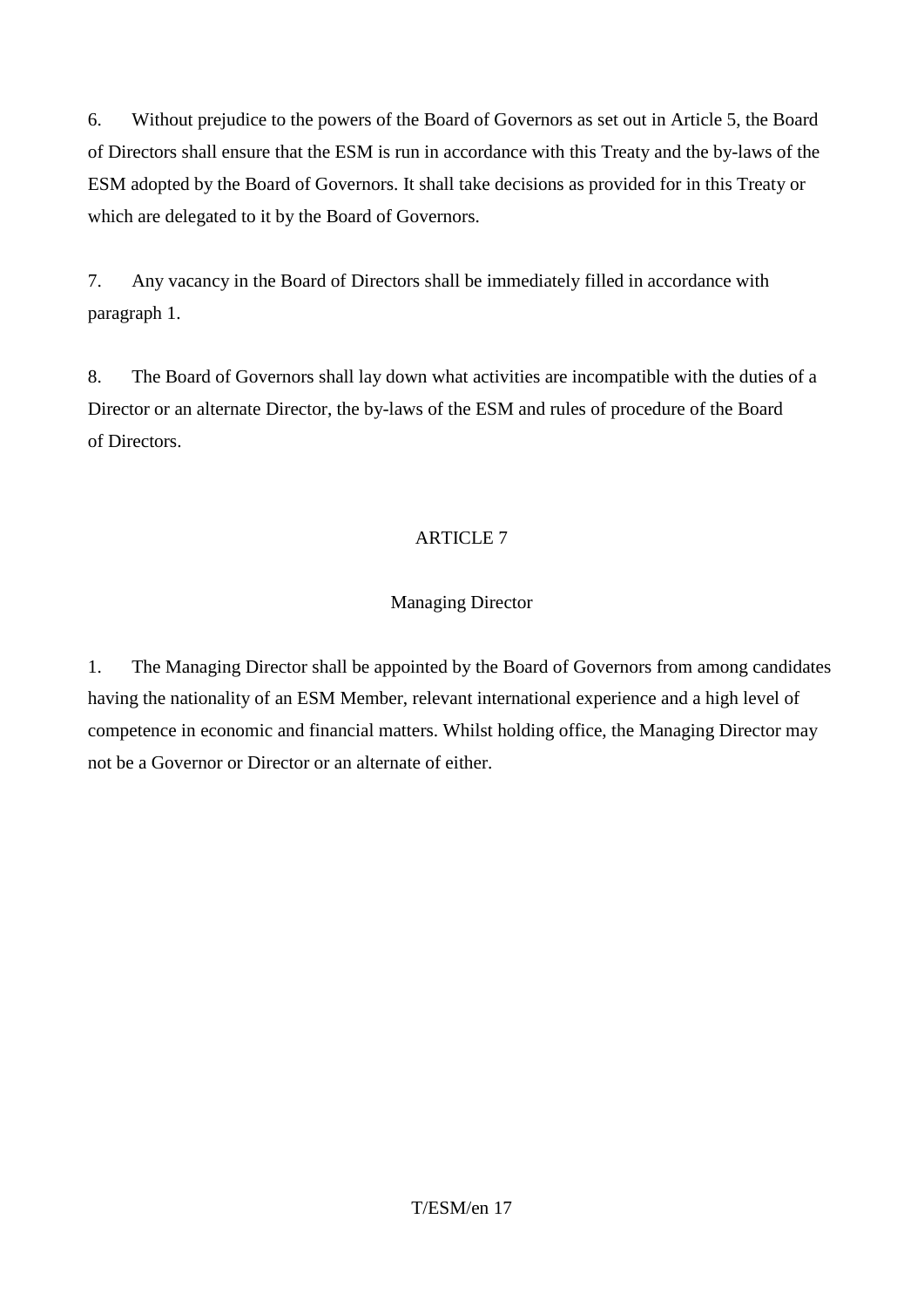2. The term of office of the Managing Director shall be five years. He or she may be re-appointed once. The Managing Director shall, however, cease to hold office when the Board of Governors so decides.

3. The Managing Director shall chair the meetings of the Board of Directors and shall participate in the meetings of the Board of Governors.

4. The Managing Director shall be chief of the staff of the ESM. He or she shall be responsible for organising, appointing and dismissing staff in accordance with staff rules to be adopted by the Board of Directors.

5. The Managing Director shall be the legal representative of the ESM and shall conduct, under the direction of the Board of Directors, the current business of the ESM.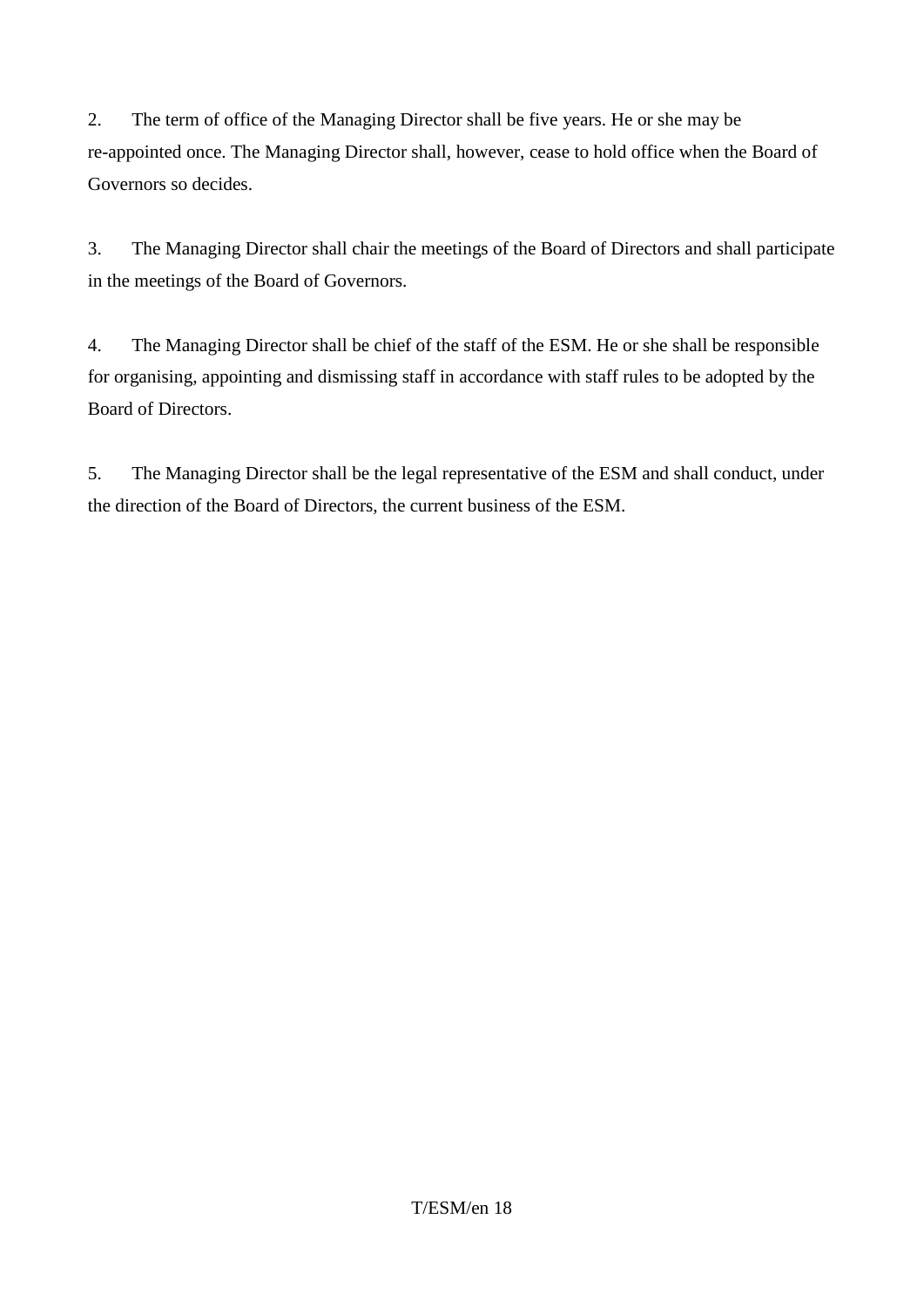### CHAPTER 3

# CAPITAL

# ARTICLE 8

# Authorised capital stock

1. The authorised capital stock shall be EUR 700 000 million. It shall be divided into seven million shares, having a nominal value of EUR 100 000 each, which shall be available for subscription according to the initial contribution key provided for in Article 11 and calculated in Annex I.

2. The authorised capital stock shall be divided into paid-in shares and callable shares. The initial total aggregate nominal value of paid-in shares shall be EUR 80 000 million. Shares of authorised capital stock initially subscribed shall be issued at par. Other shares shall be issued at par, unless the Board of Governors decides to issue them in special circumstances on other terms.

3. Shares of authorised capital stock shall not be encumbered or pledged in any manner whatsoever and they shall not be transferable, with the exception of transfers for the purposes of implementing adjustments of the contribution key provided for in Article 11 to the extent necessary to ensure that the distribution of shares corresponds to the adjusted key.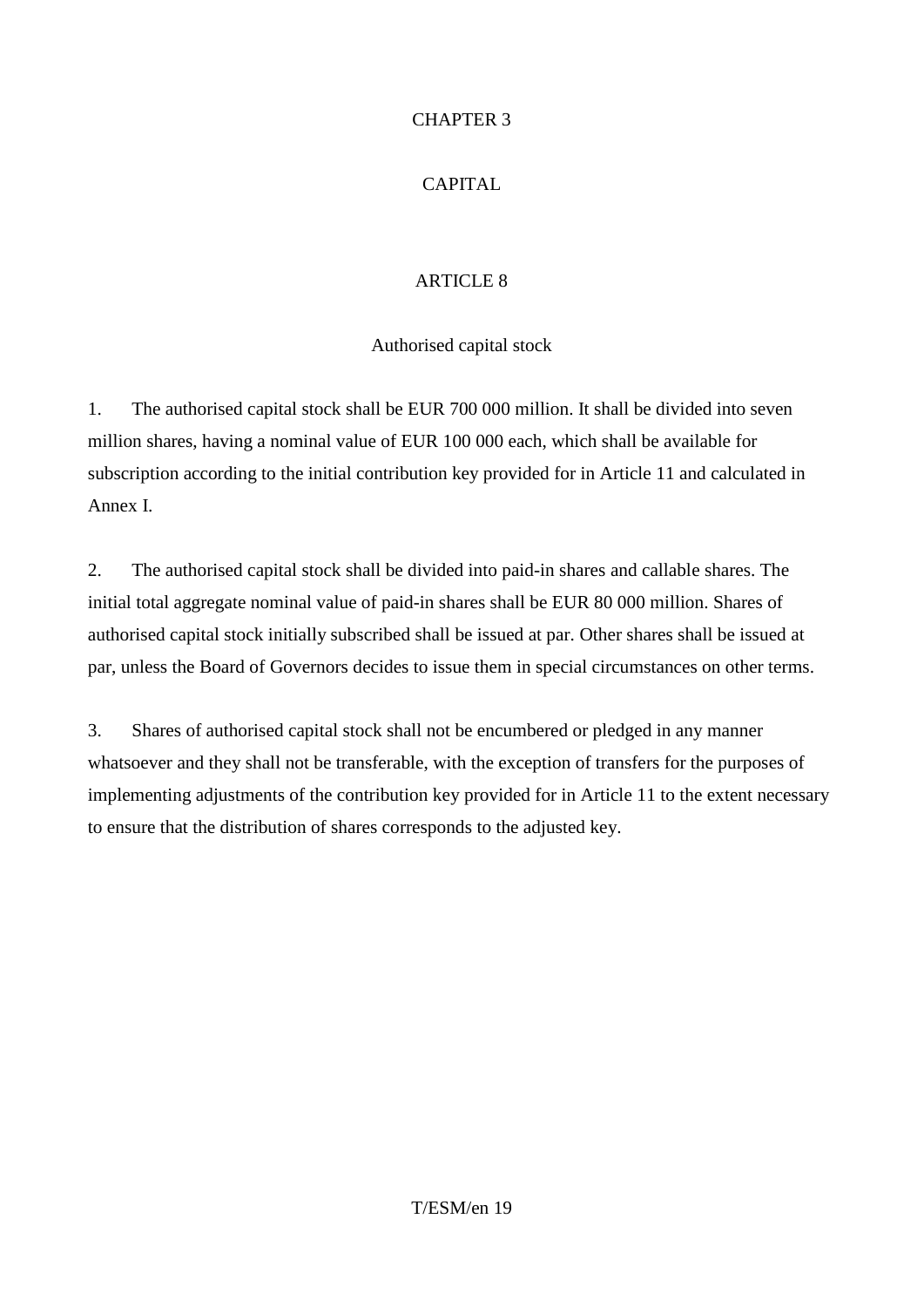4. ESM Members hereby irrevocably and unconditionally undertake to provide their contribution to the authorised capital stock, in accordance with their contribution key in Annex I. They shall meet all capital calls on a timely basis in accordance with the terms set out in this Treaty.

5. The liability of each ESM Member shall be limited, in all circumstances, to its portion of the authorised capital stock at its issue price. No ESM Member shall be liable, by reason of its membership, for obligations of the ESM. The obligations of ESM Members to contribute to the authorised capital stock in accordance with this Treaty are not affected if any such ESM Member becomes eligible for, or is receiving, financial assistance from ESM.

# ARTICLE 9

# Capital calls

1. The Board of Governors may call in authorised unpaid capital at any time and set an appropriate period of time for its payment by the ESM Members.

2. The Board of Directors may call in authorised unpaid capital by simple majority decision to restore the level of paid-in capital if the amount of the latter is reduced by the absorption of losses below the level established in Article 8(2), as may be amended by the Board of Governors following the procedure provided for in Article 10, and set an appropriate period of time for its payment by the ESM Members.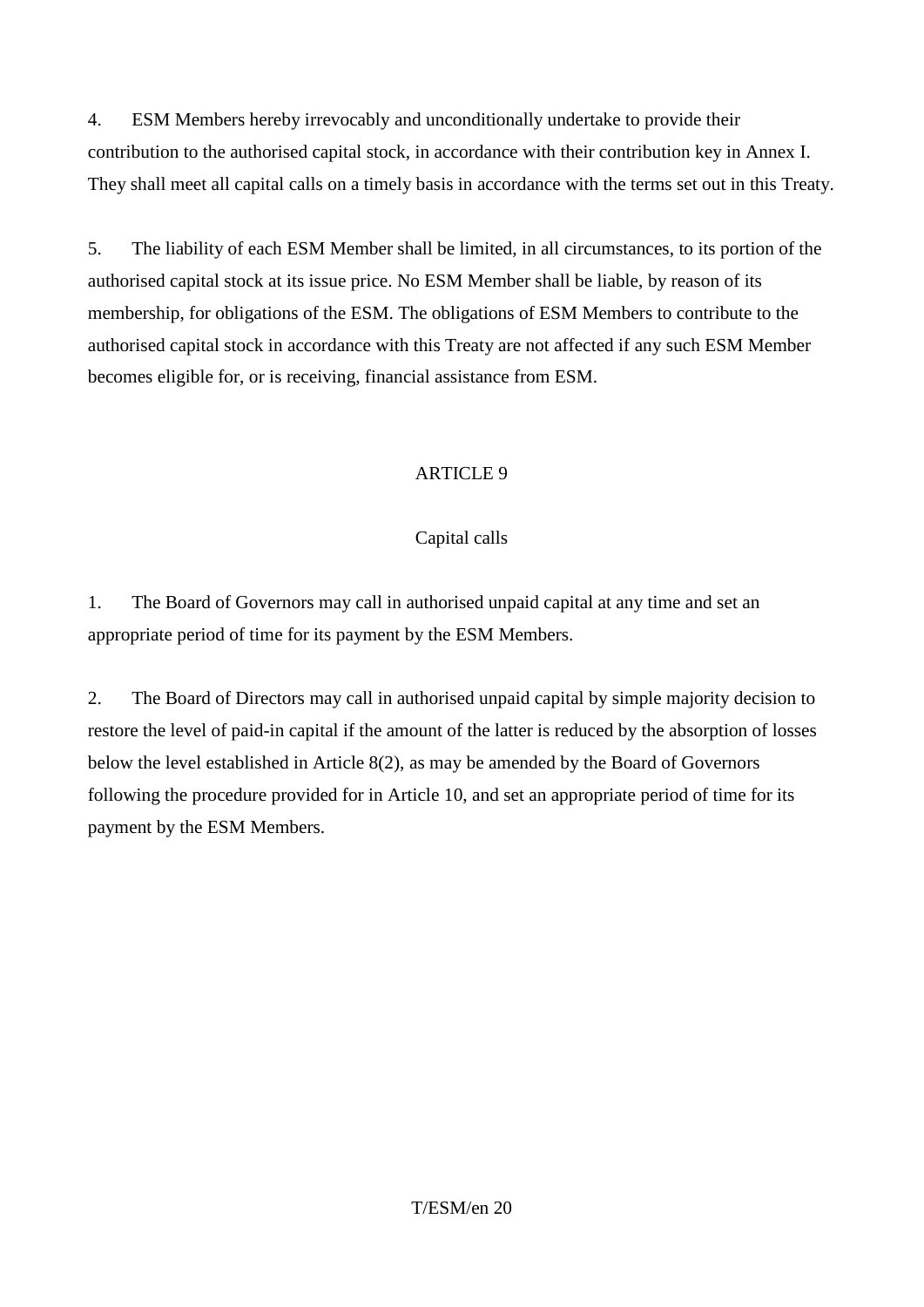3. The Managing Director shall call authorised unpaid capital in a timely manner if needed to avoid the ESM being in default of any scheduled or other payment obligation due to ESM creditors. The Managing Director shall inform the Board of Directors and the Board of Governors of any such call. When a potential shortfall in ESM funds is detected, the Managing Director shall make such capital call(s) as soon as possible with a view to ensuring that the ESM shall have sufficient funds to meet payments due to creditors in full on their due date. ESM Members hereby irrevocably and unconditionally undertake to pay on demand any capital call made on them by the Managing Director pursuant to this paragraph, such demand to be paid within seven days of receipt.

4. The Board of Directors shall adopt the detailed terms and conditions which shall apply to calls on capital pursuant to this Article.

### ARTICLE 10

### Changes in authorised capital stock

1. The Board of Governors shall review regularly and at least every five years the maximum lending volume and the adequacy of the authorised capital stock of the ESM. It may decide to change the authorised capital stock and amend Article 8 and Annex II accordingly. Such decision shall enter into force after the ESM Members have notified the Depositary of the completion of their applicable national procedures. The new shares shall be allocated to the ESM Members according to the contribution key provided for in Article 11 and in Annex I.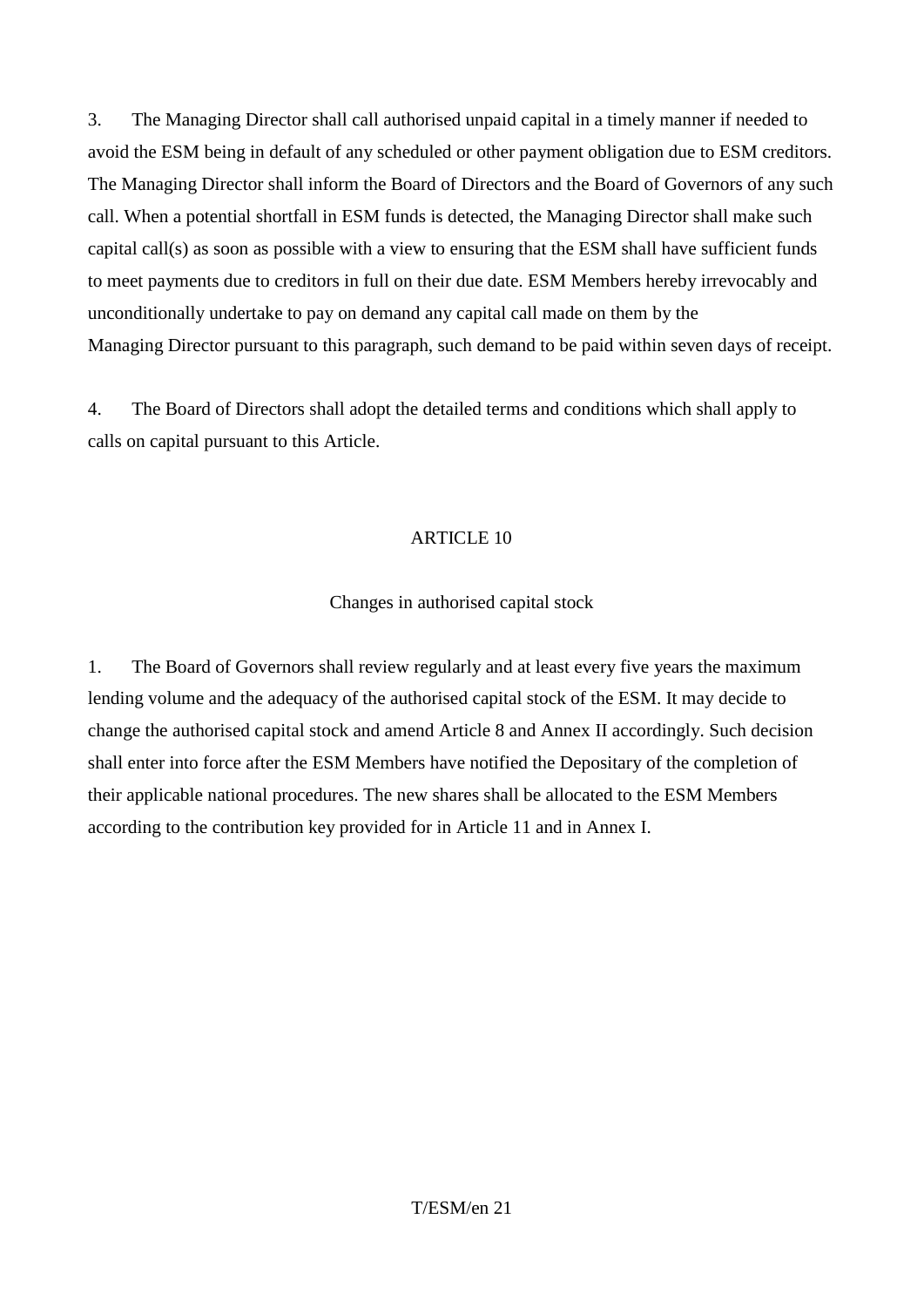2. The Board of Directors shall adopt the detailed terms and conditions which shall apply to all or any capital changes made under paragraph 1.

3. Upon a Member State of the European Union becoming a new ESM Member, the authorised capital stock of the ESM shall be automatically increased by multiplying the respective amounts then prevailing by the ratio, within the adjusted contribution key provided for in Article 11, between the weighting of the new ESM Member and the weighting of the existing ESM Members.

# ARTICLE 11

### Contribution key

1. The contribution key for subscribing to ESM authorised capital stock shall, subject to paragraphs 2 and 3, be based on the key for subscription, by the national central banks of ESM Members, of the ECB's capital pursuant to Article 29 of Protocol (No 4) on the Statute of the European System of Central Banks and of the European Central Bank (the "ESCB Statute") annexed to the Treaty on European Union and to the TFEU.

2. The contribution key for the subscription of the ESM authorised capital stock is specified in Annex I.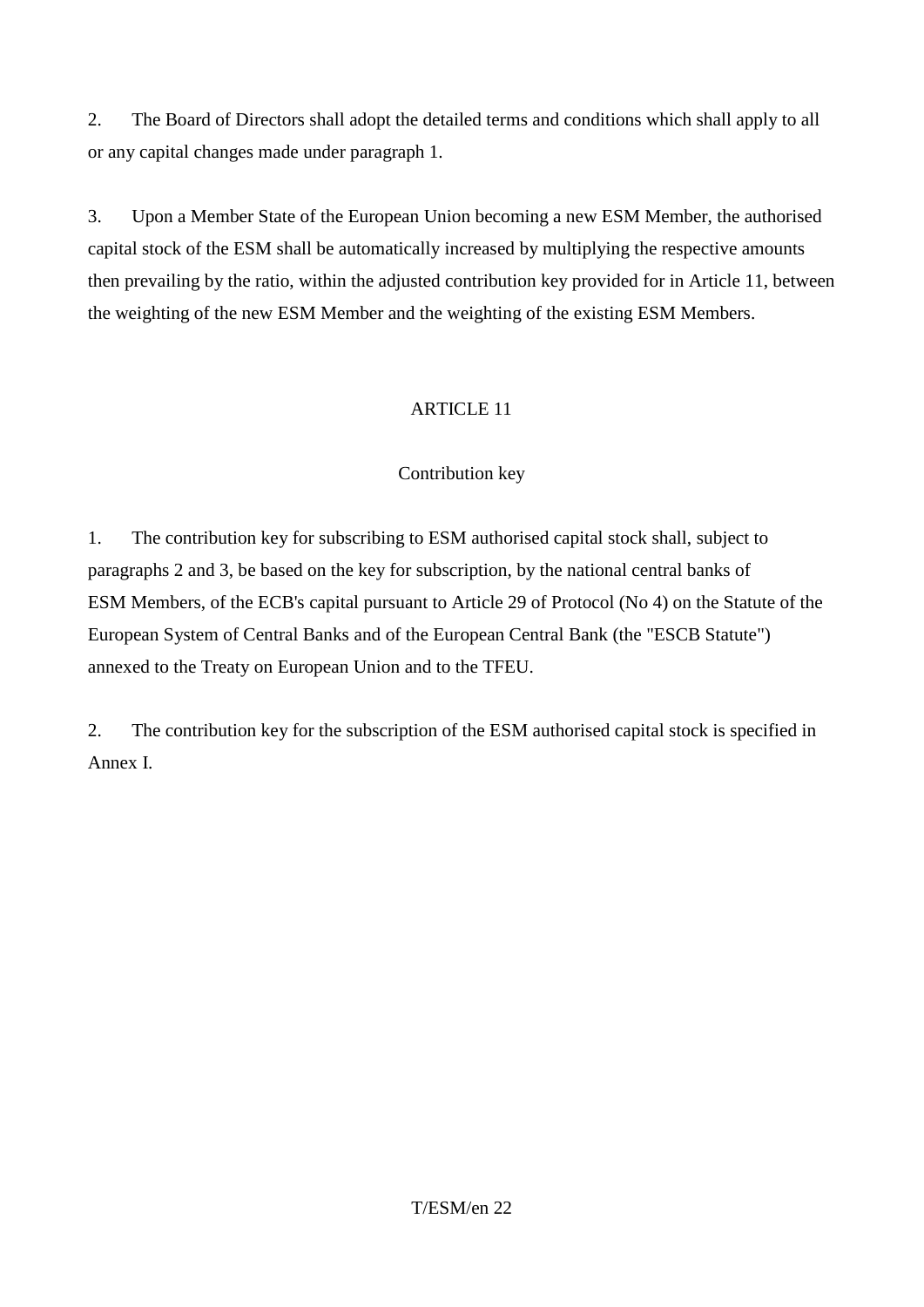3. The contribution key for the subscription of the ESM authorised capital stock shall be adjusted when:

- a) a Member State of the European Union becomes a new ESM Member and the ESM's authorised capital stock automatically increases, as specified in Article 10(3); or
- b) the twelve year temporary correction applicable to an ESM Member established in accordance with Article 37 ends.

4. The Board of Governors may decide to take into account possible updates to the key for the subscription of the ECB's capital referred to in paragraph 1 when the contribution key is adjusted in accordance with paragraph 3 or when there is a change in the authorised capital stock, as specified in Article 10(1).

5. When the contribution key for the subscription of the ESM authorised capital stock is adjusted, the ESM Members shall transfer among themselves authorised capital stock to the extent necessary to ensure that the distribution of authorised capital stock corresponds to the adjusted key.

6. Annex I shall be amended upon decision by the Board of Governors upon any adjustment referred to in this Article.

7. The Board of Directors shall take all other measures necessary for the application of this Article.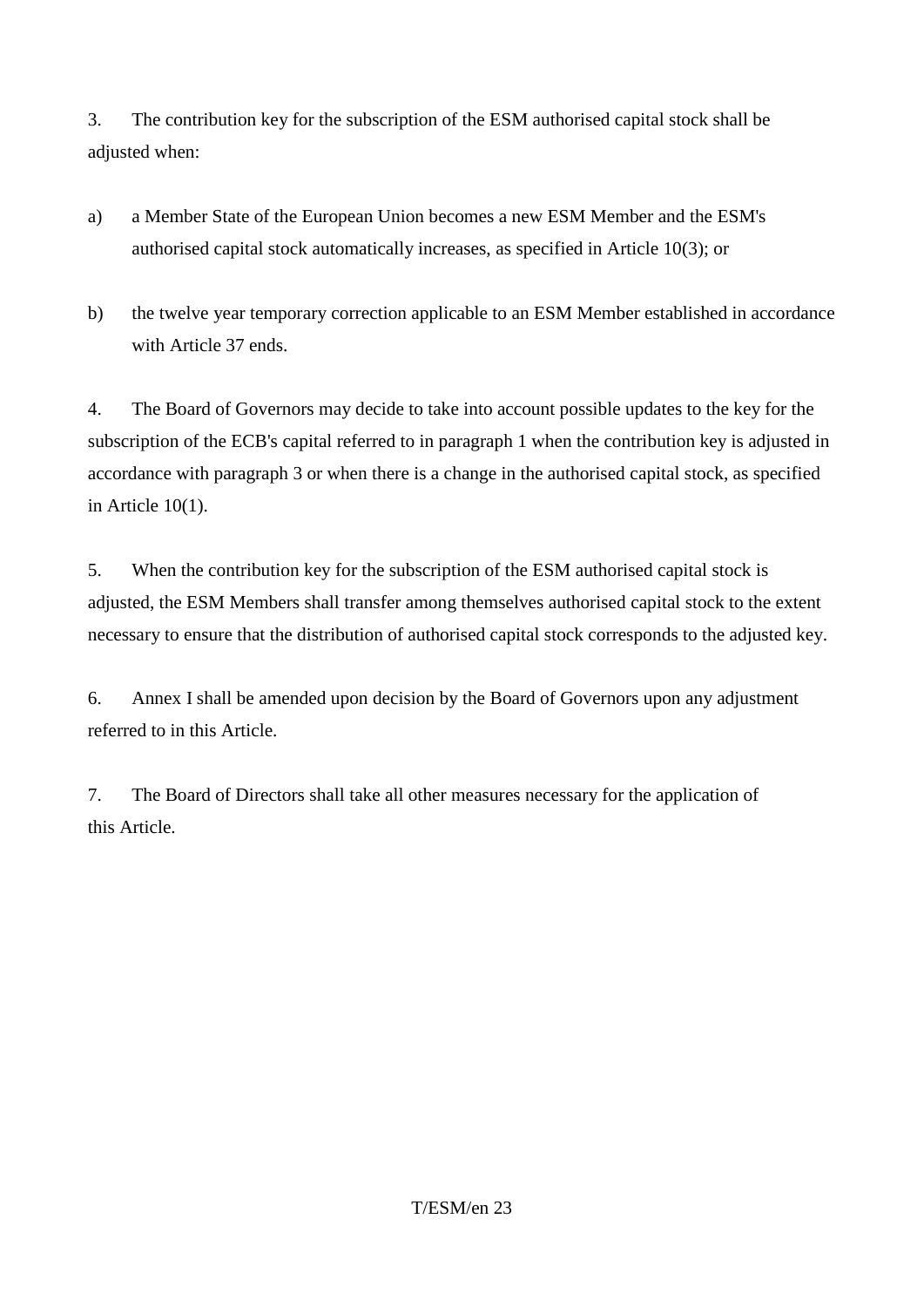### CHAPTER 4

### **OPERATIONS**

### ARTICLE 12

### Principles

1. If indispensable to safeguard the financial stability of the euro area as a whole, the ESM may provide financial assistance to an ESM Member, subject to strict economic policy conditionality under a macro-economic adjustment programme, commensurate with the severity of the economic and financial imbalances experienced by that ESM Member.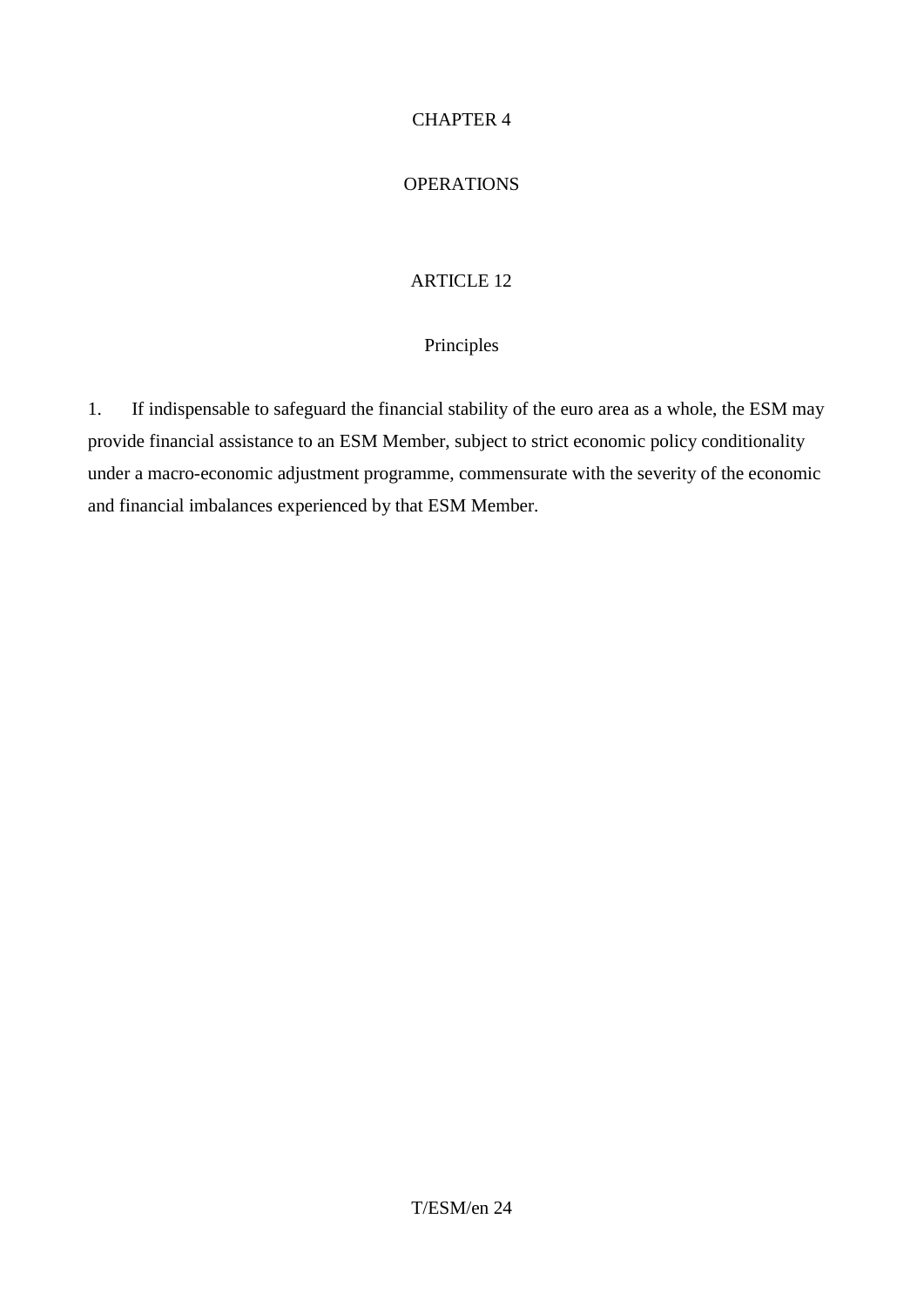2. An adequate and proportionate form of private-sector involvement shall be sought on a case-by-case basis where financial assistance is received by an ESM Member, in line with IMF practice. The nature and the extent of this involvement shall depend on the outcome of a debt sustainability analysis and shall take due account of the risk of contagion and potential spill-over effects on other Member States of the European Union and third countries. If, on the basis of this analysis, it is concluded that a macro-economic adjustment programme can realistically restore public debt to a sustainable path, the beneficiary ESM Member shall take initiatives aimed at encouraging the main private investors to maintain their exposure. Where it is concluded that a macro-economic adjustment programme cannot realistically restore the public debt to a sustainable path, the beneficiary ESM Member shall be required to engage in active negotiations in good faith with its non-official creditors to secure their direct involvement in restoring debt sustainability. In the latter case, the granting of financial assistance will be contingent on the ESM Member having a credible plan for restoring debt sustainability and demonstrating sufficient commitment to ensure adequate and proportionate private-sector involvement. Progress in the implementation of the plan will be monitored under the programme and will be taken into account in the decisions on disbursements.

3. Collective action clauses shall be included in all new euro area government securities, with maturity above one year, from July 2013, in a standardised manner which ensures that their legal impact is identical.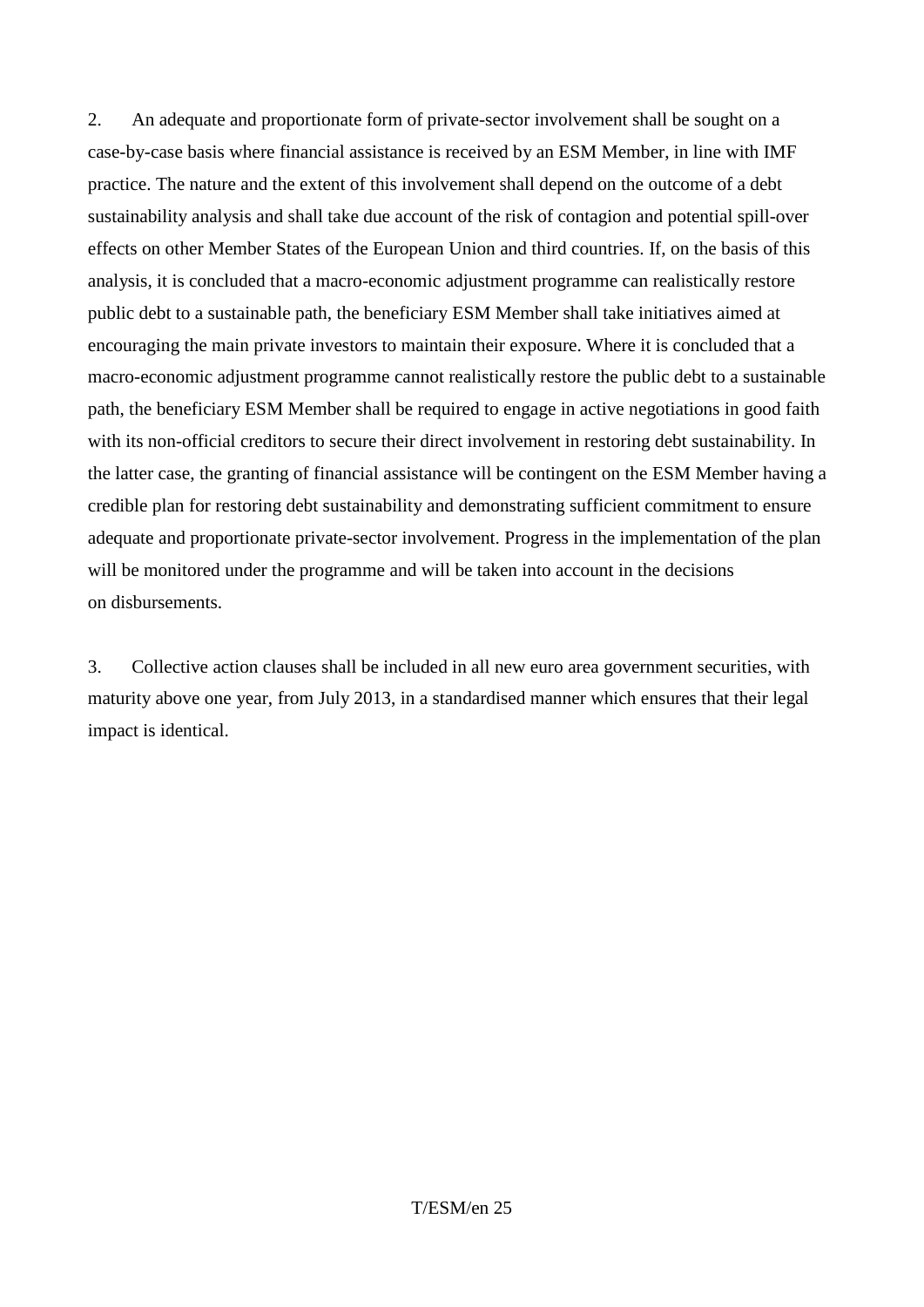### Procedure for granting financial assistance

1. An ESM Member may address a request for financial assistance to the Chairperson of the Board of Governors. On receipt of such a request, the Chairperson of the Board of Governors shall entrust the European Commission, in liaison with the ECB, with the following tasks:

- (a) to assess the existence of a risk to the financial stability of the euro area as a whole;
- (b) to undertake wherever possible, together with the IMF a rigorous analysis of the debt sustainability of the ESM Member concerned;
- (c) to assess the actual financing needs of the ESM Member concerned and the nature of the private sector involvement required, in accordance with Article 12(2).

2. On the basis of the assessment referred to in paragraph 1, the Board of Governors may decide to grant, in principle, financial assistance to the ESM Member concerned.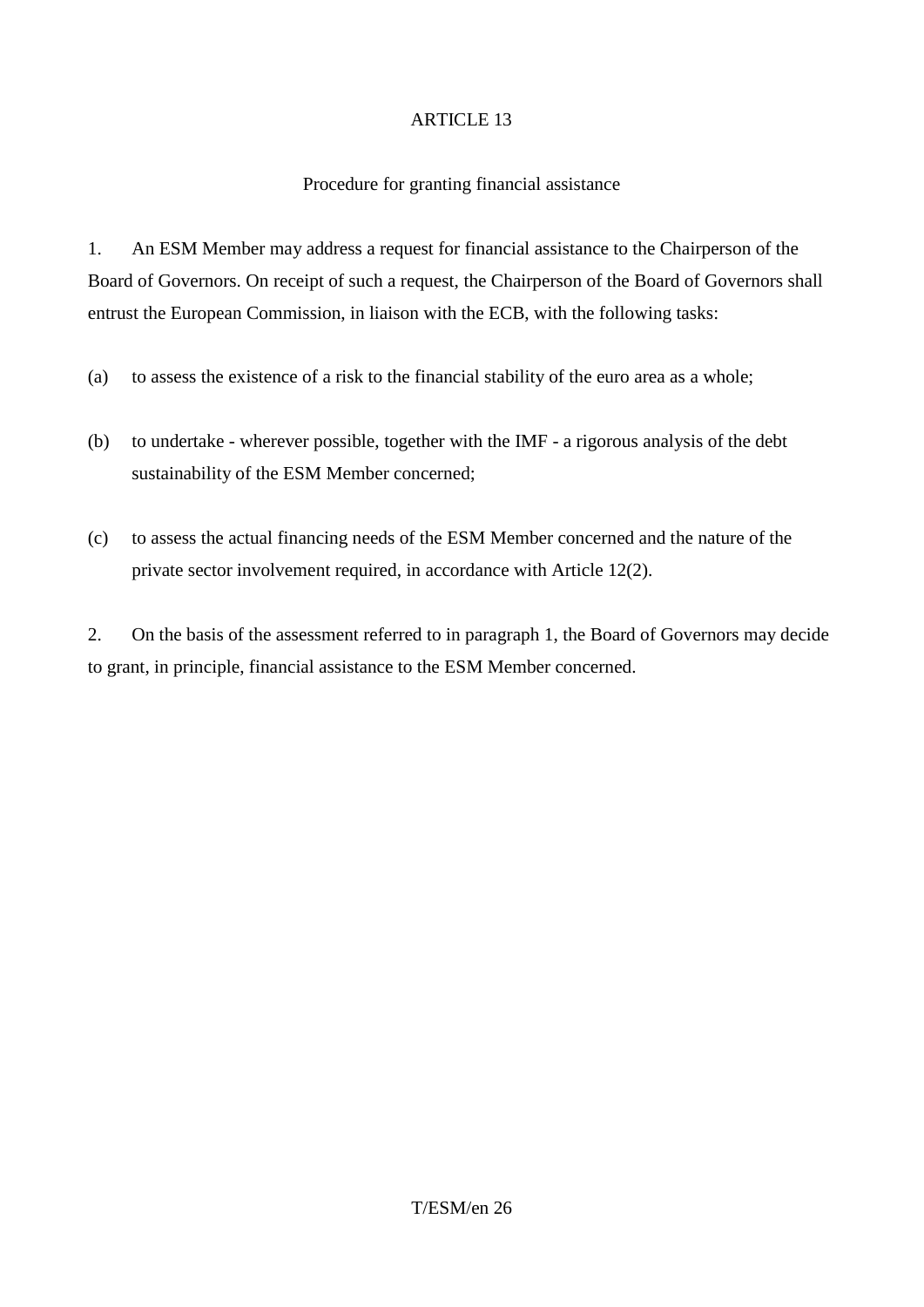3. If a decision pursuant to paragraph 2 is adopted, the Board of Governors shall entrust the European Commission with the task of negotiating with the ESM Member concerned – wherever possible together with the IMF, and in liaison with the ECB – a memorandum of understanding (the "MoU") detailing the economic policy conditionality, contained in a macro-economic adjustment programme and attached to the financial assistance. In parallel, the Managing Director of the ESM shall prepare a proposal for financial assistance agreement, including the financial terms and conditions and the choice of instruments, to be adopted by the Board of Governors.

The MoU shall be fully consistent with the measures of economic policy coordination provided for in the TFEU, in particular with any act of European Union law, including any opinion, warning, recommendation or decision addressed to the ESM Member concerned.

4. The European Commission shall sign the MoU on behalf of the ESM, subject to prior compliance with the conditions set out in paragraph 3 and approval by the Board of Governors.

5. The Board of Directors shall approve the financial assistance agreement detailing the technical aspects of the financial assistance to be provided and the disbursement of the first tranche of the assistance.

6. The ESM shall establish an appropriate warning system to ensure that it receives the repayments due by the ESM Member under financial assistance in a timely manner.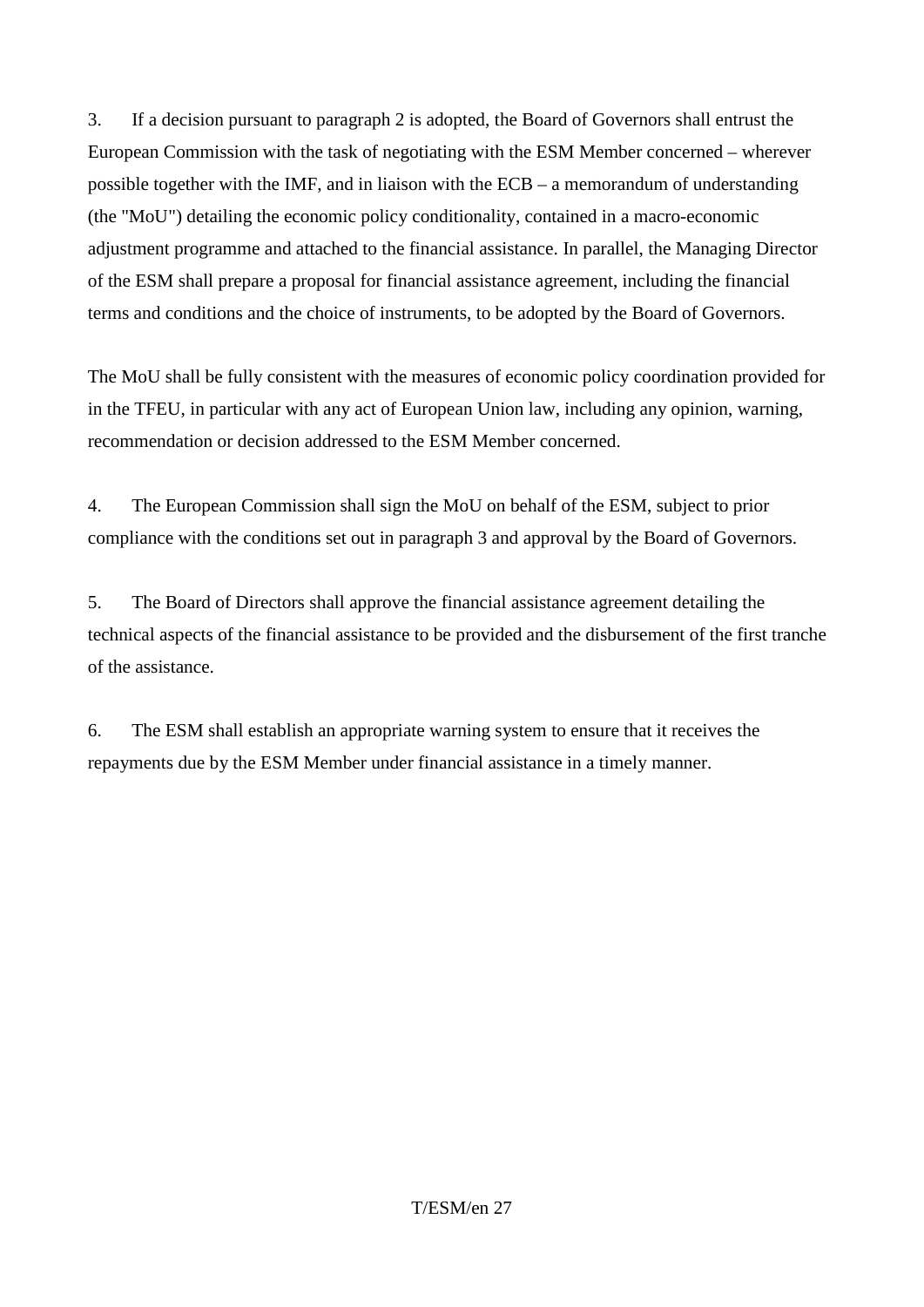7. The European Commission – wherever possible together with the IMF, and in liaison with the ECB – shall be entrusted with monitoring the compliance with the economic policy conditionality attached to the financial assistance. On the basis of the report of the European Commission, the Board of Directors shall decide, by mutual agreement, on the disbursement of the tranches of the financial assistance subsequent to the first tranche.

8. The Board of Directors shall adopt the detailed guidelines which shall apply to the disbursements of financial assistance.

### ARTICLE 14

### ESM stability support

1. The Board of Governors may decide to grant short-term or medium-term stability support in the form of a loan to an ESM Member as financial assistance, in accordance with Article 12.

2. The technical terms and conditions of each loan shall be specified in a financial assistance agreement, to be signed by the Managing Director.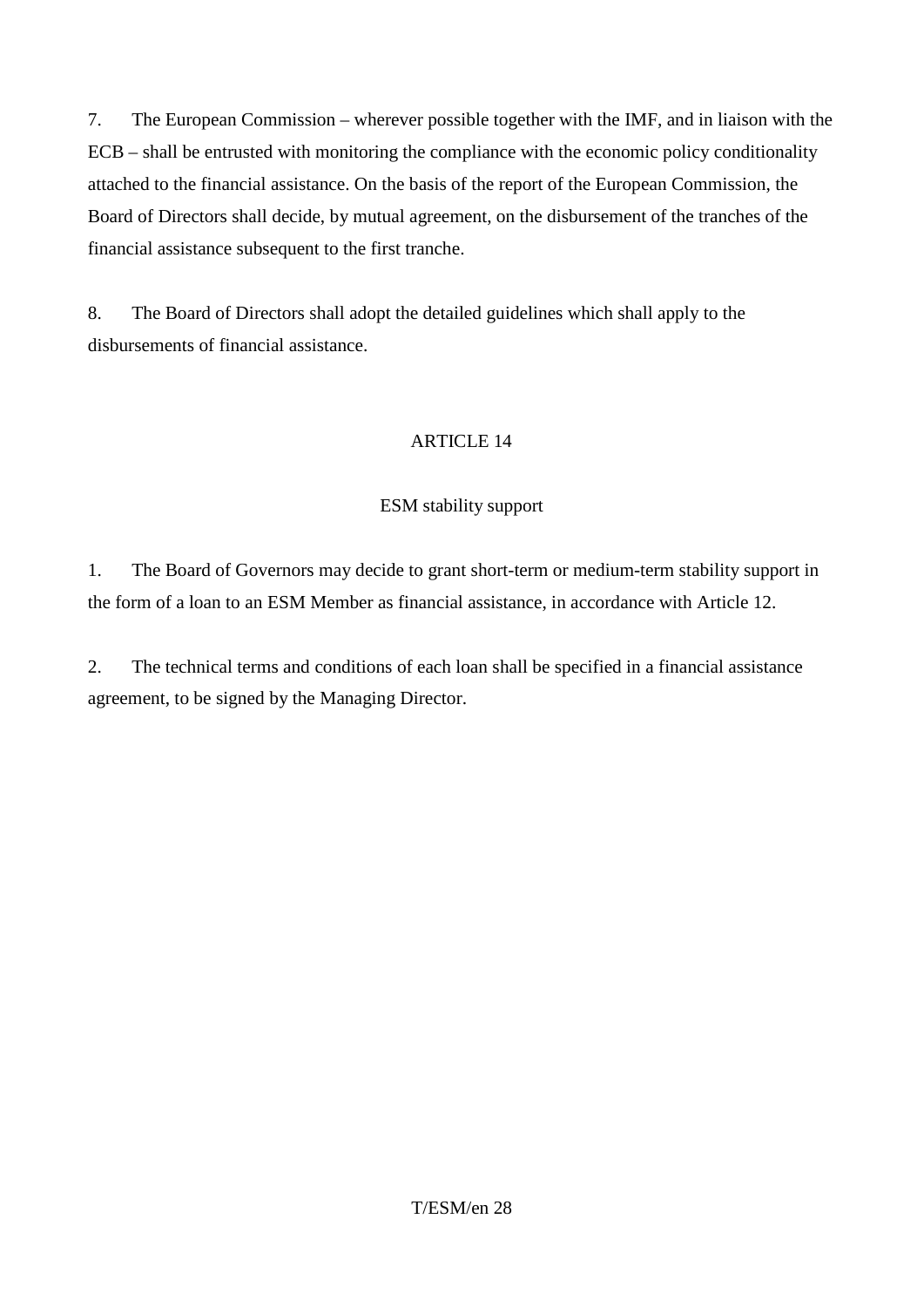3. The ESM stability support pricing shall cover ESM funding costs plus an additional margin determined by the Board of Governors. The pricing structure is detailed in the pricing policy in Annex III. The pricing policy shall be reviewed regularly by the Board of Governors.

4. The Board of Governors may decide to change the pricing structure and pricing policy and amend Annex III accordingly.

# ARTICLE 15

# Primary market support facility

1. The Board of Governors may decide, as an exception, to arrange for the purchase of bonds of an ESM Member on the primary market, in accordance with Article 12 and with the objective of maximising the cost efficiency of the financial assistance.

2. The technical terms and conditions under which the bond purchase is conducted shall be specified in the financial assistance agreement, to be signed by the Managing Director.

3. The Board of Directors shall adopt the detailed guidelines on the modalities for implementing the primary market support facility.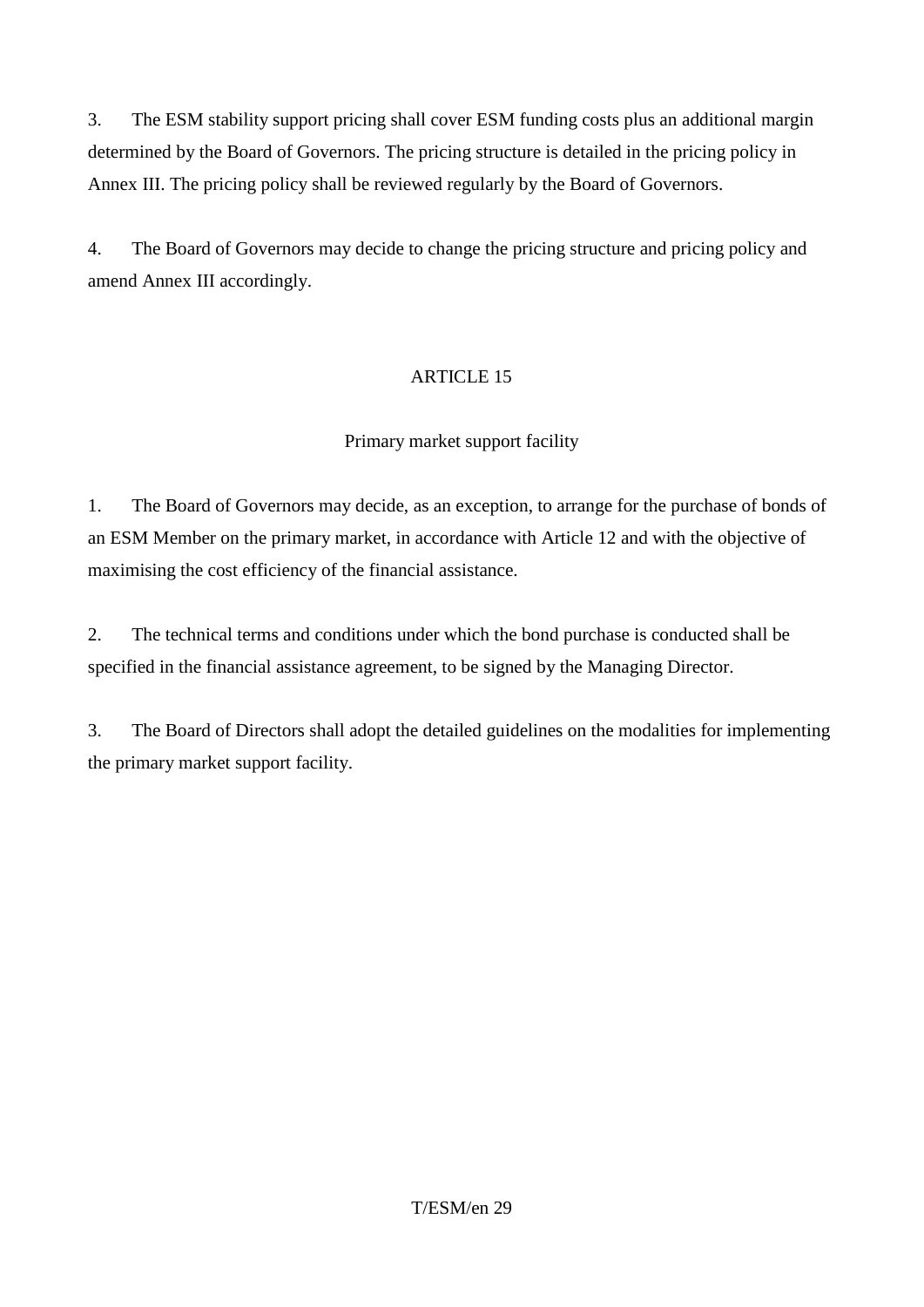### Review of the list of financial assistance instruments

The Board of Governors may review the list of financial assistance instruments provided for in Articles 14 and 15 and decide to make changes to it.

### ARTICLE 17

### Borrowing operations

1. The ESM shall be empowered to borrow on the capital markets from banks, financial institutions or other persons or institutions for the performance of its purpose.

2. The modalities of the borrowing operations shall be determined by the Managing Director, in accordance with detailed guidelines to be adopted by the Board of Directors.

3. The ESM shall use appropriate risk management tools, which shall be reviewed regularly by the Board of Directors.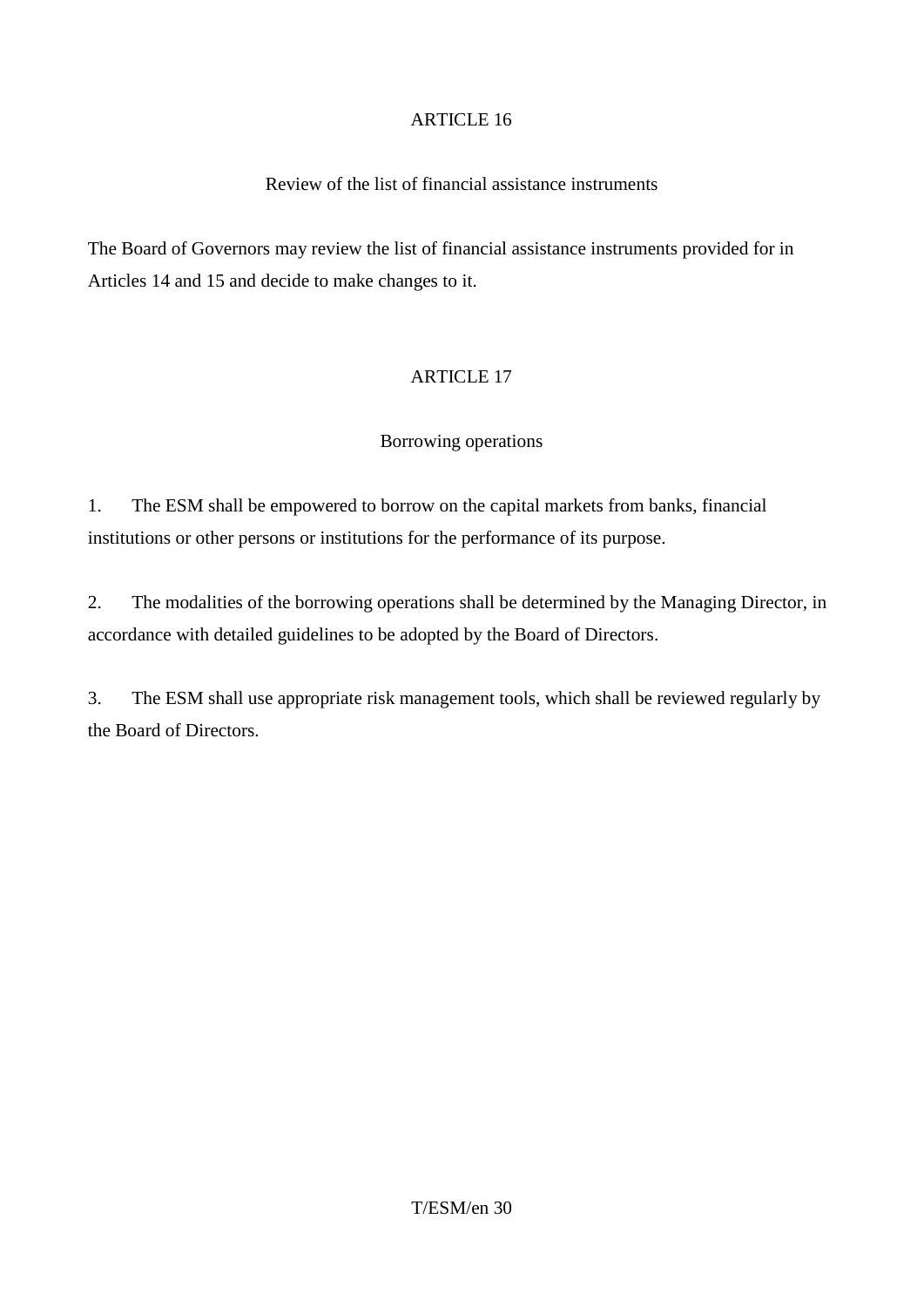### CHAPTER 5

### FINANCIAL MANAGEMENT

# ARTICLE 18

### Investment policy

The Managing Director shall implement a prudent investment policy for the ESM, so as to ensure its highest creditworthiness, in accordance with guidelines to be adopted and reviewed regularly by the Board of Directors. The ESM shall be entitled to use part of the return on its investment portfolio to cover its operating and administrative costs.

# ARTICLE 19

### Dividend policy

1. As long as the ESM has not provided financial assistance to one of its members, the proceeds from the investment of the ESM paid-in capital shall be returned to the ESM Members according to their respective shares, after deductions for operational costs, provided that the targeted effective lending capacity is fully available.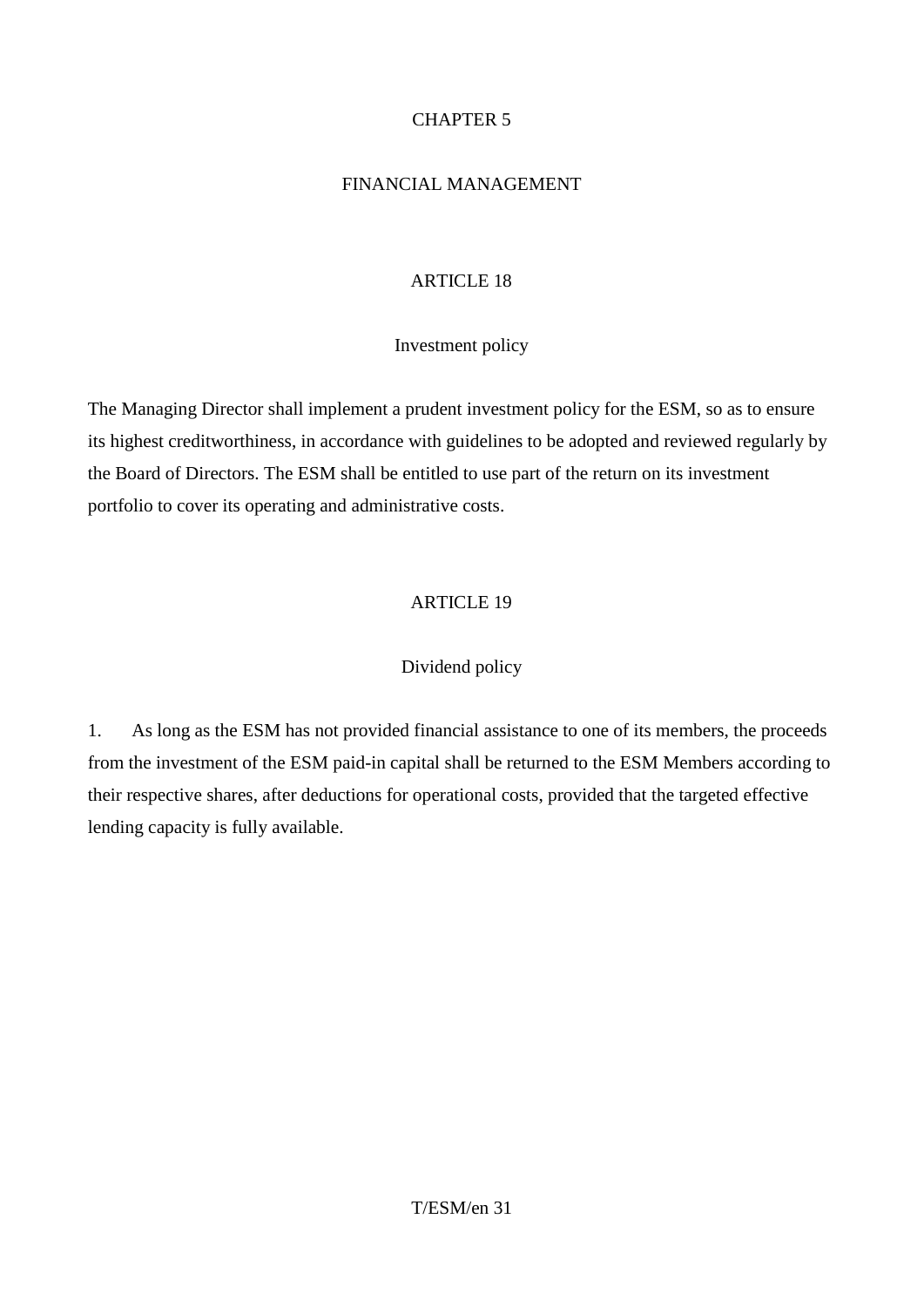2. The Board of Directors may decide, by simple majority, to distribute a dividend to the ESM Members if the amount of paid-in capital and the reserve fund exceeds the level required to maintain the lending capacity of the ESM and proceeds from the investment are not required to avoid a payment shortfall to creditors. Dividends are distributed *pro rata* to the shares.

3. The Managing Director shall implement the dividend policy for the ESM in accordance with guidelines to be adopted by the Board of Directors.

# ARTICLE 20

# Reserve and other funds

1. The Board of Governors shall establish a reserve fund and, where appropriate, other funds.

2. Without prejudice to Article 19, the net income generated by the ESM operations and the proceeds of the financial sanctions received from the ESM Members under the multilateral surveillance procedure, the excessive deficit procedure and the macro-economic imbalances procedure established under the TFEU shall be put aside in a reserve fund.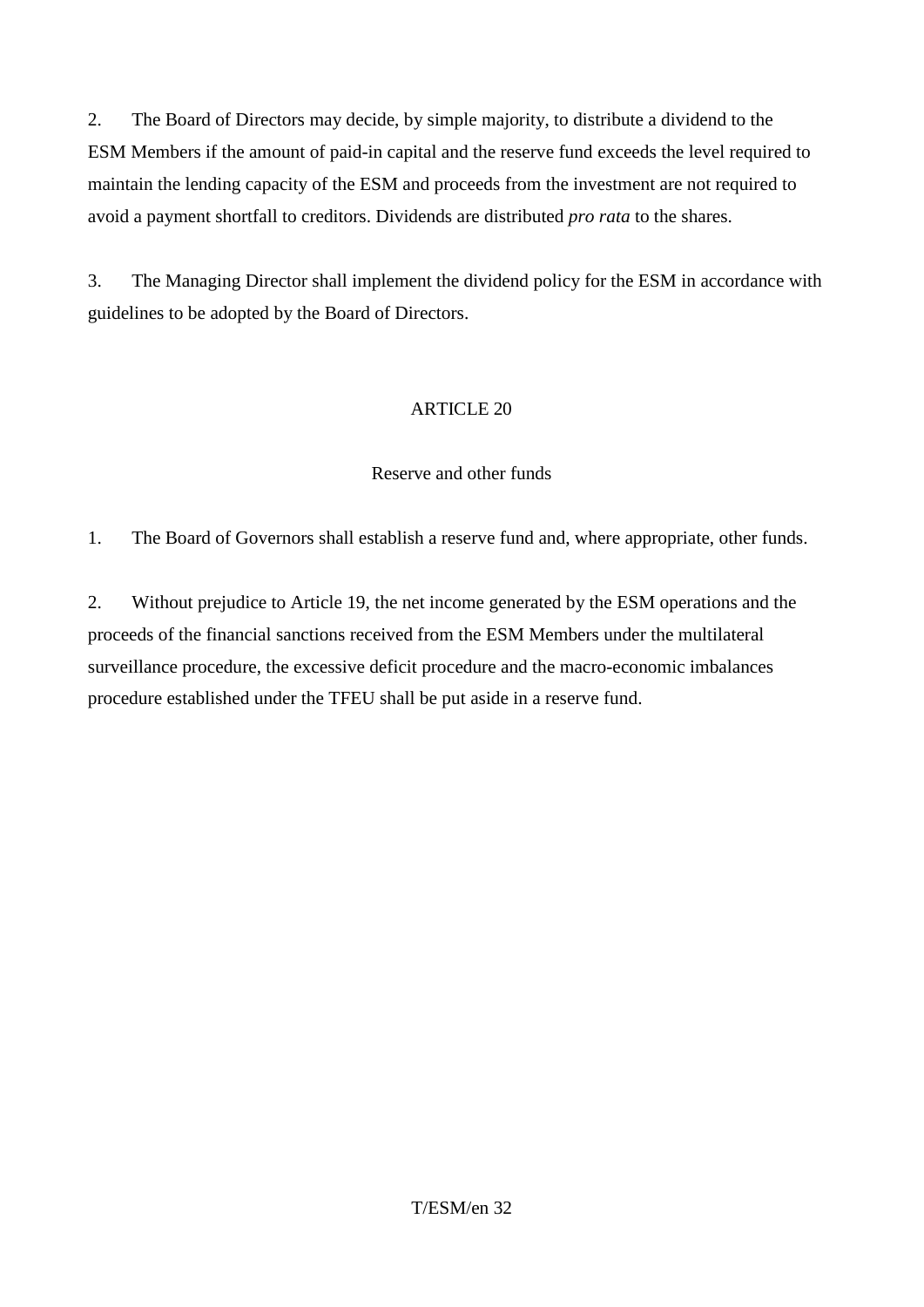3. The resources of the reserve fund shall be invested in accordance with guidelines to be adopted by the Board of Directors.

4. The Board of Directors shall adopt such rules as may be required for the establishment, administration and use of other funds.

# ARTICLE 21

### Coverage of losses

- 1. Losses arising in the ESM operations shall be charged:
- (a) firstly, against the reserve fund;
- (b) secondly, against the paid-in capital; and
- (c) lastly, against an appropriate amount of the authorised unpaid capital, which shall be called in accordance with Article 9(3).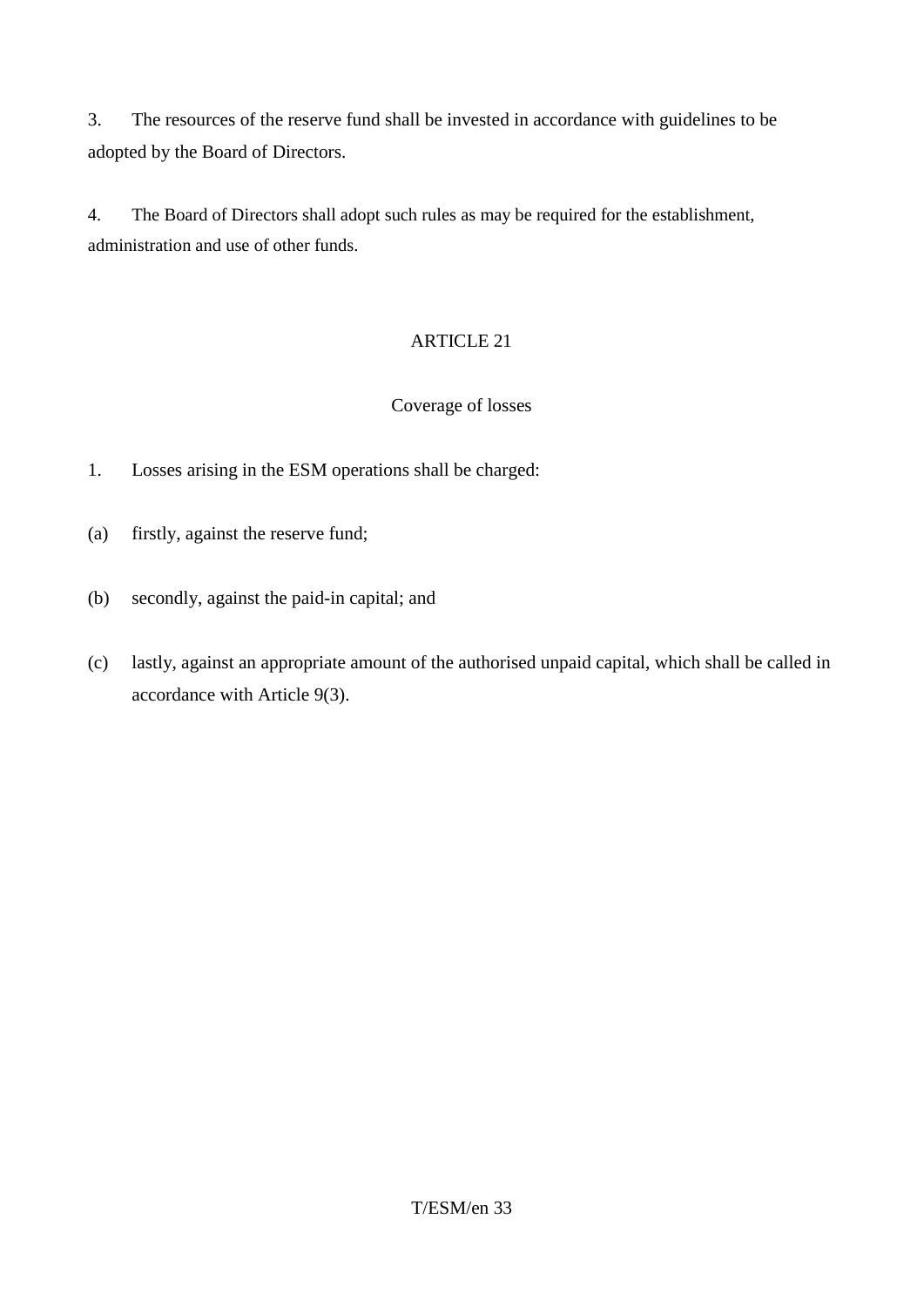2. If an ESM Member fails to meet the required payment under a capital call made pursuant to Article 9(2) or (3), a revised increased capital call shall be made to all ESM Members with a view to ensuring that the ESM receives the total amount of paid-in capital needed. The Board of Governors shall decide an appropriate course of action for ensuring that the ESM Member concerned settles its debt to the ESM within a reasonable period of time. The Board of Governors shall be entitled to require the payment of default interest on the overdue amount.

3. When an ESM Member settles its debt to the ESM, as referred to in paragraph 2, the excess capital shall be returned to the other ESM Members in accordance with rules to be adopted by the Board of Governors.

# ARTICLE 22

# Budget

The Board of Directors shall approve the ESM budget annually.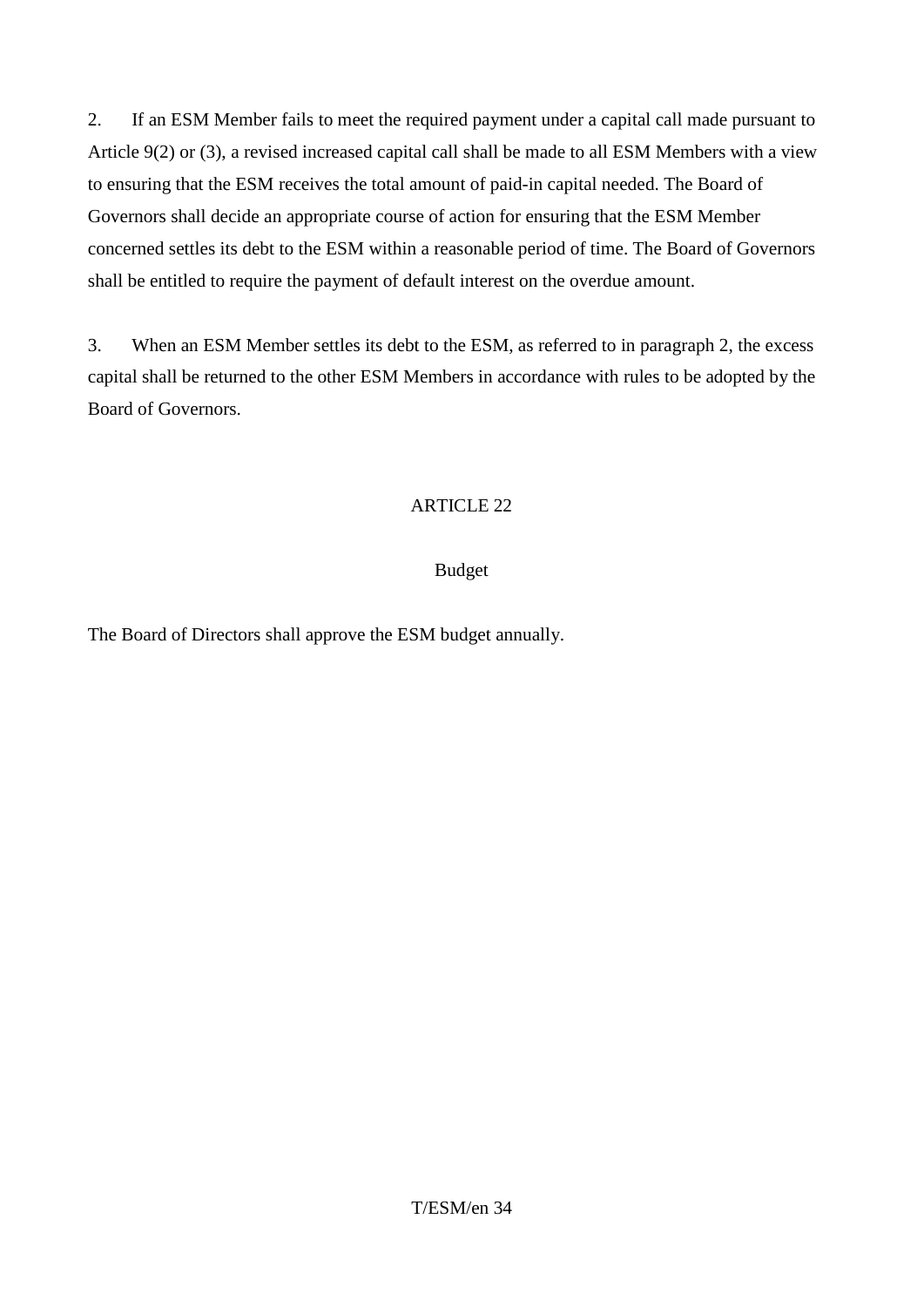### Annual accounts

1. The Board of Governors shall approve the annual accounts of the ESM.

2. The ESM shall publish an annual report containing an audited statement of its accounts and shall circulate to ESM Members a quarterly summary statement of its financial position and a profit and loss statement showing the results of its operations.

### ARTICLE 24

### Internal Auditing Board

1. The Internal Auditing Board (the "IAB") shall consist of three members appointed by the Board of Governors for their competence in auditing and financial matters.

2. The members of the IAB shall be independent. They shall not seek nor take instructions from the ESM governing bodies, the ESM Members or any other public or private body.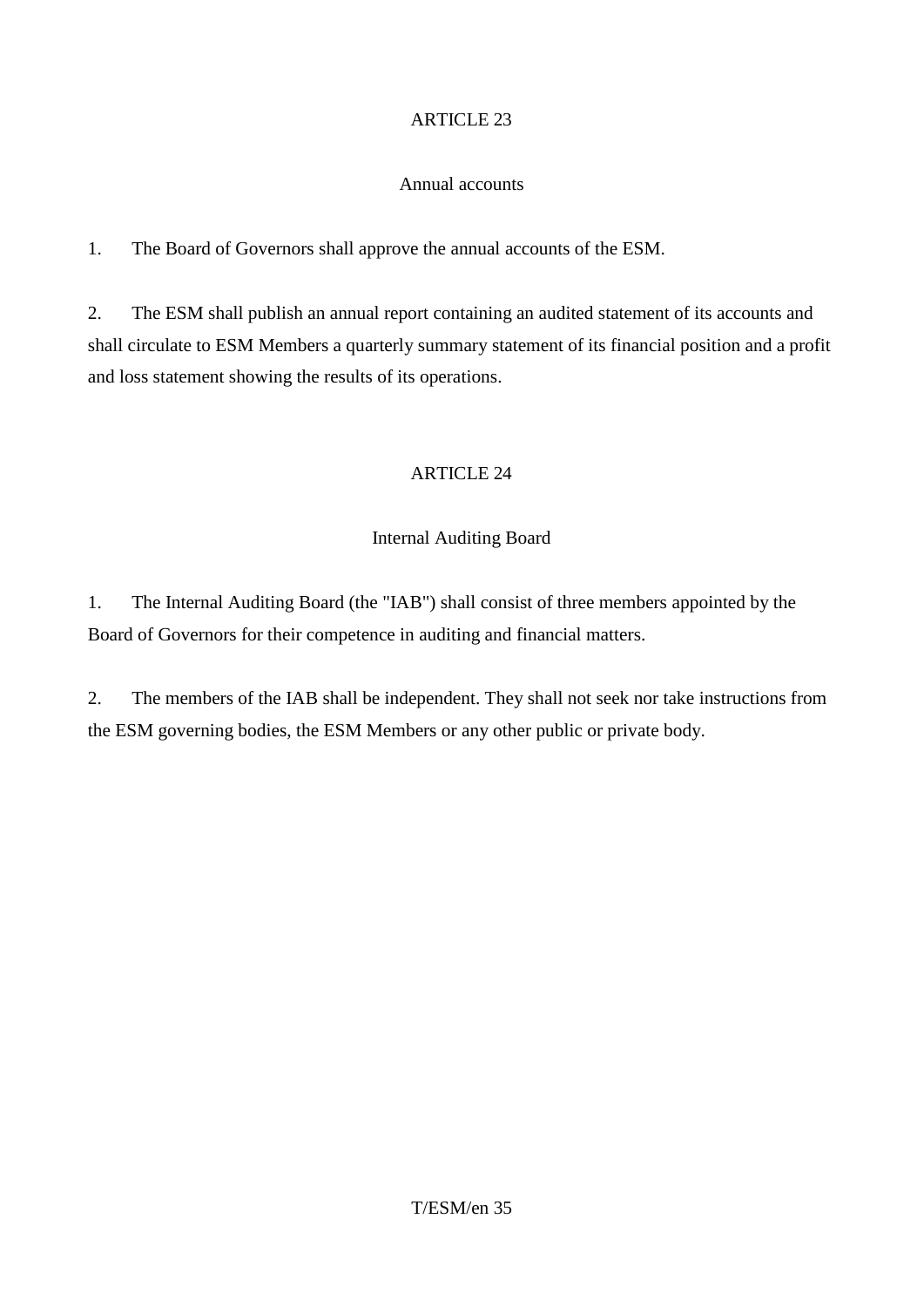3. The IAB shall inspect the ESM accounts and verify that the operational accounts and balance sheet are in order. It shall have full access to any document of the ESM needed for the implementation of its tasks.

4. The IAB shall send an annual report to the Board of Governors in which it ascertains whether:

- (a) the balance sheet and operational accounts are in accordance with the books; and
- (b) the balance sheet and operational accounts give an accurate and true picture of the financial position of the ESM in respect of its assets and liabilities, the results of its operations and its cash flow for the financial year under review.

5. The operation of the ESM shall comply with the principles of sound financial and risk management.

# ARTICLE 25

# External auditing

The accounts of the ESM shall be audited by independent external auditors approved by the Board of Governors. The auditors shall have full power to examine all books and accounts of the ESM and obtain full information about its transactions.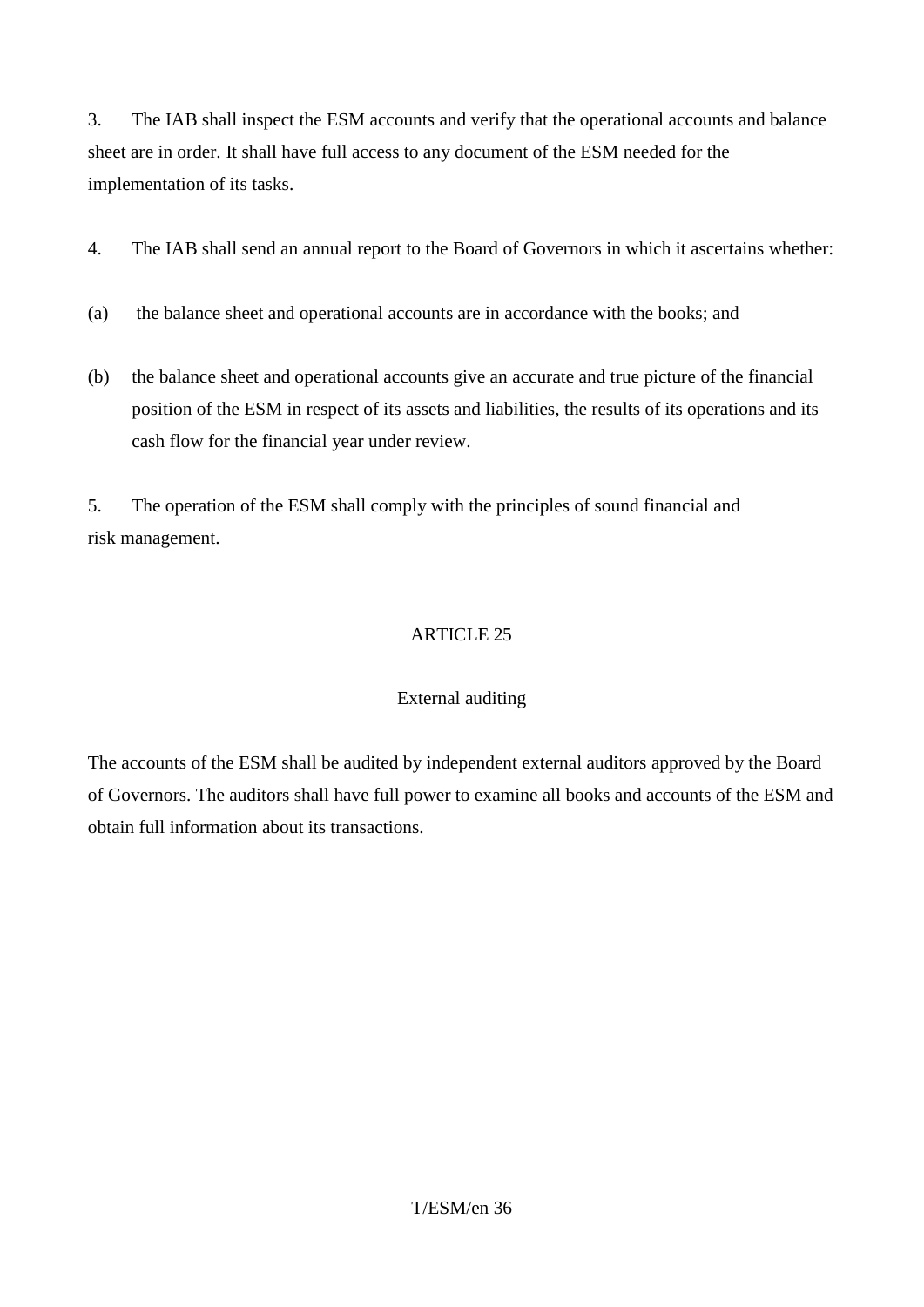# CHAPTER 6

### GENERAL PROVISIONS

### ARTICLE 26

### Location

1. The ESM shall have its seat and principal office in Luxembourg.

2. The ESM may establish a liaison office in Brussels.

# ARTICLE 27

### Legal status, privileges and immunities

1. To enable the ESM to fulfil its purpose, the legal status and the privileges and immunities set out in this Article shall be accorded to the ESM in the territory of each ESM Member. The ESM shall endeavour to obtain recognition of its legal status and of its privileges and immunities in other territories in which it performs functions or holds assets.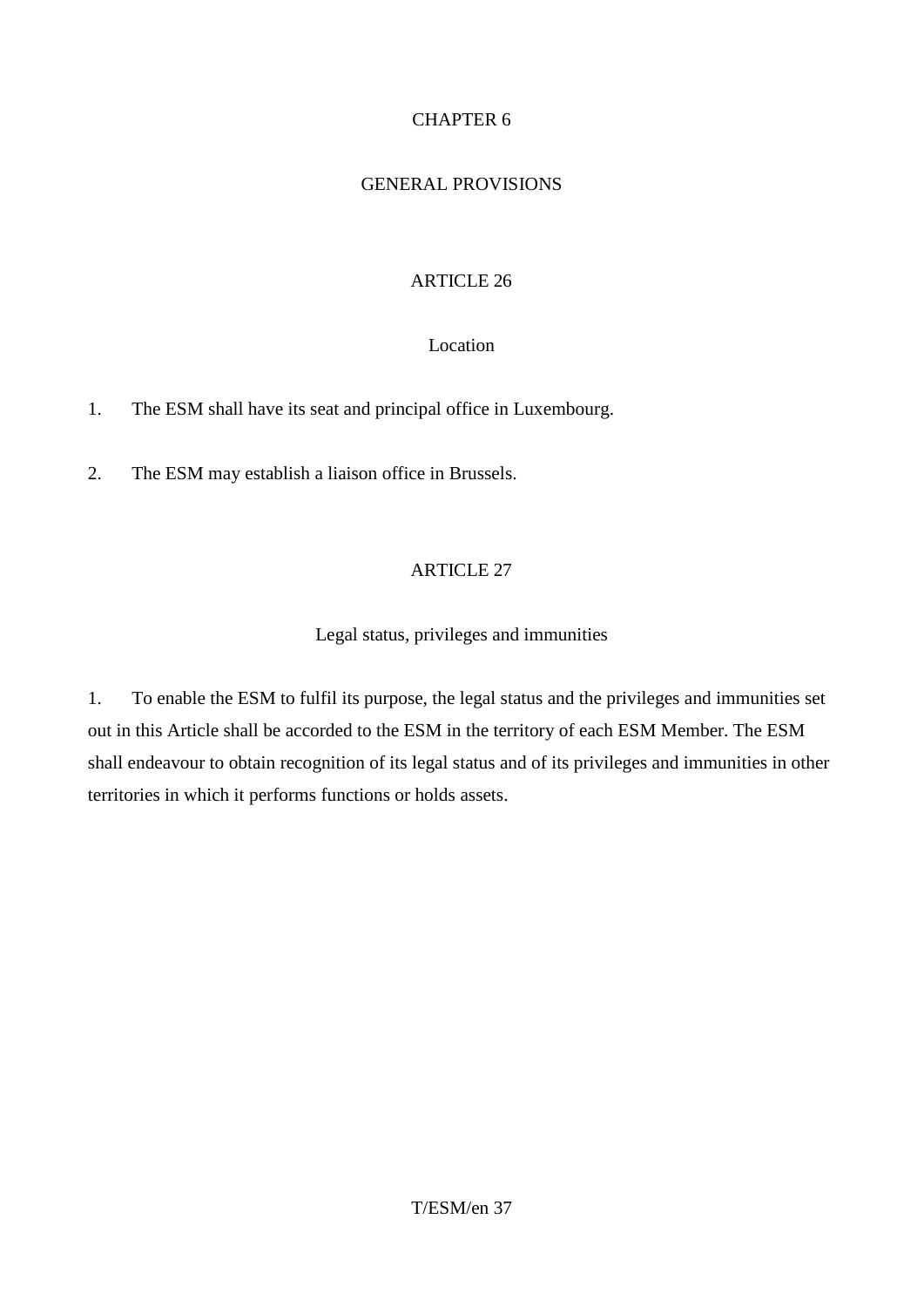- 2. The ESM shall have full legal personality; it shall have full legal capacity to:
- (a) acquire and dispose of movable and immovable property;

(b) contract;

- (c) be a party to legal proceedings; and
- (d) enter into a headquarter agreement and/or protocols as necessary for ensuring that its legal status and its privileges and immunities are recognised and enforced.

3. The ESM, its property, funding and assets, wherever located and by whomsoever held, shall enjoy immunity from every form of judicial process except to the extent that the ESM expressly waives its immunity for the purpose of any proceedings or by the terms of any contract, including the documentation of the funding instruments.

4. The property, funding and assets of the ESM shall, wherever located and by whomsoever held, be immune from search, requisition, confiscation, expropriation or any other form of seizure, taking or foreclosure by executive, judicial, administrative or legislative action.

5. The archives of the ESM and all documents belonging to the ESM or held by it, shall be inviolable.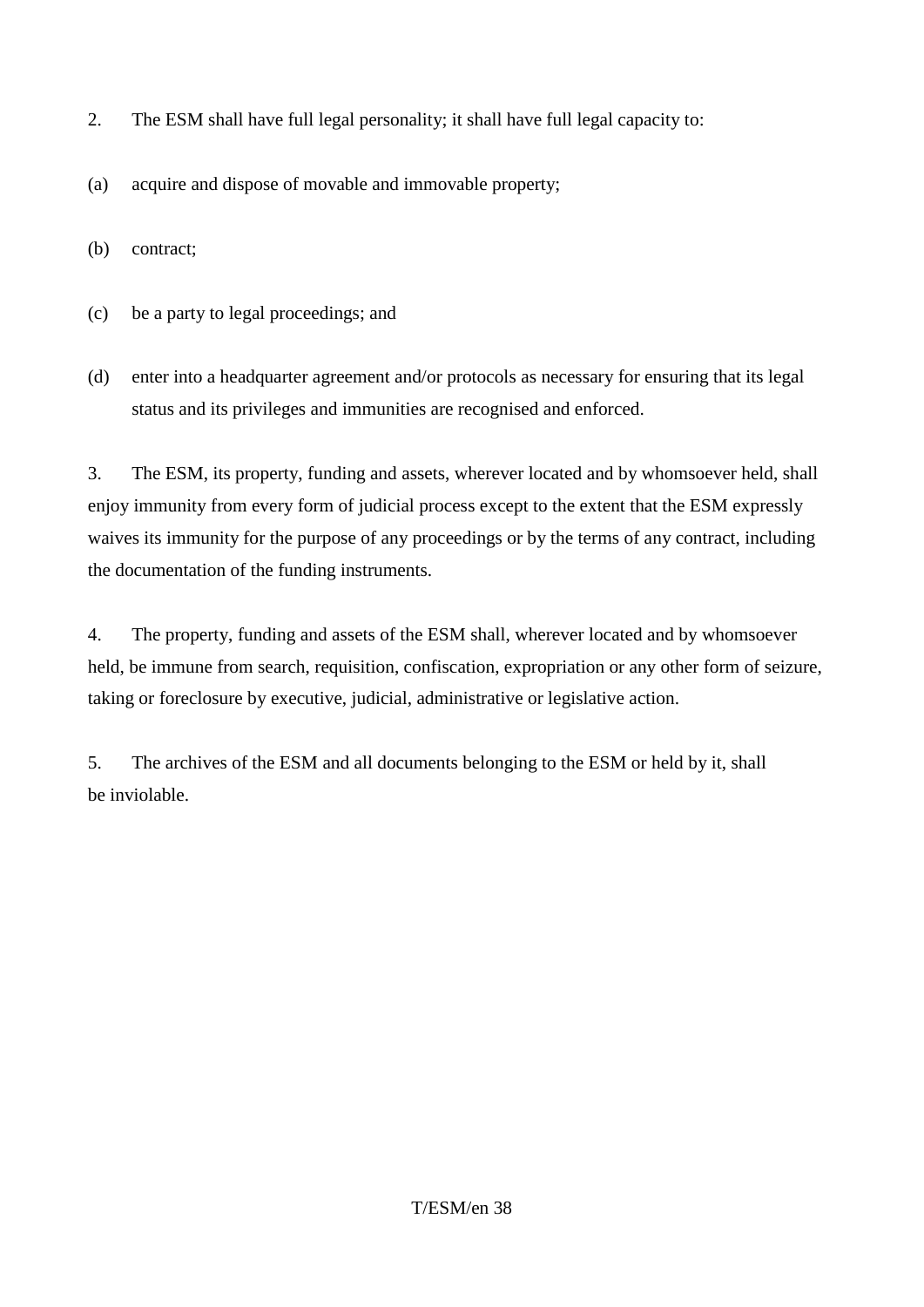6. The premises of the ESM shall be inviolable.

7. The official communications of the ESM shall be accorded by each ESM Member and by each state which has recognised the legal status and the privileges and immunities of the ESM, the same treatment as it accords to the official communications of an ESM Member.

8. To the extent necessary to carry out the activities provided for in this Treaty, all property, funding and assets of the ESM shall be free from restrictions, regulations, controls and moratoria of any nature.

9. The ESM shall be exempted from any requirement to be authorised or licensed as a credit institution, investment services provider or other authorised licensed or regulated entity under the laws of each ESM Member*.*

# ARTICLE 28

### Staff of the ESM

The Board of Directors shall lay down the conditions of employment of the Managing Director and other staff of the ESM.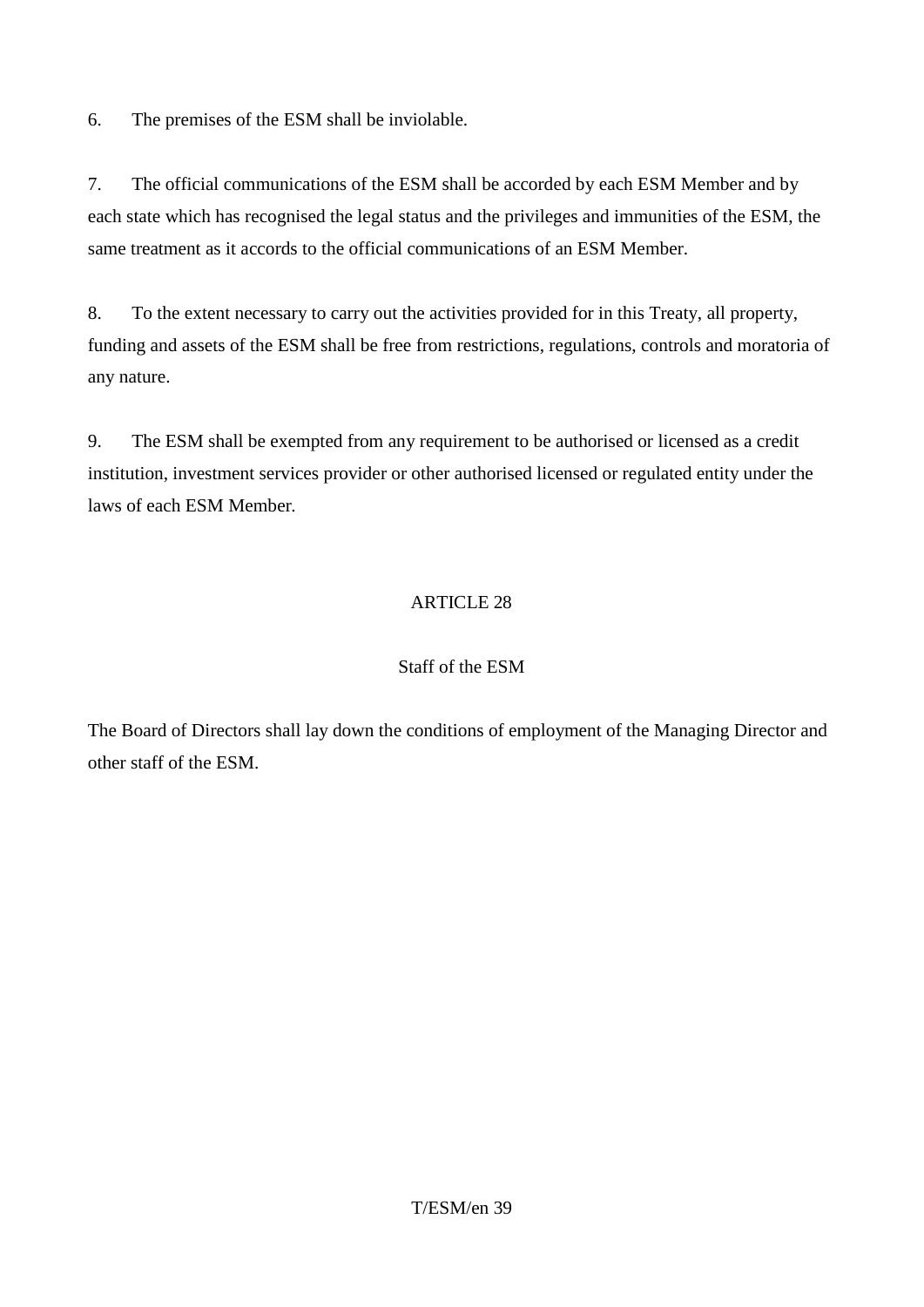### Professional secrecy

The Members or former Members of the Board of Governors and of the Board of Directors and any other persons who work or have worked for or in connection with the ESM shall not disclose information that is subject to professional secrecy. They shall be required, even after their duties have ceased, not to disclose information of the kind covered by the obligation of professional secrecy.

### ARTICLE 30

### Immunities of persons

1. In the interest of the ESM, the Chairperson of the Board of Governors, Governors, alternate Governors, Directors, alternate Directors, as well as the Managing Director and other staff members shall be immune from legal proceedings with respect to acts performed by them in their official capacity and shall enjoy inviolability in respect of their official papers and documents.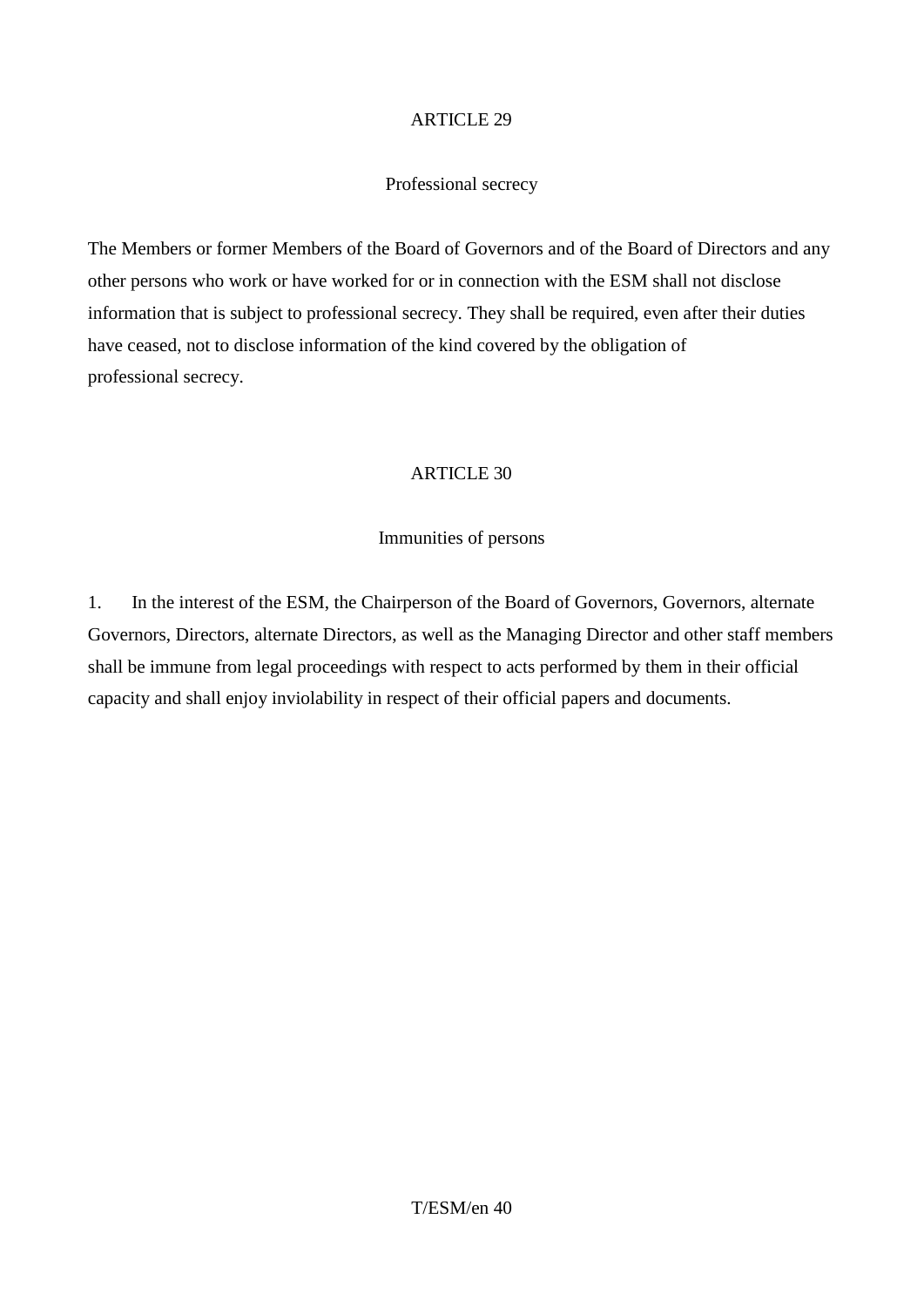2. The Board of Governors may waive to such extent and upon such conditions as it determines any of the immunities conferred under this Article in respect of the Chairperson of the Board of Governors, a Governor, an alternate Governor, a Director, an alternate Director or the Managing Director.

3. The Managing Director may waive any such immunity in respect of any member of the staff of the ESM other than himself or herself.

4. Each ESM Member shall promptly take the action necessary for the purposes of giving effect to this Article in the terms of its own law and shall inform the ESM accordingly.

# **ARTICLE 31**

# Exemption from taxation

1. Within the scope of its official activities, the ESM, its assets, income, property and its operations and transactions authorised by this Treaty shall be exempt from all direct taxes.

2. The ESM Members shall, wherever possible, take the appropriate measures to remit or refund the amount of indirect taxes or sales taxes included in the price of movable or immovable property where the ESM makes, for its official use, substantial purchases, the price of which includes taxes of this kind.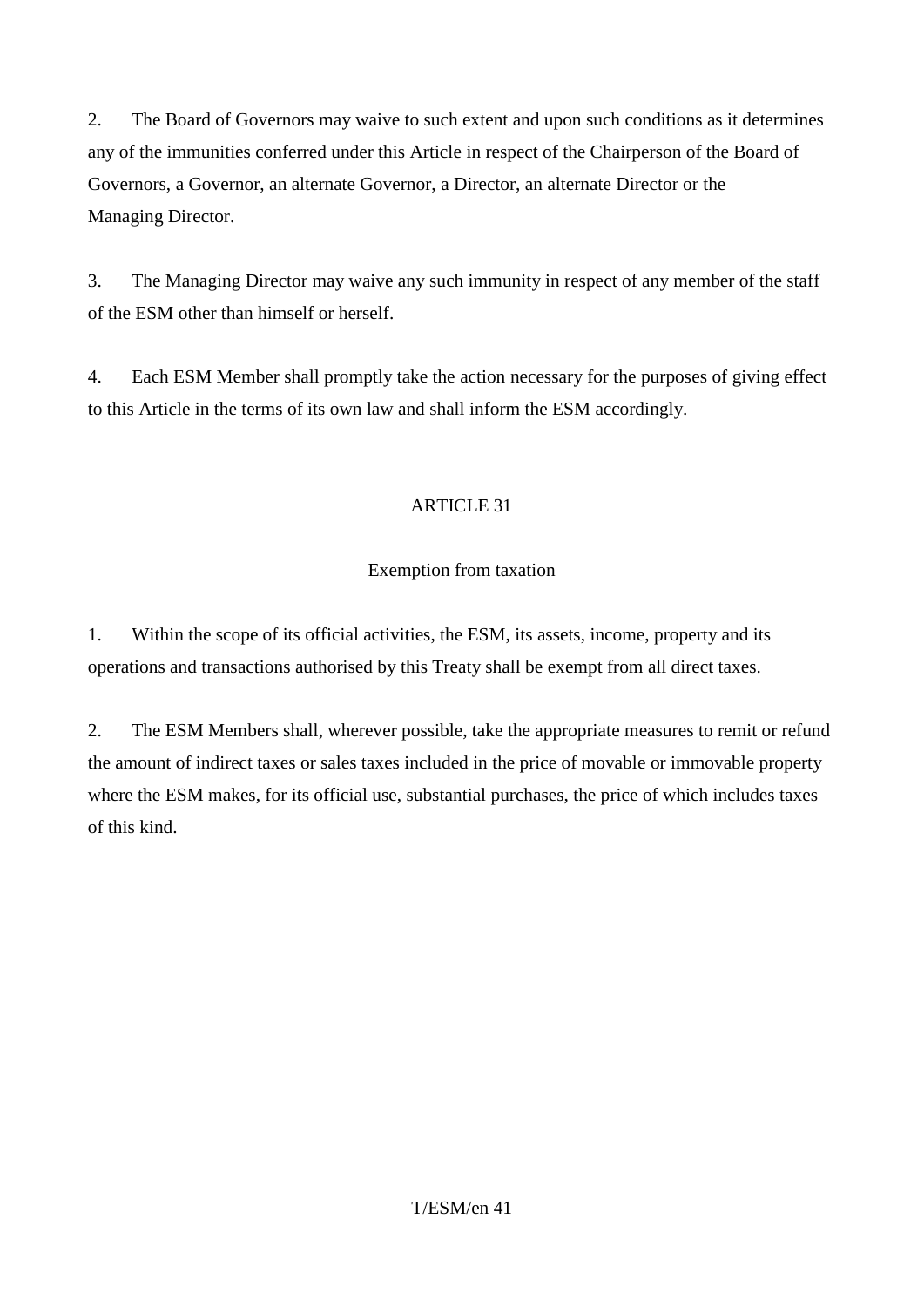3. No exemption shall be granted in respect of taxes and dues which amount merely to charges for public utility services.

4. Goods imported by the ESM and necessary for the exercise of its official activities shall be exempt from all import duties and taxes and from all import prohibitions and restrictions.

5. Staff of the ESM shall be subject to an internal tax for the benefit of the ESM on salaries and emoluments paid by the ESM, subject to rules to be adopted by the Board of Governors. From the date on which this tax is applied, such salaries and emoluments shall be exempt from national income tax.

6. No taxation of any kind shall be levied on any obligation or security issued by the ESM including any interest or dividend thereon by whomsoever held:

(a) which discriminates against such obligation or security solely because of its origin; or

(b) if the sole jurisdictional basis for such taxation is the place or currency in which it is issued, made payable or paid, or the location of any office or place of business maintained by the ESM.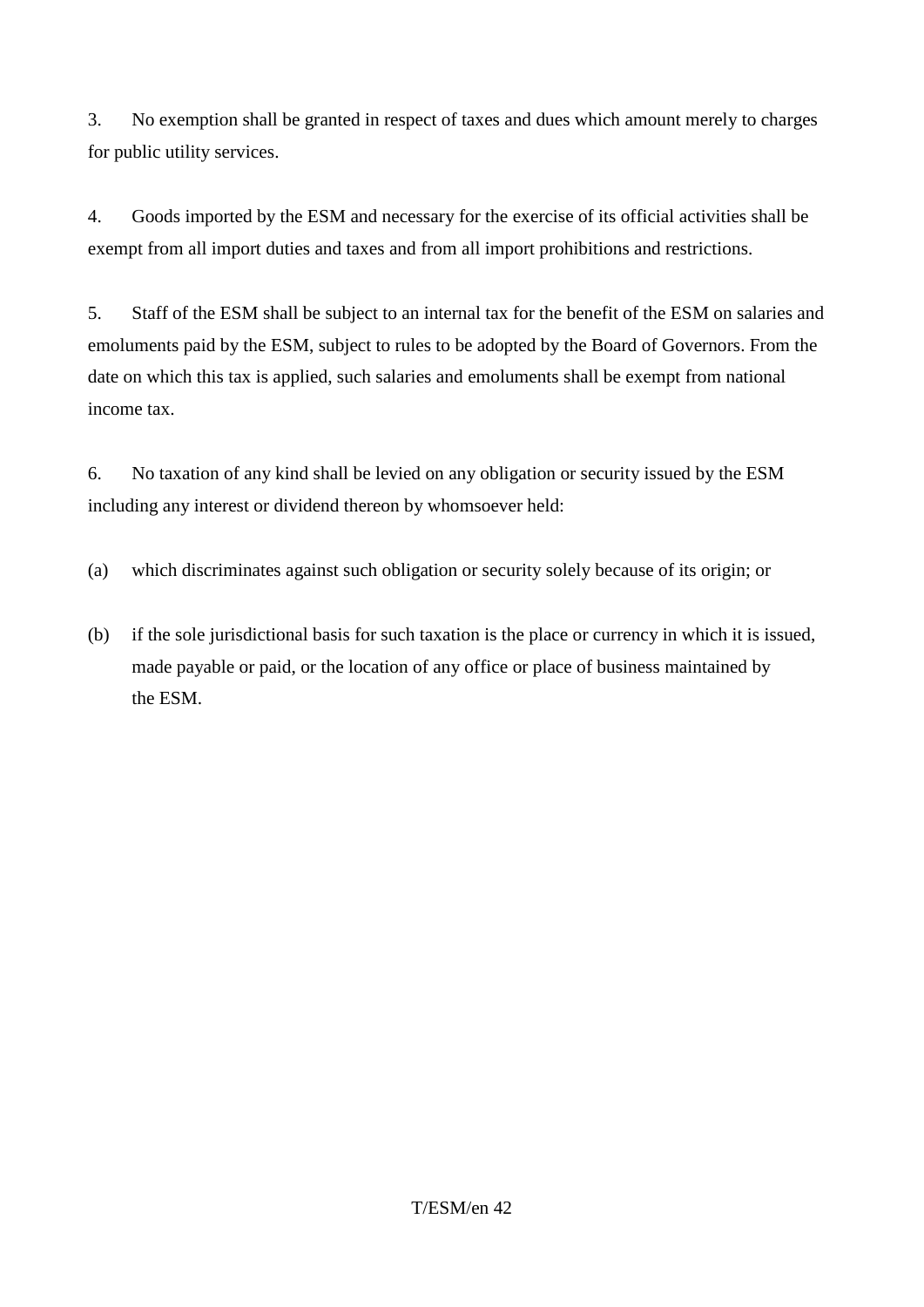### Interpretation and dispute settlement

1. Any question of interpretation or application of the provisions of this Treaty and the by-laws of the ESM arising between any ESM Member and the ESM, or between ESM Members, shall be submitted to the Board of Directors for its decision.

2. The Board of Governors shall decide on any dispute arising between an ESM Member and the ESM, or between ESM Members, in connection with the interpretation and application of this Treaty, including any dispute about the compatibility of the decisions adopted by the ESM with this Treaty. The votes of the member(s) of the Board of Governors of the ESM Member(s) concerned shall be suspended when the Board of Governors votes on such decision and the voting threshold needed for the adoption of that decision shall be recalculated accordingly.

3. If an ESM Member contests the decision referred to in paragraph 2, the dispute shall be submitted to the Court of Justice of the European Union. The judgement of the Court of Justice of the European Union shall be binding on the parties in the procedure, which shall take the necessary measures to comply with the judgment within a period to be decided by said Court.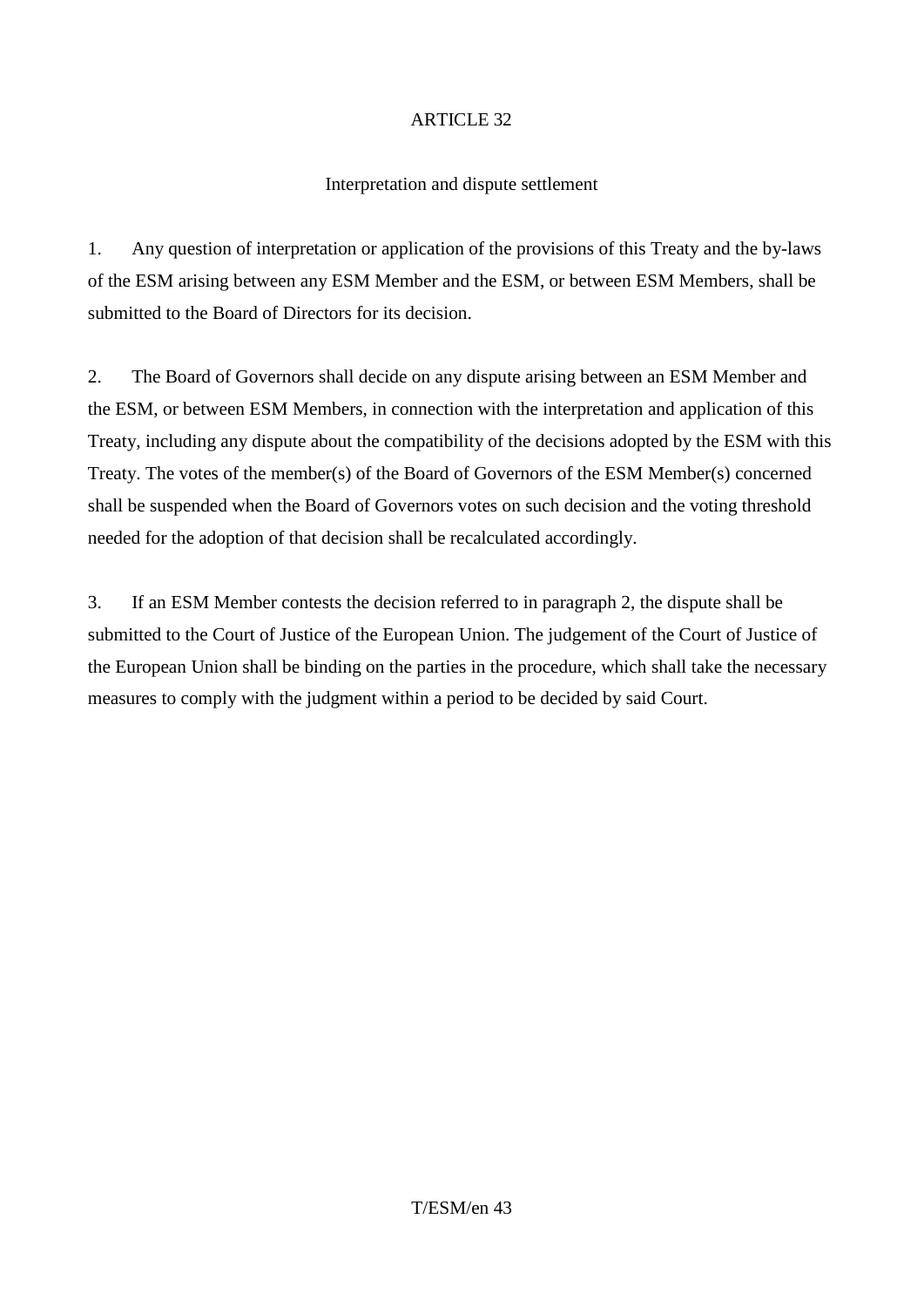### International cooperation

The ESM shall be entitled, for the furtherance of its purposes, to cooperate, within the terms of this Treaty, with the IMF, any non-euro area Member State which provides financial assistance on an *ad hoc* basis and any international organisation or entity having specialised responsibilities in related fields.

### CHAPTER 7

# TRANSITIONAL ARRANGEMENTS

### ARTICLE 34

### Relation with EFSF lending

During the transitional phase spanning the period from June 2013 until the complete run-down of the EFSF, the consolidated ESM and EFSF lending shall not exceed EUR 500 000 million, without prejudice to the regular review of the adequacy of the maximum lending volume in accordance with Article 10. The Board of Directors shall adopt detailed guidelines on the calculation of the forward commitment capacity to ensure that the consolidated lending ceiling is not breached.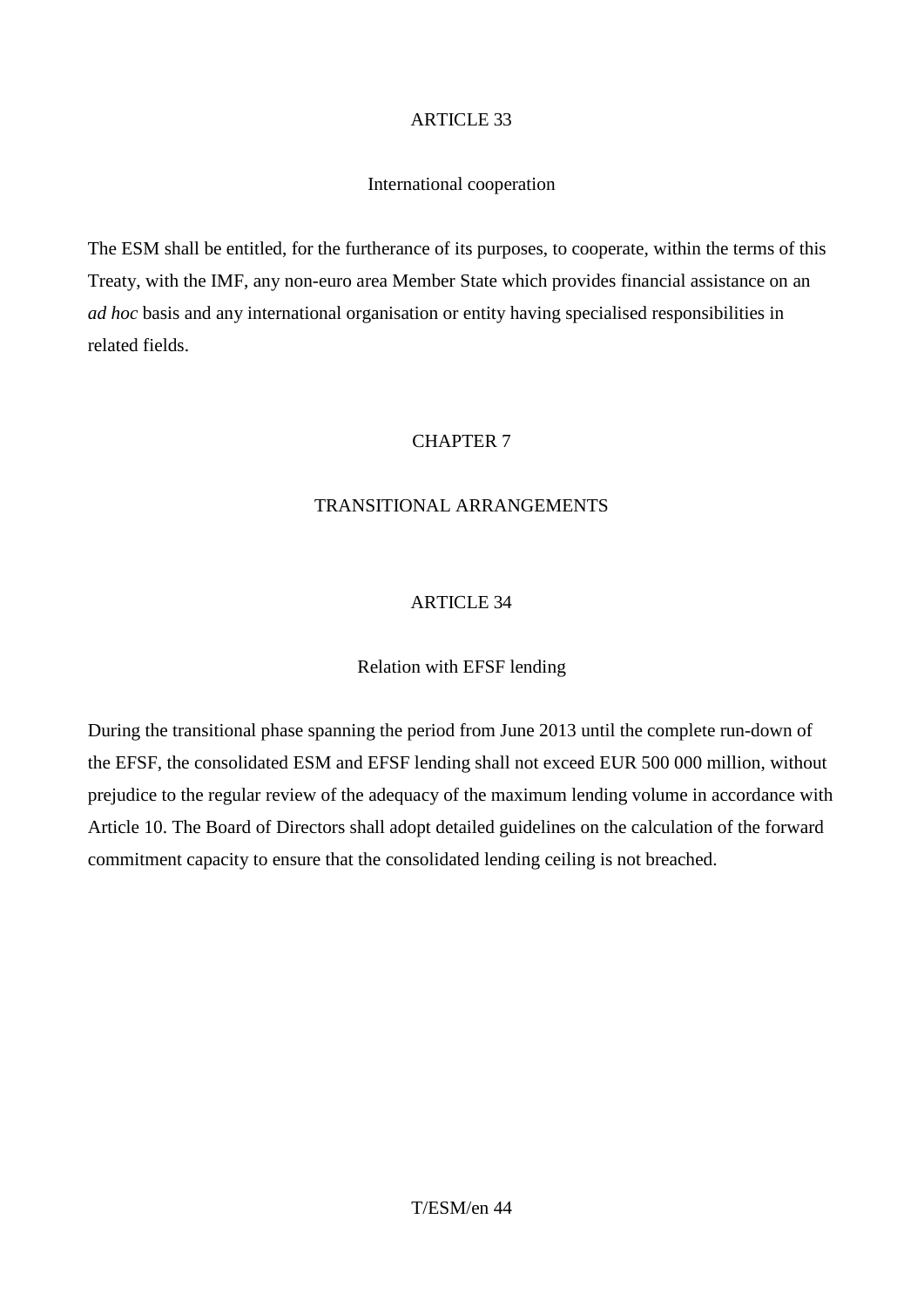### Transfer of EFSF supports

1. By way of derogation from Article 13, the Board of Governors may decide that the EFSF commitments to provide financial assistance to an ESM Member under its agreement with that member shall be assumed by the ESM as far as such commitments relate to undisbursed and unfunded parts of loan facilities.

2. The ESM may, if authorised by its Board of Governors, acquire the rights and assume the obligations of the EFSF, in particular in respect of all or part of its outstanding rights and obligations under, and related to, its existing loan facilities.

3. The Board of Governors shall adopt the detailed modalities necessary to give effect to the transfer of the obligations from the EFSF to the ESM, as referred to in paragraph 1 and any transfer of rights and obligations as described in paragraph 2.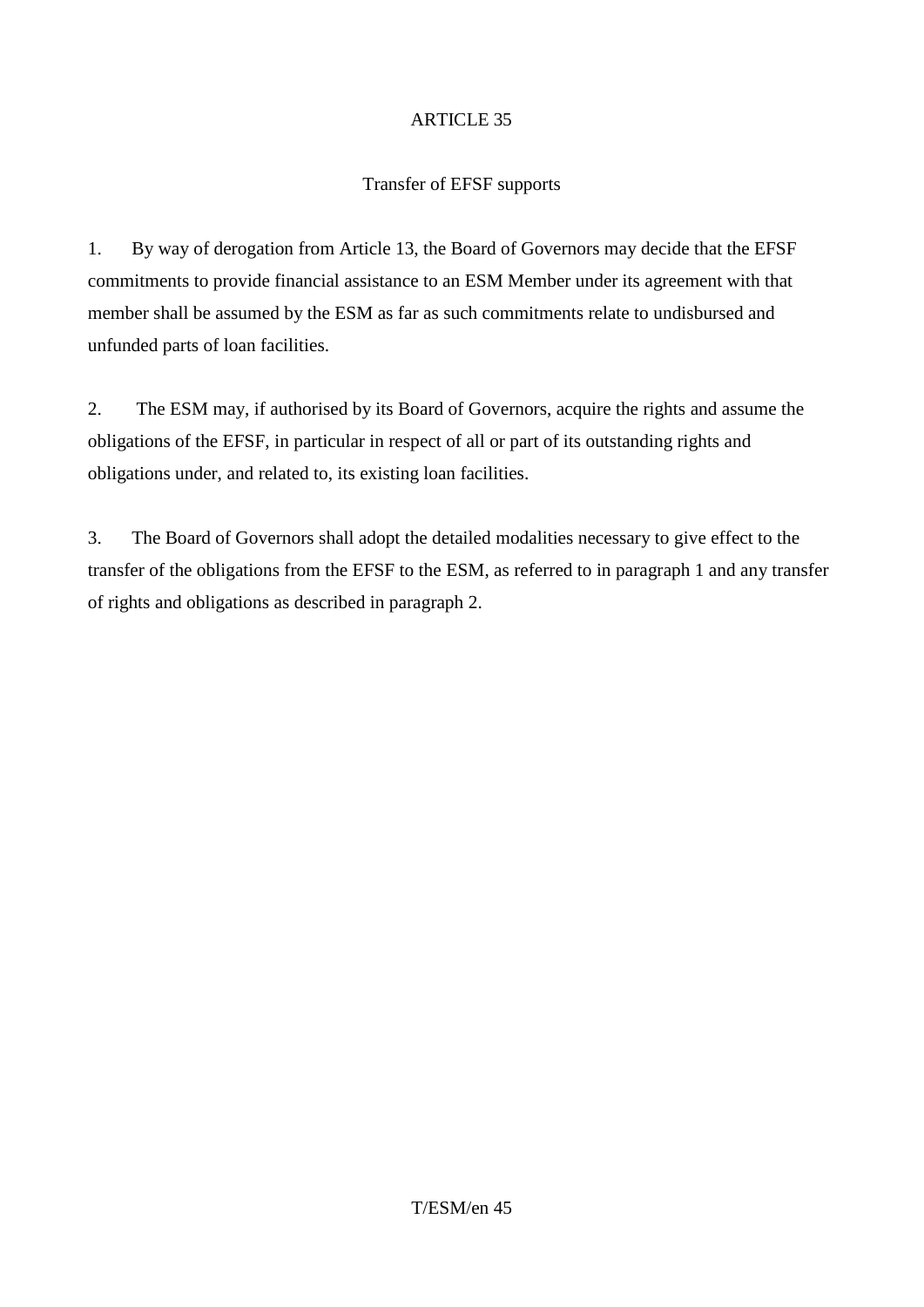### Payment of the initial capital

1. Without prejudice to paragraph 2, payment of paid-in shares of the amount initially subscribed by each ESM Member shall be made in five annual instalments of 20 % each of the total amount. The first instalment shall be paid by each ESM Member within fifteen days of the date of entry into force of this Treaty, but not earlier than 2 January 2013. The remaining four instalments shall each be payable on the first, second, third and fourth anniversary of the payment date of the first instalment.

2. During the five-year period of capital payment by instalments, ESM Members shall provide, in a timely manner prior to the issuance date, appropriate instruments in order to maintain a minimum 15 % ratio between paid-in capital and the outstanding amount of ESM issuances.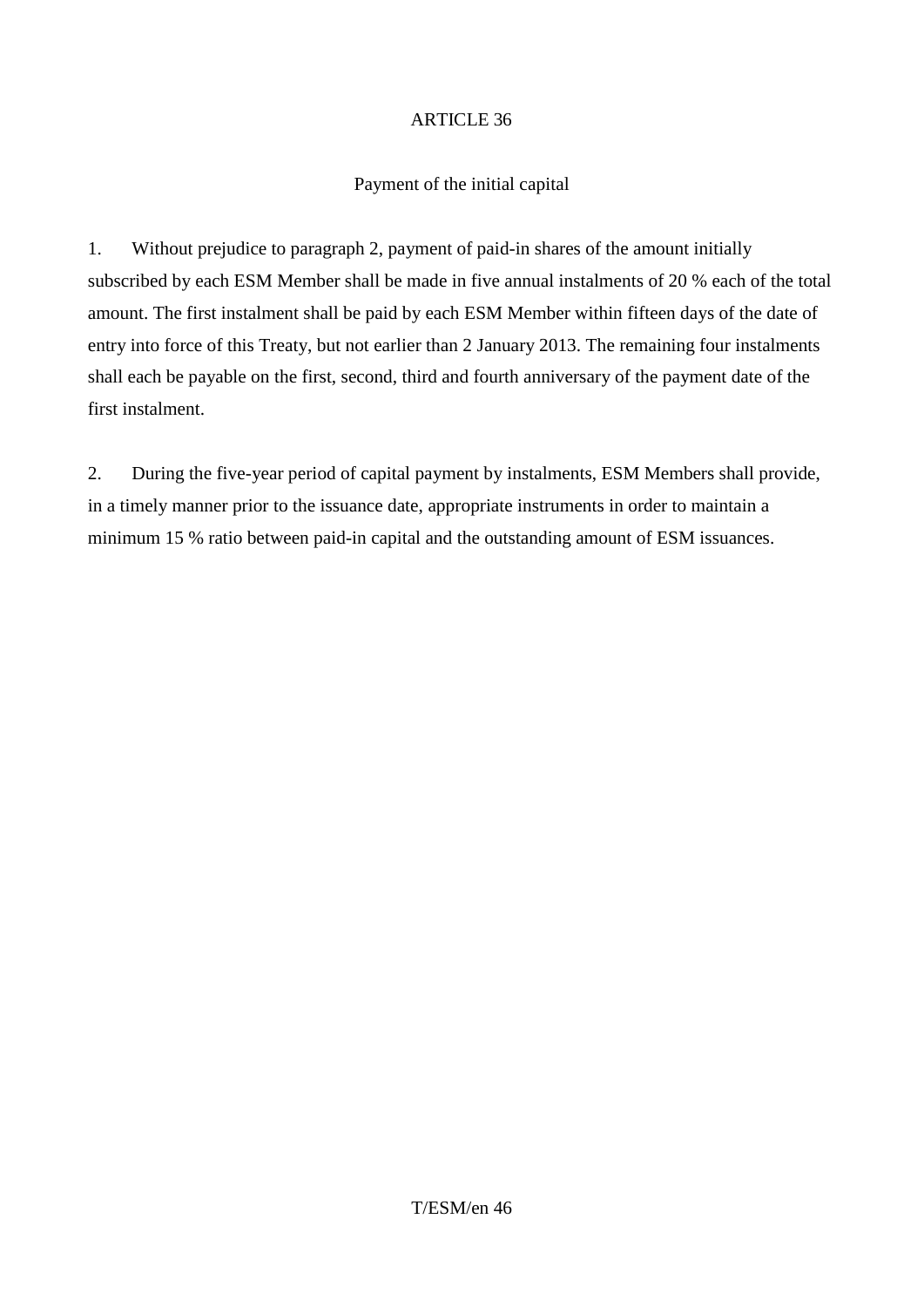### Temporary correction of the contribution key

1. At inception, the ESM Members shall subscribe the authorised capital stock on the basis of the initial contribution key as specified in Annex I. The temporary correction included in this initial contribution key shall apply for a period of twelve years after the date of adoption of the euro by the ESM Member concerned.

2. If a new ESM Member's gross domestic product (GDP) per capita at market prices in euro in the year immediately preceding its accession to the ESM is less than 75 % of the European Union average GDP per capita at market prices, then its contribution key for subscribing to ESM authorised capital stock, determined in accordance with Article 10, shall benefit from a temporary correction and equal the sum of:

- a) 25 % of the percentage share in the ECB capital of the national central bank of that ESM Member, determined in accordance with Article 29 of the ESCB Statute; and
- b) 75 % of that ESM Member's percentage share in the gross national income (GNI) at market prices in euro of the euro area in the year immediately preceding its accession to the ESM.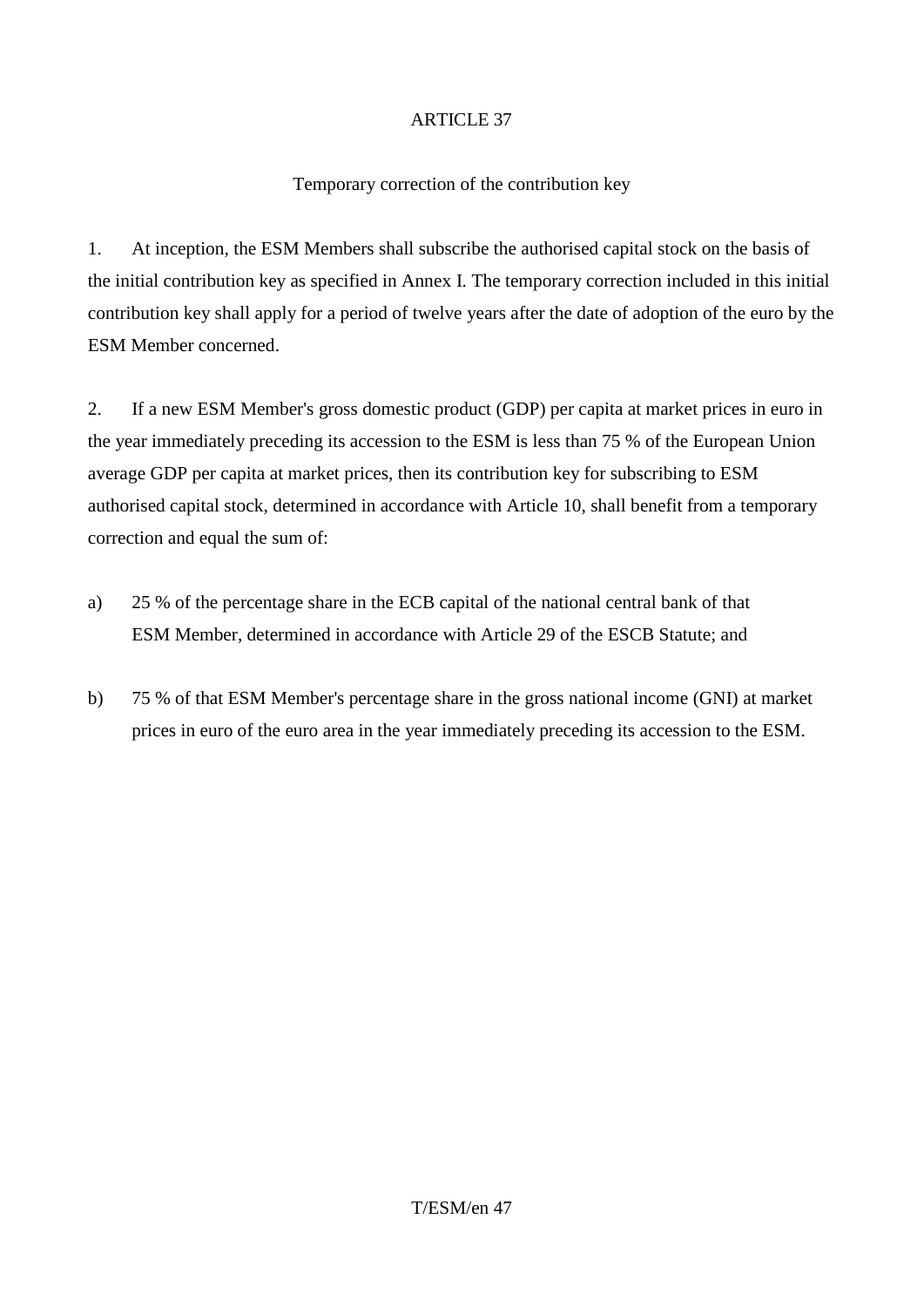The percentages referred to in points (a) and (b) shall be rounded up or down to the nearest multiple of 0,0001 percentage points. The statistical terms will be those published by Eurostat.

3. The temporary correction referred to in paragraph 2 shall apply for a period of twelve years from the date of adoption of the euro by the ESM Member concerned.

4. As a result of the temporary correction of the key, the relevant proportion of shares allocated to an ESM Member pursuant to paragraph 2 shall be reallocated amongst the ESM Members not benefiting from a temporary correction on the basis of their shareholding in the ECB, determined in accordance with Article 29 of the ESCB Statute, subsisting immediately prior to the issue of shares to the acceding ESM Member.

# ARTICLE 38

# First appointments

1. Each ESM Member shall designate its Governor and alternate Governor within the two weeks of the entry into force of this Treaty.

2. The Board of Governors shall appoint the Managing Director and each Governor shall appoint a Director and an alternate Director within the two months of the entry into force of this Treaty.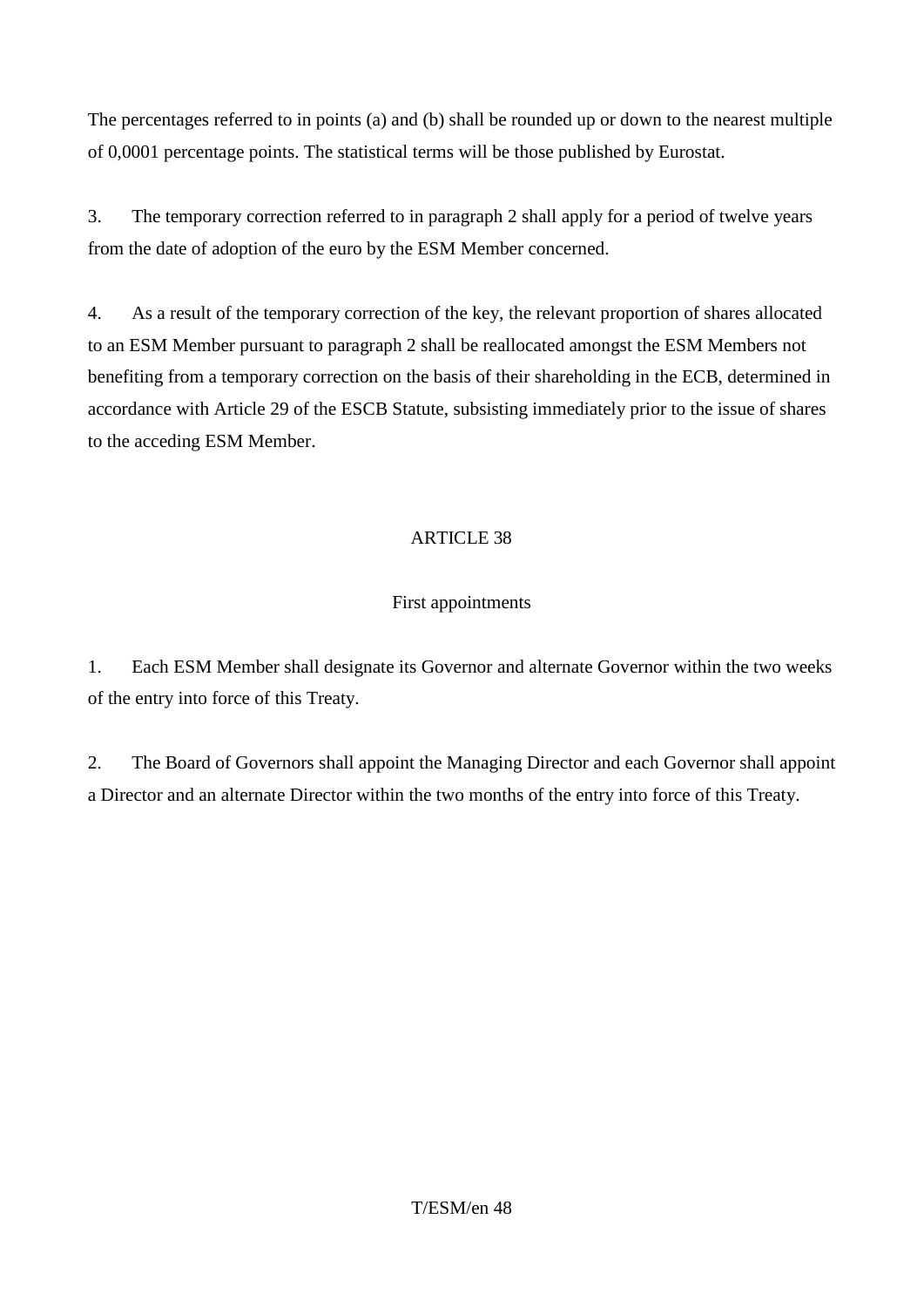### CHAPTER 8

### FINAL PROVISIONS

### ARTICLE 39

#### Accession

This Treaty shall be open for accession by other Member States of the European Union in accordance with Article 2 upon application for membership that any such Member State of the European Union will file with the ESM after the adoption by the Council of the European Union of the decision to abrogate its derogation from adopting the euro in accordance with Article 140(2) TFEU. The Board of Governors will approve the application for accession of the new ESM Member and the detailed technical terms related thereto, as well as the adaptations to be made to this Treaty as a direct consequence of the accession. Following the approval of the application for membership by the Board of Governors, new ESM Members will accede upon the deposit of the instruments of accession with the Depositary, who shall notify other ESM Members thereof.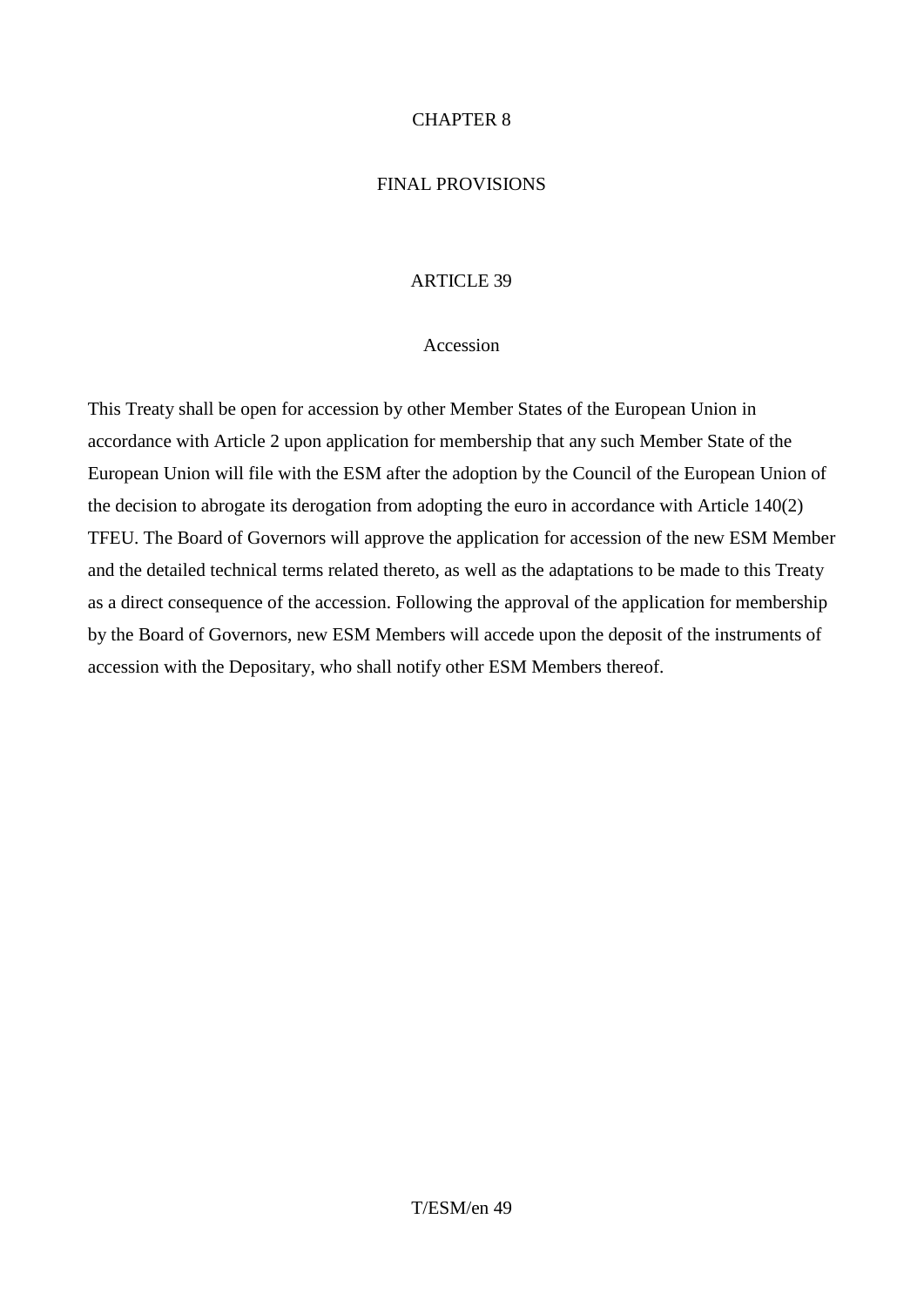### Annexes

The following Annexes to this Treaty shall constitute an integral part thereof:

1) Annex I: Contribution key of the ESM;

- 2) Annex II: Subscriptions to the authorised capital stock; and
- 3) Annex III: Pricing policy.

### ARTICLE 41

### Signature and deposit

1. This Treaty, deposited with the General Secretariat of the Council of the European Union ("the Depositary"), shall remain open until 31 December 2011 for signature to the States whose names are set forth in Annexes I and II.

2. The Depositary shall communicate certified copies of this Treaty to all the signatories.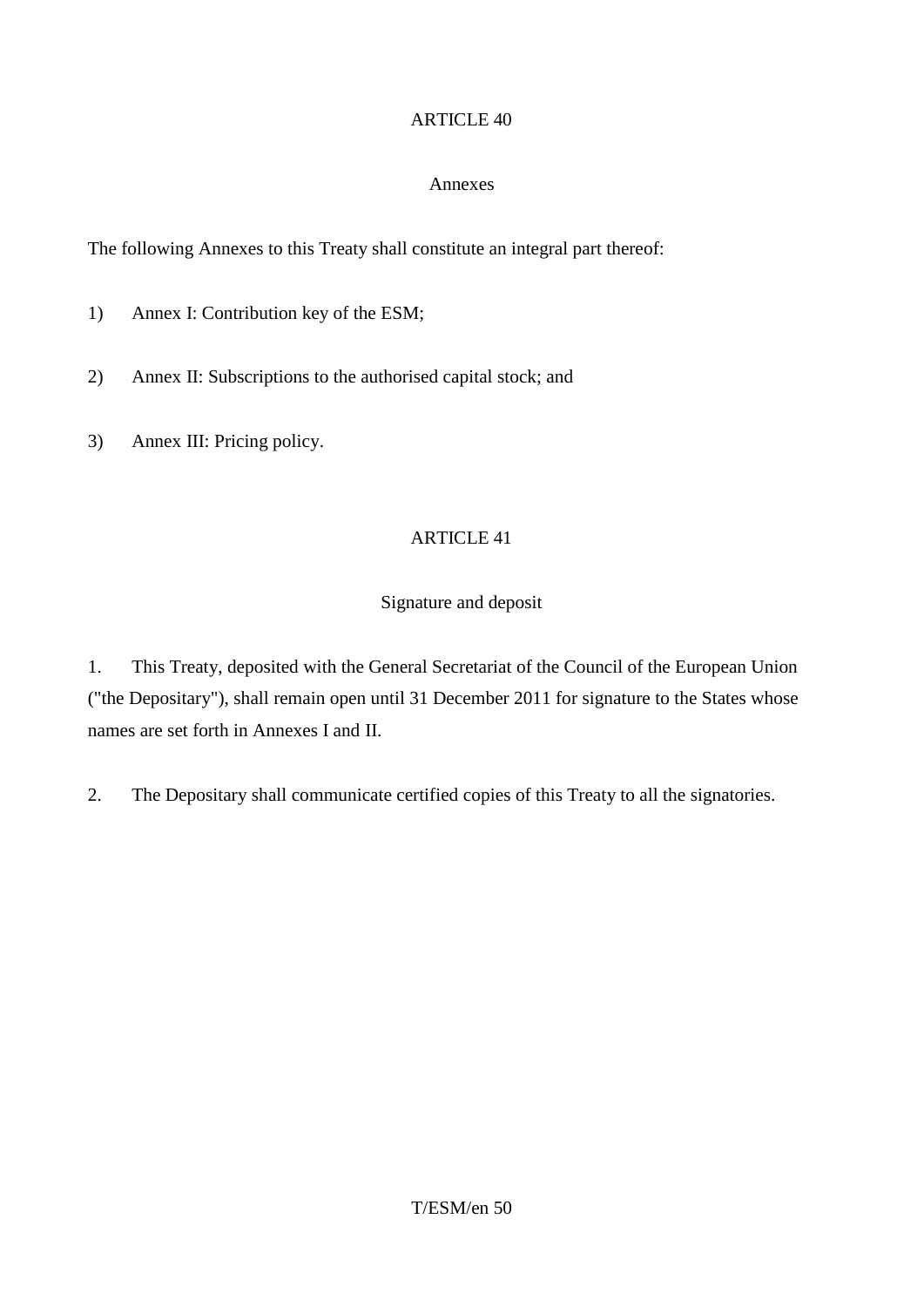### Ratification, approval or acceptance

1. This Treaty shall be subject to ratification, approval or acceptance by the signatories. Instruments of ratification, approval or acceptance shall be deposited with the Depositary no later than 31 December 2012.

2. The Depositary shall notify the other signatories of each deposit and the date thereof.

# ARTICLE 43

### Entry into force

1. This Treaty shall enter into force on the first day of the second month following the date when instruments of ratification, approval or acceptance have been deposited by signatories whose initial subscriptions represent no less than 95 % of the total subscriptions set forth in Annex II. Where appropriate, the list of ESM Members shall be adjusted; the key in Annex I shall then be recalculated and the total authorised capital stock in Article 8(1) and Annex II and the initial total aggregated nominal value of paid-in shares in Article 8(2) shall be reduced accordingly.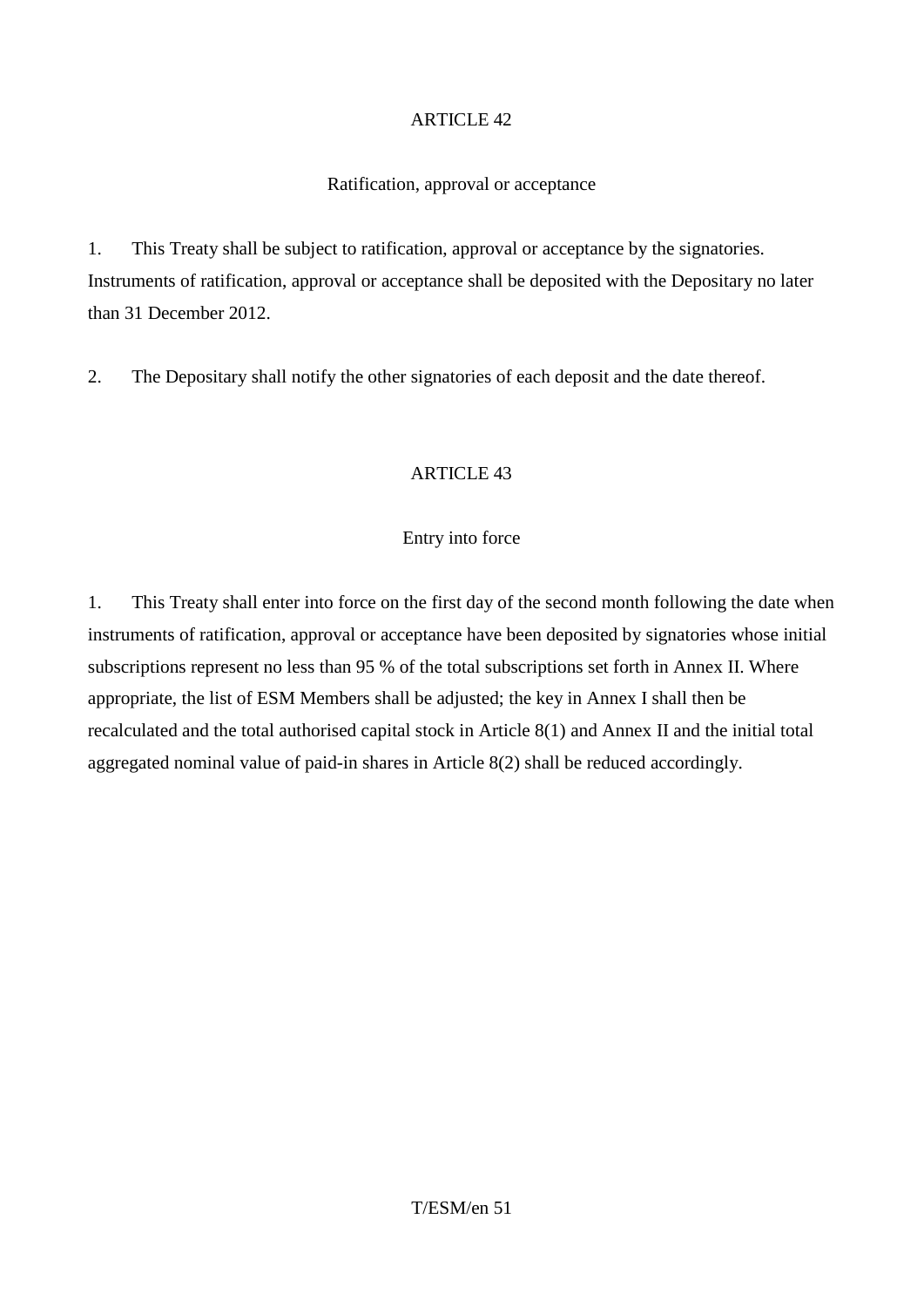2. Subject to Article 41(1), for each signatory which thereafter deposits its instrument of ratification, approval or acceptance, this Treaty shall enter into force on the twentieth day following the date of deposit.

3. For each State which accedes to this Treaty in accordance with Article 39, this Treaty shall enter into force on the twentieth day following the deposit of its instrument of accession.

Done at Brussels on the (date of signature) in the year two thousand and eleven in a single original, whose Dutch, English, Estonian, Finnish, French, German, Greek, Irish, Italian, Maltese, Portuguese, Slovak, Slovenian, Spanish and Swedish texts are equally authentic, which shall be deposited in the archives of the Depositary which shall transmit a duly certified copy to each of the Contracting Parties.

For the euro area Member States,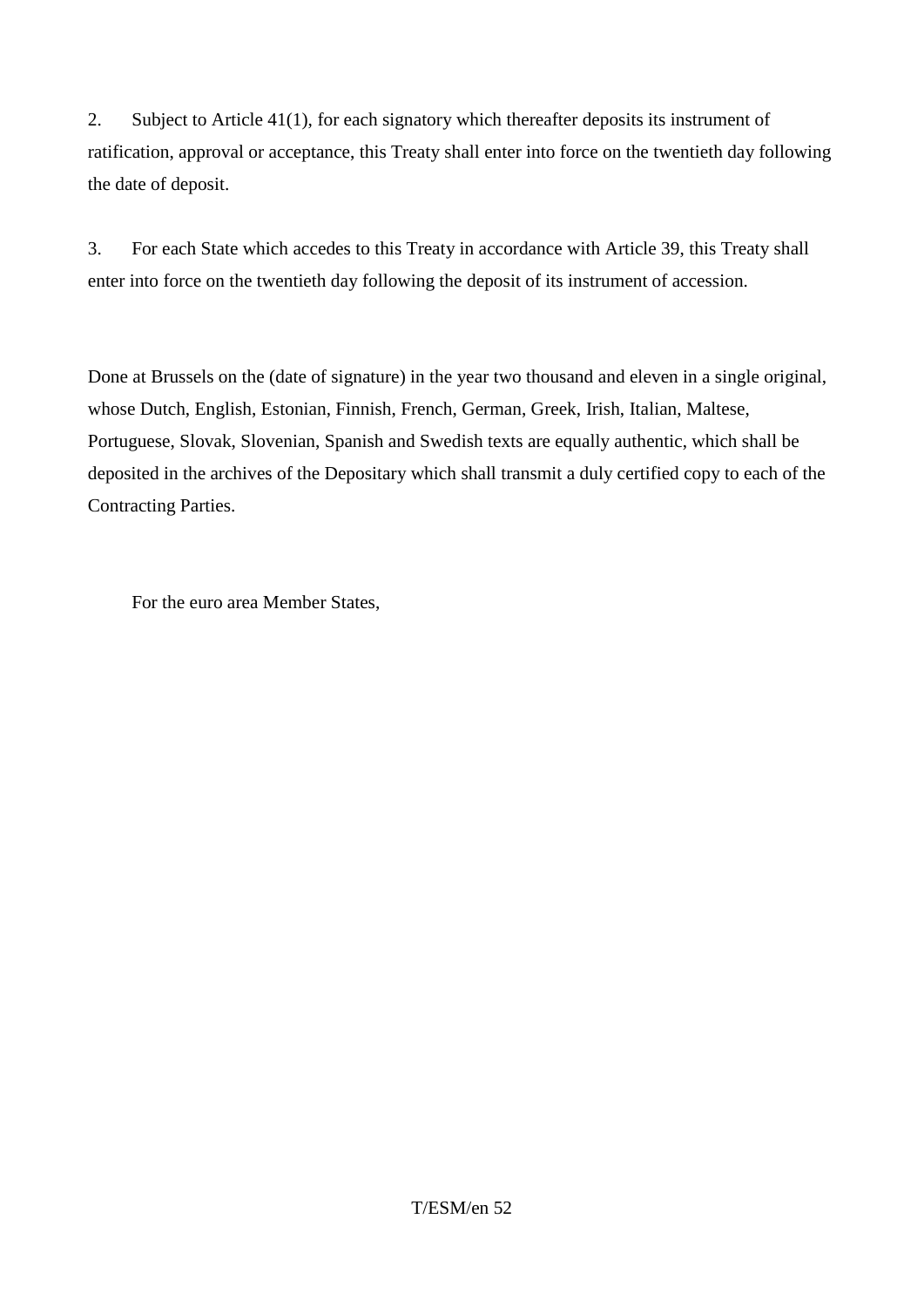# **ANNEX I**

# Contribution Key of the ESM

| ESM key $(\% )$ |  |
|-----------------|--|
| 3,4771          |  |
| 27,1464         |  |
| 0,1860          |  |
| 1,5922          |  |
| 2,8167          |  |
| 11,9037         |  |
| 20,3859         |  |
| 17,9137         |  |
| 0,1962          |  |
| 0,2504          |  |
| 0,0731          |  |
| 5,7170          |  |
| 2,7834          |  |
| 2,5092          |  |
| 0,4276          |  |
| 0,8240          |  |
| 1,7974          |  |
| 100,0           |  |
|                 |  |

\_\_\_\_\_\_\_\_\_\_\_\_\_\_\_\_\_\_\_\_\_\_\_\_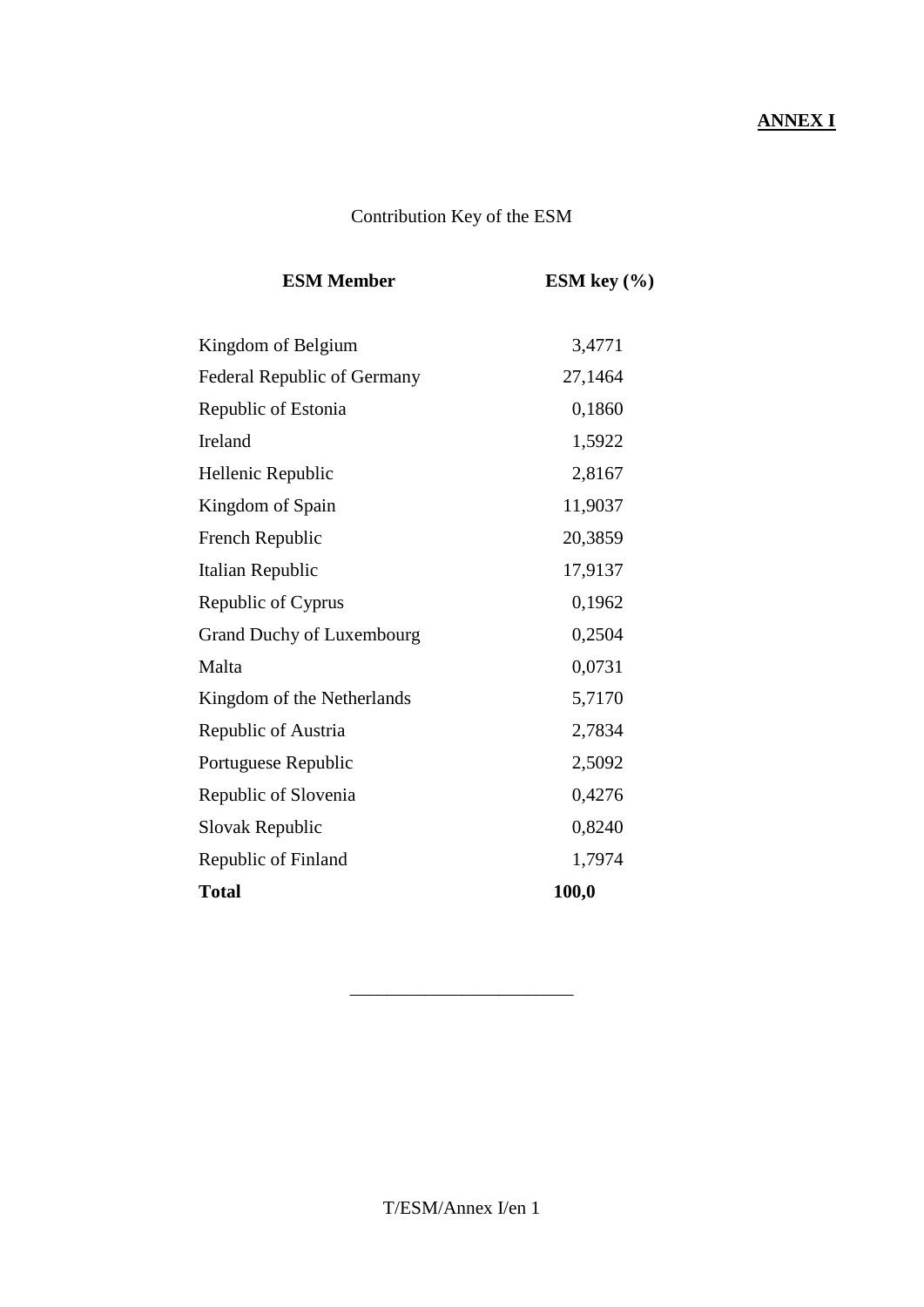# **ANNEX II**

# Subscriptions to the authorised capital stock

| <b>ESM Member</b>                  | <b>Number of shares</b> | <b>Capital subscription</b> |  |
|------------------------------------|-------------------------|-----------------------------|--|
|                                    |                         | (EUR)                       |  |
| Kingdom of Belgium                 | 243 397                 | 24 339 700 000              |  |
| <b>Federal Republic of Germany</b> | 1 900 248               | 190 024 800 000             |  |
| Republic of Estonia                | 13 0 20                 | 1 302 000 000               |  |
| Ireland                            | 111 454                 | 11 145 400 000              |  |
| Hellenic Republic                  | 197 169                 | 19 716 900 000              |  |
| Kingdom of Spain                   | 833 259                 | 83 325 900 000              |  |
| French Republic                    | 1 427 013               | 142 701 300 000             |  |
| Italian Republic                   | 1 253 959               | 125 395 900 000             |  |
| Republic of Cyprus                 | 13734                   | 1 373 400 000               |  |
| <b>Grand Duchy of Luxembourg</b>   | 17528                   | 1752 800 000                |  |
| Malta                              | 5 1 1 7                 | 511 700 000                 |  |
| Kingdom of the Netherlands         | 400 190                 | 40 019 000 000              |  |
| Republic of Austria                | 194 838                 | 19 483 800 000              |  |
| Portuguese Republic                | 175 644                 | 17 564 400 000              |  |
| Republic of Slovenia               | 29 9 32                 | 2 993 200 000               |  |
| Slovak Republic                    | 57 680                  | 5 768 000 000               |  |
| Republic of Finland                | 125 818                 | 12 581 800 000              |  |
| <b>Total</b>                       | 7 000 000               | 700 000 000 000             |  |

\_\_\_\_\_\_\_\_\_\_\_\_\_\_\_\_\_\_\_\_\_\_\_\_